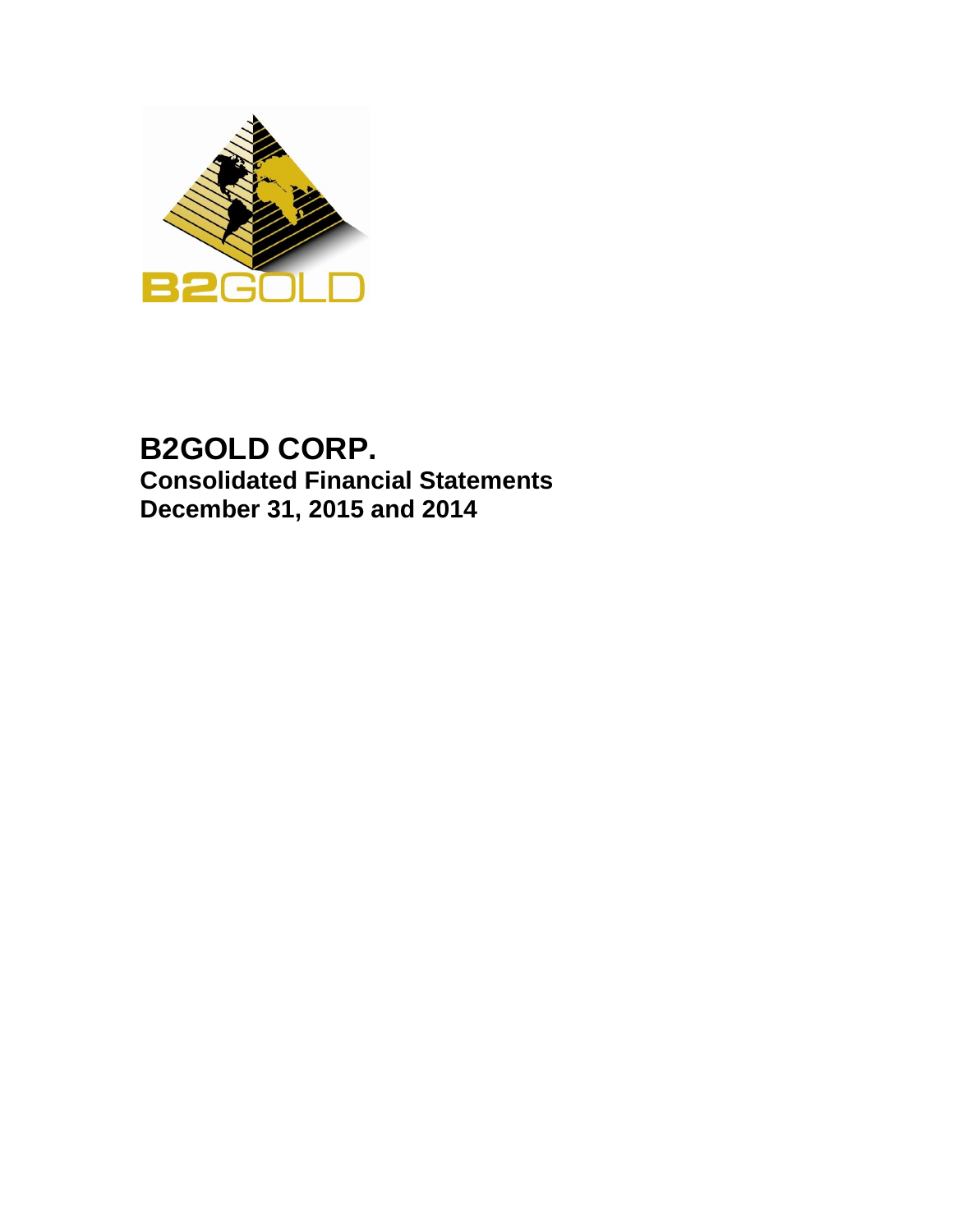

March 15, 2016

# **Independent Auditor's Report**

# **To the Shareholders of B2Gold Corp.**

We have completed integrated audits of B2Gold Corp.'s December 31, 2015 and December 31, 2014 consolidated financial statements and its internal control over financial reporting as at December 31, 2015. Our opinions, based on our audits are presented below.

### **Report on the consolidated financial statements**

We have audited the accompanying consolidated financial statements of B2Gold Corp., which comprise the consolidated balance sheets as at December 31, 2015 and December 31, 2014 and the consolidated statements of operations, comprehensive income, cash flows and changes in equity for the years then ended, and the related notes, which comprise a summary of significant accounting policies and other explanatory information.

### **Management's responsibility for the consolidated financial statements**

Management is responsible for the preparation and fair presentation of these consolidated financial statements in accordance with International Financial Reporting Standards as issued by the International Accounting Standards Board and for such internal control as management determines is necessary to enable the preparation of consolidated financial statements that are free from material misstatement, whether due to fraud or error.

### **Auditor's responsibility**

Our responsibility is to express an opinion on these consolidated financial statements based on our audits. We conducted our audits in accordance with Canadian generally accepted auditing standards and the standards of the Public Company Accounting Oversight Board (United States). Those standards require that we plan and perform the audit to obtain reasonable assurance about whether the consolidated financial statements are free from material misstatement. Canadian generally accepted auditing standards also require that we comply with ethical requirements.

An audit involves performing procedures to obtain audit evidence, on a test basis, about the amounts and disclosures in the consolidated financial statements. The procedures selected depend on the auditor's judgment, including the assessment of the risks of material misstatement of the consolidated financial statements, whether due to fraud or error. In making those risk assessments, the auditor considers internal control relevant to the company's preparation and fair presentation of the consolidated financial statements in order to design audit procedures that are appropriate in the circumstances. An audit also includes evaluating the appropriateness of accounting principles and policies used and the reasonableness of accounting estimates made by management, as well as evaluating the overall presentation of the consolidated financial statements.

*PricewaterhouseCoopers LLP*

*PricewaterhouseCoopers Place, 250 Howe Street, Suite 700, Vancouver, British Columbia, Canada V6C 3S7 T: +1 604 806 7000, F: +1 604 806 7806, www.pwc.com/ca*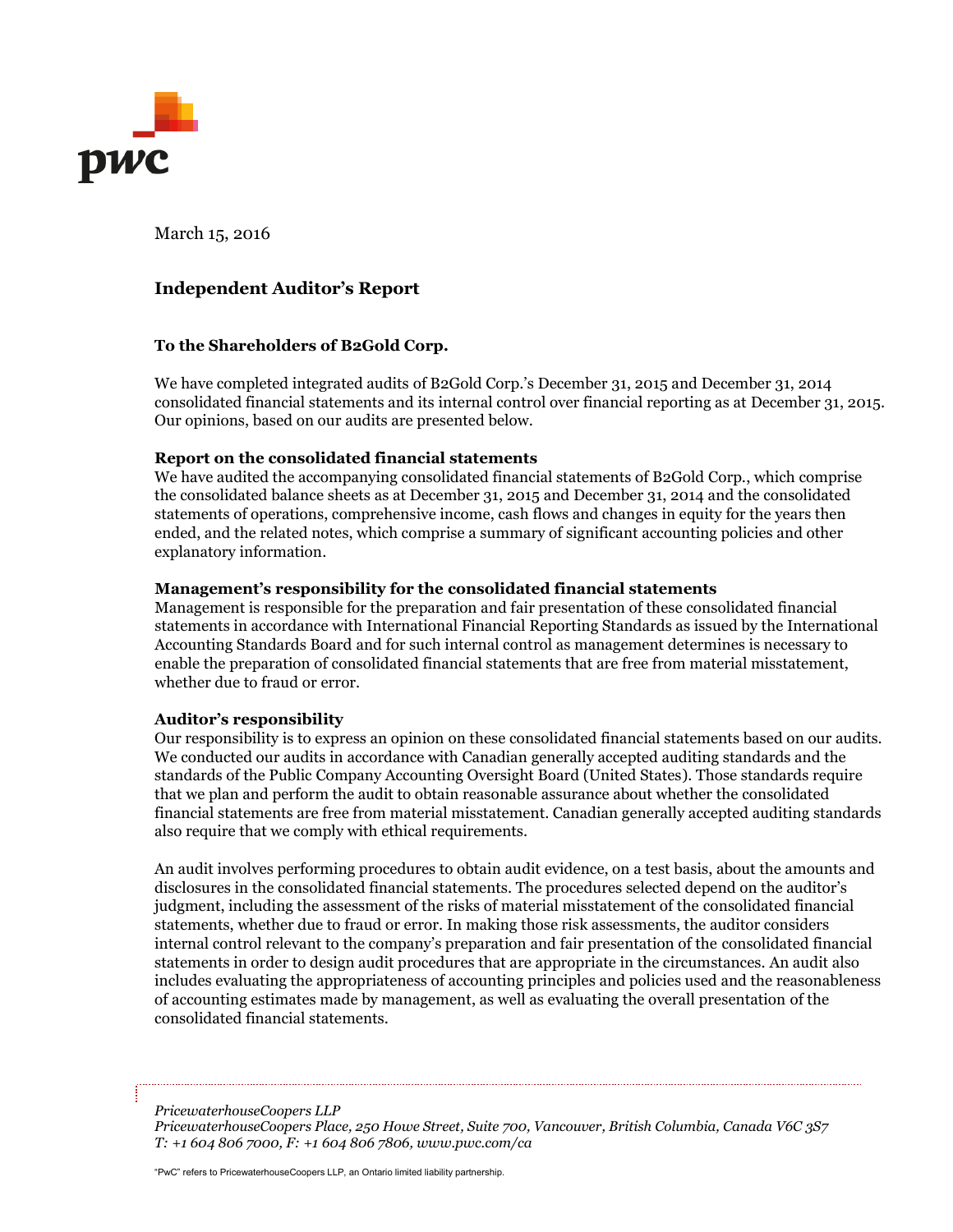

We believe that the audit evidence we have obtained in our audits is sufficient and appropriate to provide a basis for our audit opinion on the consolidated financial statements.

### **Opinion**

In our opinion, the consolidated financial statements present fairly, in all material respects, the financial position of B2Gold Corp. as at December 31, 2015 and December 31, 2014 and its financial performance and its cash flows for the years then ended in accordance with International Financial Reporting Standards as issued by the International Accounting Standards Board.

### **Report on internal control over financial reporting**

We have also audited B2Gold Corp's internal control over financial reporting as at December 31, 2015, based on criteria established in Internal Control - Integrated Framework (2013) issued by the Committee of Sponsoring Organizations of the Treadway Commission (COSO).

### **Management's responsibility for internal control over financial reporting**

Management is responsible for maintaining effective internal control over financial reporting and for its assessment of the effectiveness of internal control over financial reporting included in Management's annual report on internal control over financial reporting.

### **Auditor's responsibility**

Our responsibility is to express an opinion on the company's internal control over financial reporting based on our audit. We conducted our audit of internal control over financial reporting in accordance with the standards of the Public Company Accounting Oversight Board (United States). Those standards require that we plan and perform the audit to obtain reasonable assurance about whether effective internal control over financial reporting was maintained in all material respects.

An audit of internal control over financial reporting includes obtaining an understanding of internal control over financial reporting, assessing the risk that a material weakness exists, testing and evaluating the design and operating effectiveness of internal control, based on the assessed risk, and performing such other procedures as we consider necessary in the circumstances.

We believe that our audit provides a reasonable basis for our audit opinion on the company's internal control over financial reporting.

### **Definition of internal control over financial reporting**

A company's internal control over financial reporting is a process designed to provide reasonable assurance regarding the reliability of financial reporting and the preparation of financial statements for external purposes in accordance with generally accepted accounting principles. A company's internal control over financial reporting includes those policies and procedures that: (i) pertain to the maintenance of records that, in reasonable detail, accurately and fairly reflect the transactions and dispositions of the assets of the company; (ii) provide reasonable assurance that transactions are recorded as necessary to permit preparation of financial statements in accordance with generally accepted accounting principles, and that receipts and expenditures of the company are being made only in accordance with authorizations of management and directors of the company; and (iii) provide reasonable assurance regarding prevention or timely detection of the unauthorized acquisition, use, or disposition of the company's assets that could have a material effect on the financial statements.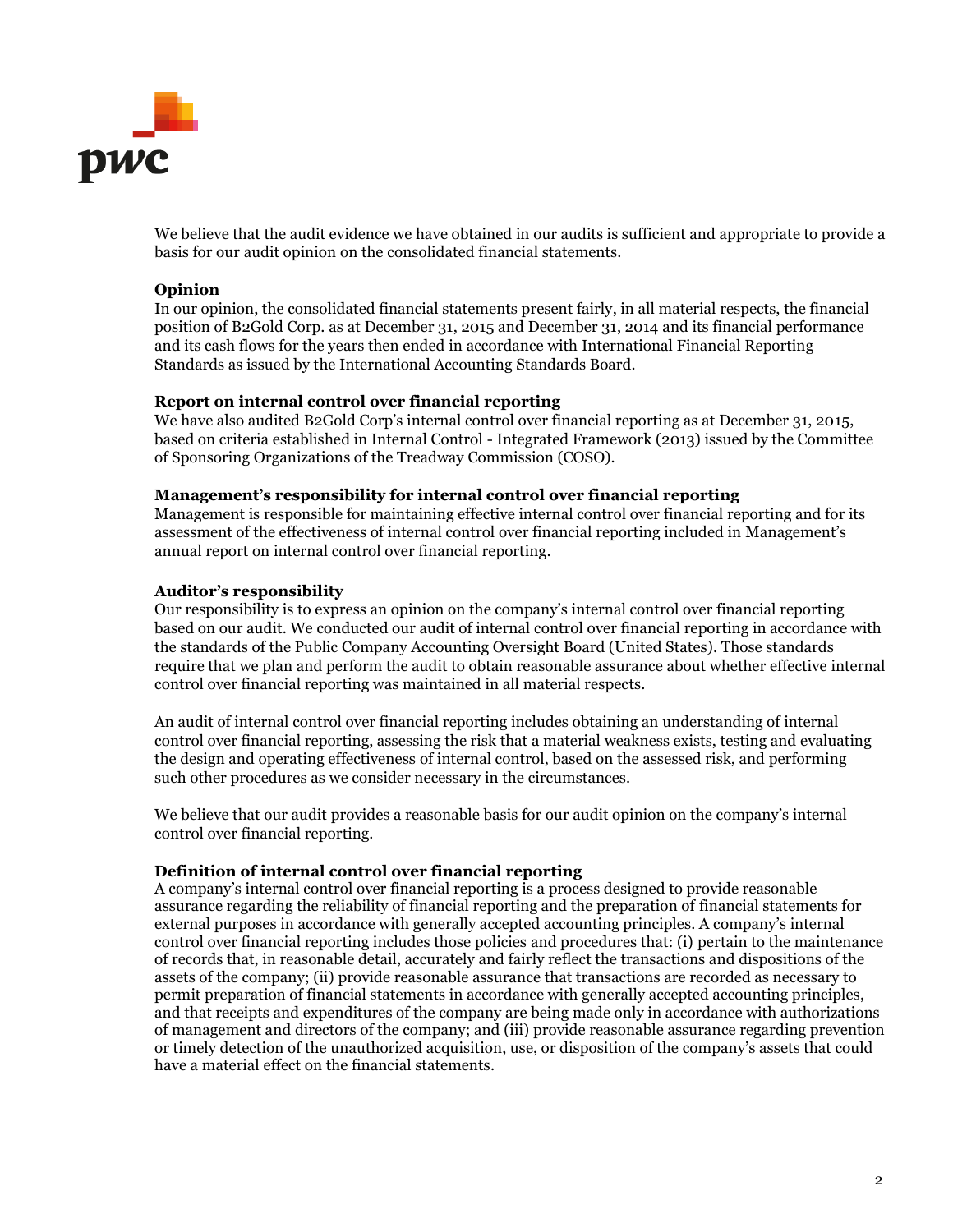

### **Inherent limitations**

Because of its inherent limitations, internal control over financial reporting may not prevent or detect misstatements. Also, projections of any evaluation of effectiveness to future periods are subject to the risk that controls may become inadequate because of changes in conditions or that the degree of compliance with the policies or procedures may deteriorate.

### **Opinion**

In our opinion, B2Gold Corp. maintained, in all material respects, effective internal control over financial reporting as at December 31, 2015, based on criteria established in Internal Control - Integrated Framework (2013) issued by COSO.

*signed "PricewaterhouseCoopers LLP"*

**Chartered Professional Accountants**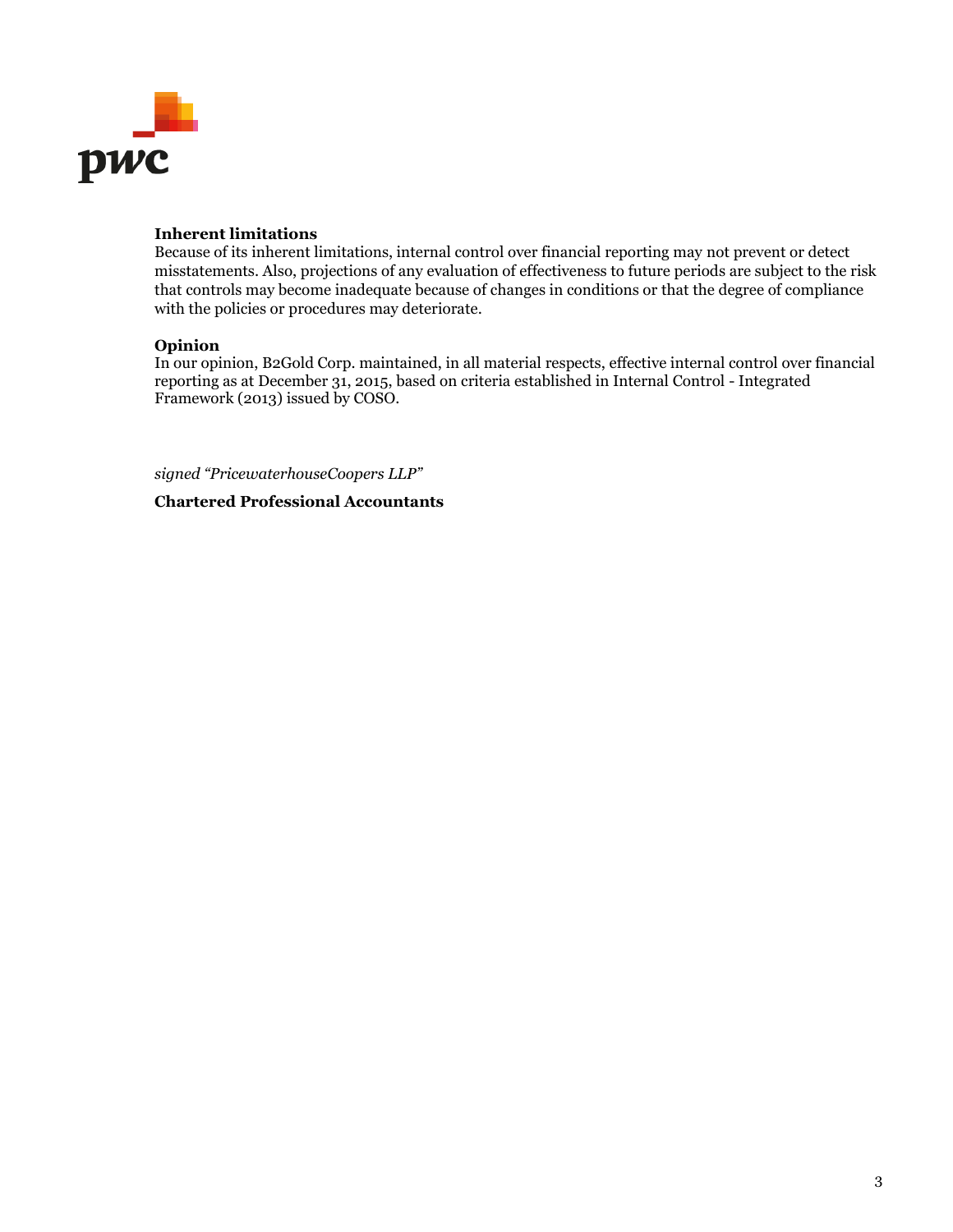# **B2GOLD CORP. CONSOLIDATED STATEMENTS OF OPERATIONS FOR THE YEARS ENDED DECEMBER 31**

(Expressed in thousands of United States dollars, except shares and per share amounts)

|                                                                                                                                                                                                                                                                                                                                                 |          | 2015                                                                               | 2014                                                                                 |
|-------------------------------------------------------------------------------------------------------------------------------------------------------------------------------------------------------------------------------------------------------------------------------------------------------------------------------------------------|----------|------------------------------------------------------------------------------------|--------------------------------------------------------------------------------------|
| Gold revenue                                                                                                                                                                                                                                                                                                                                    | \$       | 553,656                                                                            | \$<br>486,624                                                                        |
| Cost of sales                                                                                                                                                                                                                                                                                                                                   |          |                                                                                    |                                                                                      |
| Production costs (Note 21)<br>Depreciation and depletion<br>Royalties and production taxes                                                                                                                                                                                                                                                      |          | (299, 317)<br>(144, 294)<br>(23,016)                                               | (263, 739)<br>(112, 556)<br>(16, 461)                                                |
| <b>Total cost of sales</b>                                                                                                                                                                                                                                                                                                                      |          | (466, 627)                                                                         | (392, 756)                                                                           |
| <b>Gross profit</b>                                                                                                                                                                                                                                                                                                                             |          | 87,029                                                                             | 93,868                                                                               |
| General and administrative<br>Share-based payments (Note 14)<br>Provision for non-recoverable input taxes<br>Foreign exchange losses<br>Impairment of goodwill and other long-lived assets (Note 6)<br>Write-off of mineral property interests (Note 10)<br>Other                                                                               |          | (36, 392)<br>(15, 215)<br>(660)<br>(3, 169)<br>(107, 984)<br>(16,095)<br>(4, 479)  | (37, 977)<br>(16, 105)<br>(16, 264)<br>(3,983)<br>(734, 378)<br>(21, 465)<br>(4,994) |
| <b>Operating loss</b>                                                                                                                                                                                                                                                                                                                           |          | (96, 965)                                                                          | (741, 298)                                                                           |
| Unrealized gain on fair value of convertible notes (Note 12)<br>Gain on sale of Bellavista property (Note 10)<br>Community relations<br>Interest and financing expense<br>Realized losses on derivative instruments (Note 16)<br>Unrealized losses on derivative instruments (Note 16)<br>Write-down of long-term investments (Note 9)<br>Other |          | 6,903<br>2,192<br>(4,687)<br>(16, 104)<br>(5, 367)<br>(23, 487)<br>(6, 752)<br>823 | 9,797<br>(7, 529)<br>(5,695)<br>(1,867)<br>(50)<br>(7, 194)<br>2,386                 |
| Loss before taxes                                                                                                                                                                                                                                                                                                                               |          | (143, 444)                                                                         | (751, 450)                                                                           |
| Current income tax, withholding and other taxes (Note 18)<br>Deferred income tax recovery (Note 18)                                                                                                                                                                                                                                             |          | (9, 171)<br>7,502                                                                  | (24, 251)<br>109,316                                                                 |
| Net loss for the year                                                                                                                                                                                                                                                                                                                           | \$       | (145, 113)                                                                         | \$<br>(666, 385)                                                                     |
| Attributable to:<br>Shareholders of the Company<br>Non-controlling interests                                                                                                                                                                                                                                                                    | \$       | (149, 946)<br>4,833                                                                | \$<br>(665, 273)<br>(1, 112)                                                         |
| Net loss for the year                                                                                                                                                                                                                                                                                                                           | \$       | (145, 113)                                                                         | \$<br>(666, 385)                                                                     |
|                                                                                                                                                                                                                                                                                                                                                 |          |                                                                                    |                                                                                      |
| <b>Loss per share</b> (attributable to shareholders of the Company)<br>Basic<br><b>Diluted</b>                                                                                                                                                                                                                                                  | \$<br>\$ | (0.16)<br>(0.16)                                                                   | \$<br>(0.90)<br>(0.90)                                                               |
| Weighted average number of common shares outstanding (in thousands)<br>Basic<br><b>Diluted</b>                                                                                                                                                                                                                                                  |          | 922,114<br>922,114                                                                 | 741.097<br>741,097                                                                   |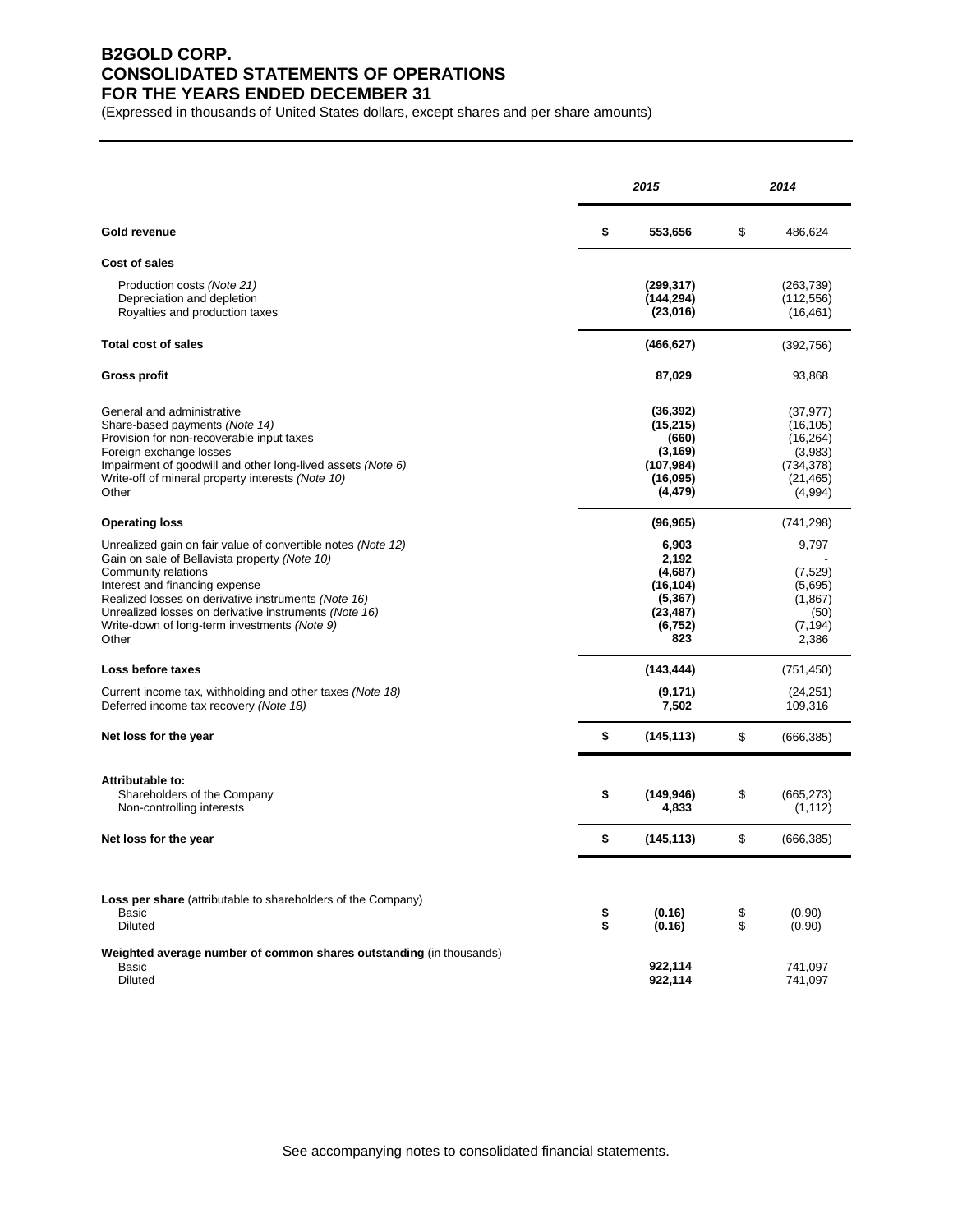# **B2GOLD CORP. CONSOLIDATED STATEMENTS OF COMPREHENSIVE INCOME FOR THE YEARS ENDED DECEMBER 31**

(Expressed in thousands of United States dollars)

|                                                                                                                                                                                            | 2015                     | 2014                        |
|--------------------------------------------------------------------------------------------------------------------------------------------------------------------------------------------|--------------------------|-----------------------------|
| Net loss for the year                                                                                                                                                                      | \$<br>(145, 113)         | \$<br>(666, 385)            |
| Other comprehensive (loss) income                                                                                                                                                          |                          |                             |
| Items that may be reclassified subsequently to net income:<br>- Cumulative translation adjustment ("CTA")<br>- Unrealized (loss) gain on investments, net of deferred tax expense (Note 9) | (23, 208)<br>(1, 493)    | (32,051)<br>1,037           |
| Other comprehensive loss for the year                                                                                                                                                      | (24, 701)                | (31, 014)                   |
| Total comprehensive loss for the year                                                                                                                                                      | \$<br>(169, 814)         | \$<br>(697, 399)            |
| Total other comprehensive loss attributable to:<br>Shareholders of the Company<br>Non-controlling interests                                                                                | \$<br>(23, 962)<br>(739) | \$<br>(30, 331)<br>(683)    |
|                                                                                                                                                                                            | \$<br>(24, 701)          | \$<br>(31, 014)             |
| Total comprehensive (loss) income attributable to:<br>Shareholders of the Company<br>Non-controlling interests                                                                             | \$<br>(173,908)<br>4.094 | \$<br>(695, 604)<br>(1,795) |
|                                                                                                                                                                                            | \$<br>(169, 814)         | \$<br>(697, 399)            |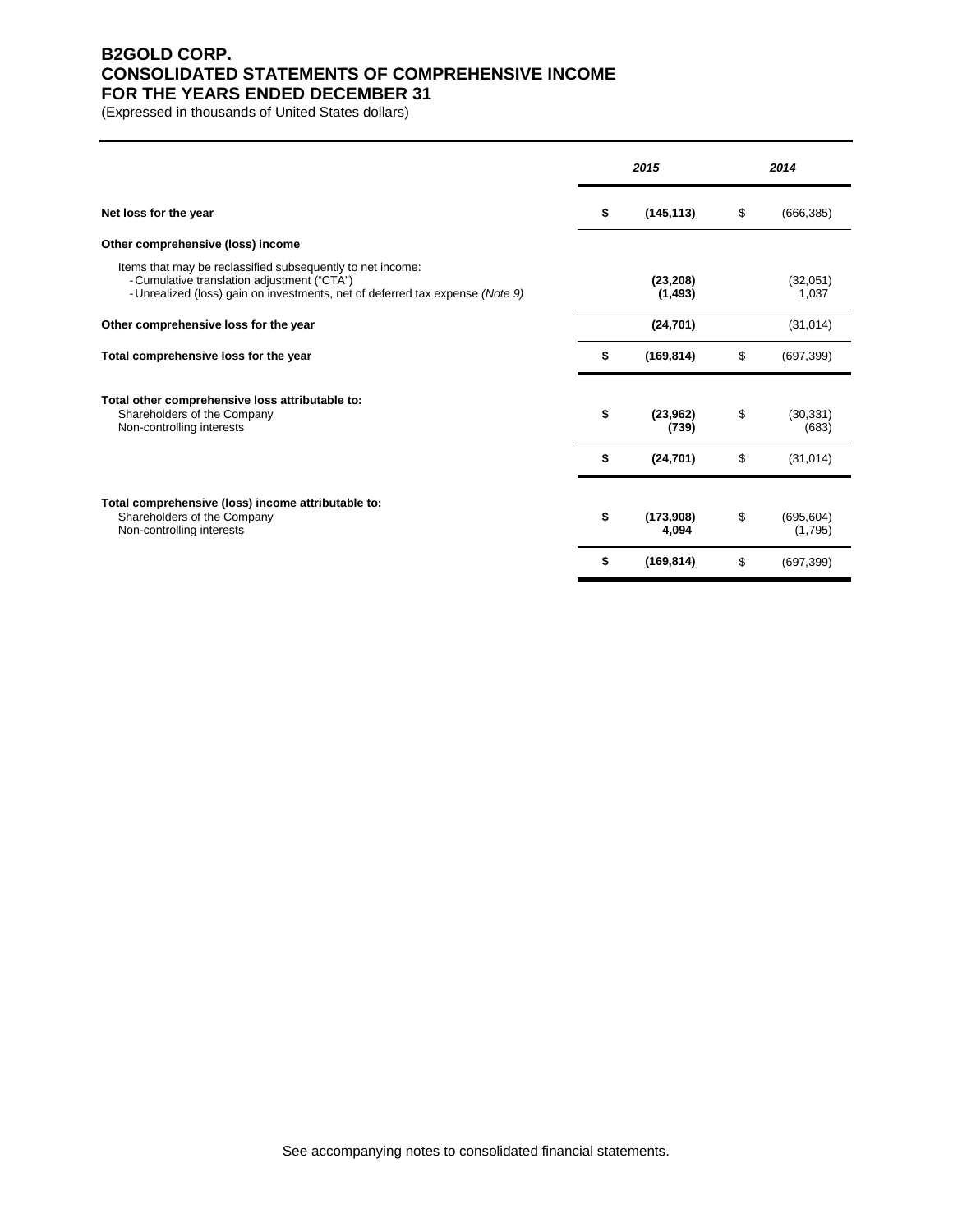# **B2GOLD CORP. CONSOLIDATED STATEMENTS OF CASH FLOWS FOR THE YEARS ENDED DECEMBER 31**

(Expressed in thousands of United States dollars)

|                                                                                | 2015                   | 2014       |
|--------------------------------------------------------------------------------|------------------------|------------|
| <b>Operating activities</b>                                                    |                        |            |
| Net loss for the year                                                          | \$<br>(145, 113)<br>\$ | (666, 385) |
| Mine restoration provisions settled (Note 13)                                  | (414)                  | (1,721)    |
| Non-cash charges (Note 19)                                                     | 313,100                | 794,367    |
| Changes in non-cash working capital (Note 19)                                  | 14,252                 | 3,773      |
| Changes in long-term value added tax receivables                               | (6, 423)               | (12, 794)  |
| Cash provided by operating activities                                          | 175,402                | 117,240    |
| <b>Financing activities</b>                                                    |                        |            |
| Drawdowns on old revolving credit facility, net of transaction costs (Note 12) | 25.000                 | 73,717     |
| Drawdowns on new revolving credit facility, net of transaction costs (Note 12) | 218,661                |            |
| Repayment of old revolving credit facility (Note 12)                           | (150,000)              |            |
| Otjikoto equipment loan facility, drawdowns net of transaction costs (Note 12) | 3,883                  | 19.689     |
| Repayment of Otjikoto equipment loan facility (Note 12)                        | (6, 865)               | (5, 449)   |
| Payment of finance lease obligations (Note 12)                                 |                        | (16, 017)  |
| Repayment of Nicaraguan equipment loans (Note 12)                              | (1,531)                | (868)      |
| Common shares issued for cash (Note 14)                                        | 563                    | 2,820      |
| Interest and commitment fees paid                                              | (14, 584)              | (13,896)   |
| Restricted cash movement                                                       | 263                    | (3,725)    |
|                                                                                |                        |            |
| Cash provided by financing activities                                          | 75,390                 | 56,271     |
| <b>Investing activities</b>                                                    |                        |            |
| Expenditures on mining interests:                                              |                        |            |
| Otjikoto Mine, development and pre-production costs net of sales proceeds      | (34,780)               | (173, 180) |
| Masbate Mine, development and sustaining capital                               | (37, 691)              | (39, 889)  |
| Libertad Mine, development and sustaining capital                              | (20, 503)              | (28, 363)  |
| Limon Mine, development and sustaining capital                                 | (18, 846)              | (15, 539)  |
| Fekola Project, development                                                    | (91, 439)              |            |
| Fekola Project, pre-construction                                               | (37, 926)              |            |
| Gramalote, prefeasibility and exploration                                      | (10, 638)              | (14, 015)  |
| Other exploration and development (Note 19)                                    | (33,997)               | (40, 670)  |
| Purchase of non-controlling interest (Note 10)                                 | (6, 138)               |            |
| Acquisition of rights (Note 10)                                                | (4,000)                |            |
| Sale of EVI preference shares                                                  |                        | 5,487      |
| Cash acquired on Papillon acquisition (Note 7)                                 |                        | 32.189     |
| Papillon acquisition costs paid (Note 7)                                       |                        | (14, 890)  |
| Other                                                                          | 1,041                  | (1,273)    |
| Cash used by investing activities                                              | (294, 917)             | (290, 143) |
|                                                                                |                        |            |
| Decrease in cash and cash equivalents                                          | (44, 125)              | (116, 632) |
| Effect of exchange rate changes on cash and cash equivalents                   | (3,296)                | (3,540)    |
| Cash and cash equivalents, beginning of year                                   | 132,564                | 252,736    |
| Cash and cash equivalents, end of year                                         | \$<br>85,143<br>\$     | 132,564    |
|                                                                                |                        |            |

**Supplementary cash flow information** *(Note 19)*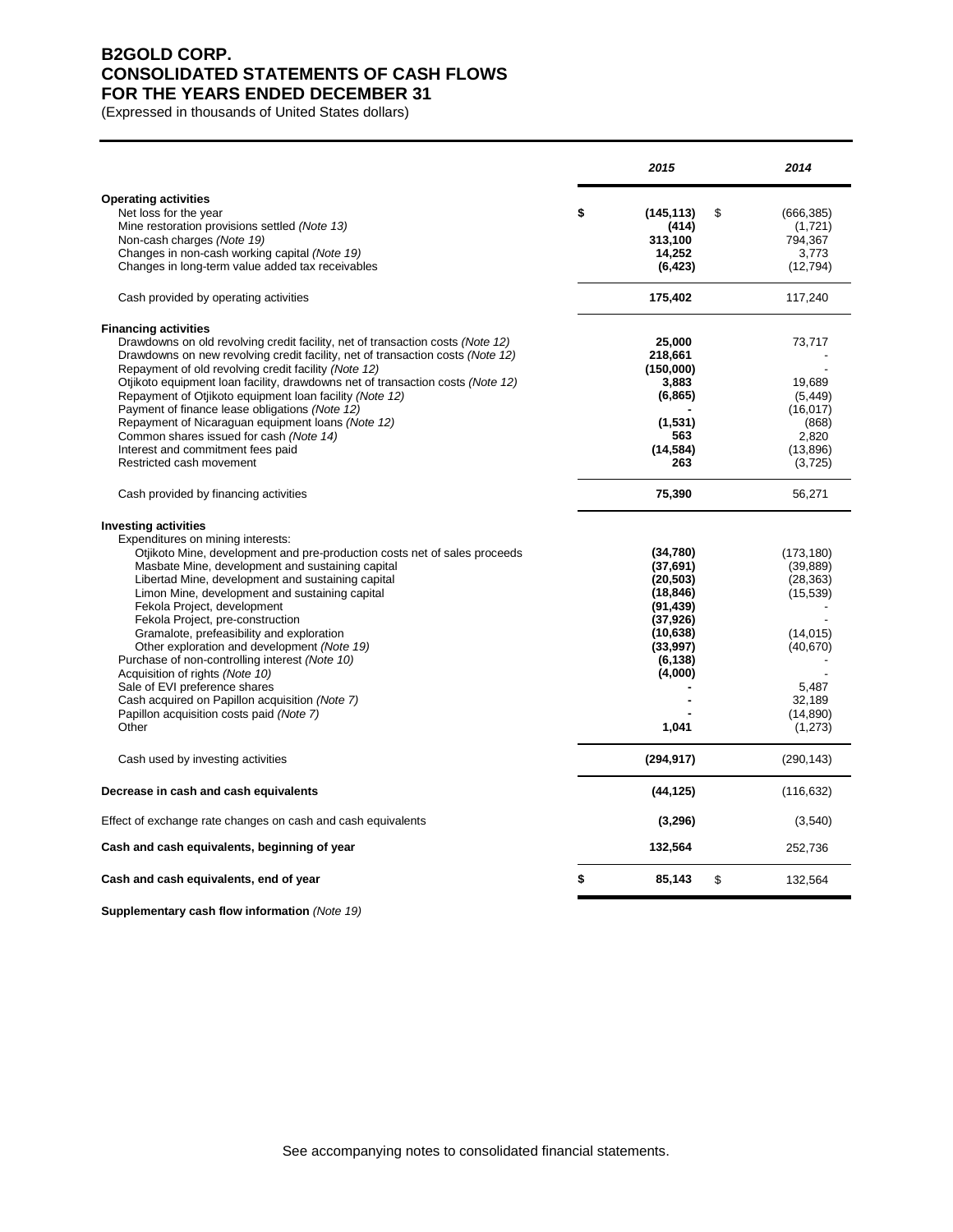# **B2GOLD CORP. CONSOLIDATED BALANCE SHEETS**

(Expressed in thousands of United States dollars)

|                                                                                                                                                                                                  |                                                                   |          | As at<br>December 31,<br>2015                              | As at<br>December 31,<br>2014                               |
|--------------------------------------------------------------------------------------------------------------------------------------------------------------------------------------------------|-------------------------------------------------------------------|----------|------------------------------------------------------------|-------------------------------------------------------------|
| Assets                                                                                                                                                                                           |                                                                   |          |                                                            |                                                             |
| <b>Current</b><br>Cash and cash equivalents<br>Accounts receivable and prepaids<br>Value-added and other tax receivables<br>Inventories (Note 8)                                                 |                                                                   |          | \$<br>85,143<br>11,532<br>20,597<br>86,324                 | \$<br>132,564<br>14,446<br>16,671<br>95,991                 |
|                                                                                                                                                                                                  |                                                                   |          | 203,596                                                    | 259,672                                                     |
| Assets classified as held for sale (Note 10)                                                                                                                                                     |                                                                   |          |                                                            | 2,787                                                       |
| Long-term investments (Note 9)                                                                                                                                                                   |                                                                   |          | 10,163                                                     | 18,408                                                      |
| Value-added tax receivables                                                                                                                                                                      |                                                                   |          | 24,804                                                     | 25,405                                                      |
| <b>Mining interests</b> (Notes 6, 10 and Note 25 – Schedules)<br>- Owned by subsidiaries<br>- Investments in joint ventures                                                                      |                                                                   |          | 1,723,366<br>42,394                                        | 1,722,807<br>67,926                                         |
| <b>Other assets (Note 11)</b>                                                                                                                                                                    |                                                                   |          | 20,059                                                     | 21,593                                                      |
|                                                                                                                                                                                                  |                                                                   |          | \$<br>2,024,382                                            | \$<br>2,118,598                                             |
| <b>Liabilities</b>                                                                                                                                                                               |                                                                   |          |                                                            |                                                             |
| Current<br>Accounts payable and accrued liabilities<br>Current taxes payable<br>Current portion of long-term debt (Note 12)<br>Current portion of mine restoration provisions (Note 13)<br>Other | Current portion of derivative instruments at fair value (Note 16) |          | \$<br>58,744<br>10,686<br>11,726<br>10,618<br>483<br>6,663 | \$<br>53,055<br>16,610<br>10,456<br>2,406<br>1,062<br>1,130 |
|                                                                                                                                                                                                  |                                                                   |          | 98,920                                                     | 84,719                                                      |
| Liabilities associated with assets held for sale (Note 10)                                                                                                                                       |                                                                   |          |                                                            | 4,009                                                       |
| Derivative instruments at fair value (Note 16)                                                                                                                                                   |                                                                   |          | 18,968                                                     | 694                                                         |
| Long-term debt (Note 12)                                                                                                                                                                         |                                                                   |          | 451,466                                                    | 368,832                                                     |
| Mine restoration provisions (Note 13)                                                                                                                                                            |                                                                   |          | 63,539                                                     | 51,957                                                      |
| Deferred income taxes (Note 18)                                                                                                                                                                  |                                                                   |          | 68,939                                                     | 77,579                                                      |
| <b>Employee benefits obligation</b>                                                                                                                                                              |                                                                   |          | 6,814                                                      | 5,468                                                       |
| Other long-term liabilities (Note 10)                                                                                                                                                            |                                                                   |          | 3,197                                                      |                                                             |
|                                                                                                                                                                                                  |                                                                   |          | 711,843                                                    | 593,258                                                     |
| Equity<br>Shareholders' equity                                                                                                                                                                   |                                                                   |          |                                                            |                                                             |
| Share capital (Note 14)                                                                                                                                                                          |                                                                   |          |                                                            |                                                             |
|                                                                                                                                                                                                  | Issued: 927,073,436 common shares (Dec 31, 2014 - 917,652,046)    |          | 2,036,778                                                  | 2,018,468                                                   |
| Contributed surplus                                                                                                                                                                              |                                                                   |          | 70,051                                                     | 59,789                                                      |
| Accumulated other comprehensive loss                                                                                                                                                             |                                                                   |          | (96, 254)                                                  | (71, 553)                                                   |
| Deficit                                                                                                                                                                                          |                                                                   |          | (706, 891)                                                 | (536, 617)                                                  |
|                                                                                                                                                                                                  |                                                                   |          | 1,303,684                                                  | 1,470,087                                                   |
| Non-controlling interests (Note 10)                                                                                                                                                              |                                                                   |          | 8,855                                                      | 55,253                                                      |
|                                                                                                                                                                                                  |                                                                   |          | 1,312,539                                                  | 1,525,340                                                   |
|                                                                                                                                                                                                  |                                                                   |          | \$<br>2,024,382                                            | \$<br>2,118,598                                             |
| Commitments (Note 23)<br>Subsequent events (Note 24)                                                                                                                                             |                                                                   |          |                                                            |                                                             |
| <b>Approved by the Board</b>                                                                                                                                                                     | "Clive T. Johnson"                                                | Director | "Robert J. Gayton"                                         | Director                                                    |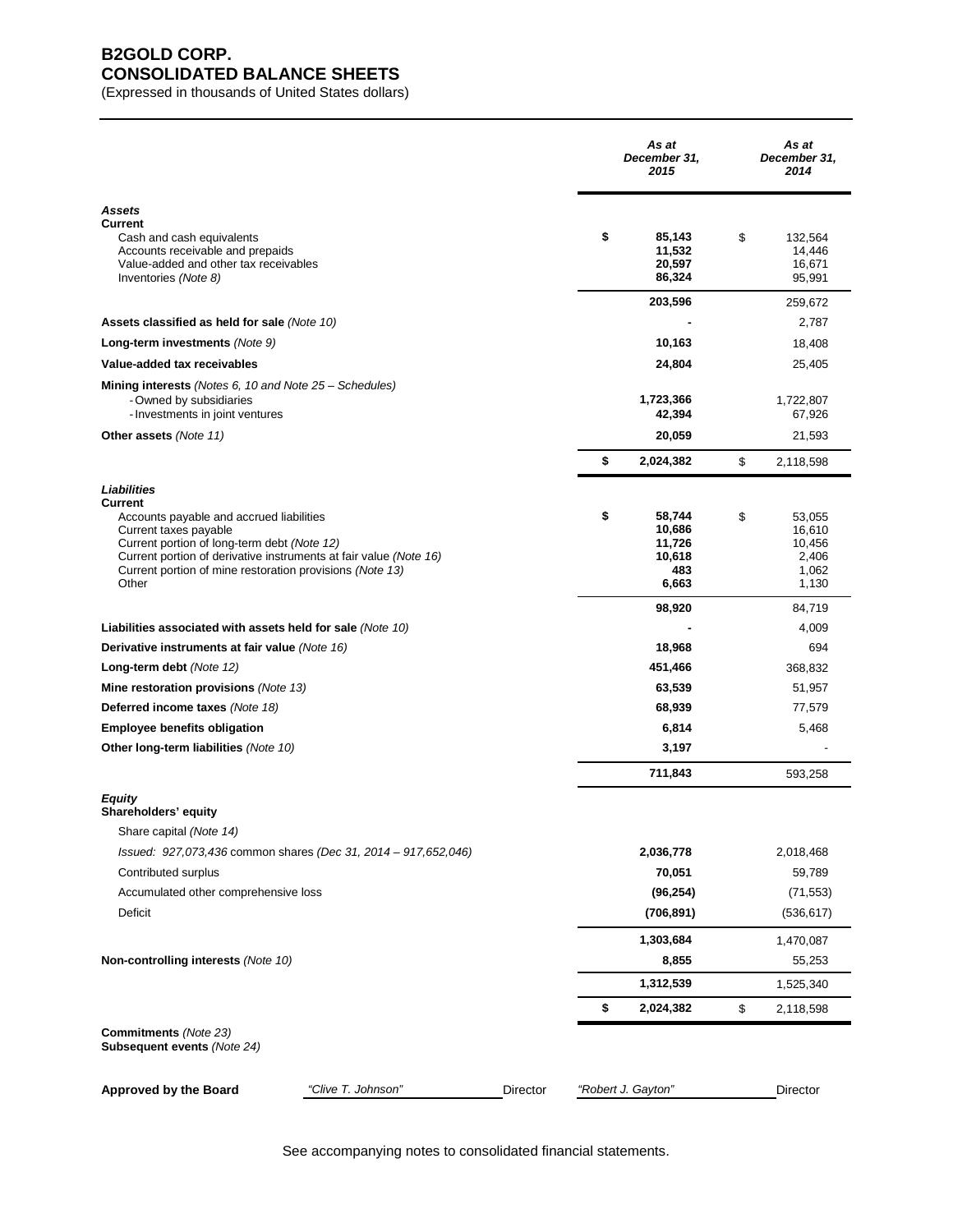# **B2GOLD CORP. CONSOLIDATED STATEMENTS OF CHANGES IN EQUITY FOR THE YEARS ENDED DECEMBER 31**

(Expressed in thousands of United States dollars)

|                                                                                                           |                           |                         |                               | 2015                                          |                       |                                  |                              |
|-----------------------------------------------------------------------------------------------------------|---------------------------|-------------------------|-------------------------------|-----------------------------------------------|-----------------------|----------------------------------|------------------------------|
|                                                                                                           | <b>Shares</b><br>('000's) | <b>Share</b><br>capital | <b>Contributed</b><br>surplus | Accumulated<br>other<br>comprehensive<br>loss | <b>Deficit</b>        | Non-<br>controlling<br>interests | Total<br>equity              |
| Balance at December 31, 2014                                                                              | 917,652                   | \$2,018,468             | 59,789<br>S                   | (71, 553)<br>S                                | $(536, 617)$ \$<br>\$ | 55,253                           | \$1,525,340                  |
| Jan. 1, 2015 to Dec. 31, 2015:<br>Net loss for the year<br>Acquisition of non-controlling                 |                           |                         |                               |                                               | (149, 946)            | 4,833                            | (145, 113)                   |
| interest (Note 10)<br>Acquisition of rights (Note 10)<br>Funding on behalf of non-                        | 3,111<br>2,995            | 6,000<br>4,700          |                               |                                               | (12, 328)<br>(8,000)  | (45, 470)                        | (51, 798)<br>(3,300)         |
| controlling interest                                                                                      |                           |                         |                               |                                               |                       | (5,022)                          | (5,022)                      |
| Shares issued for mineral interest<br>Cumulative translation adjustment<br>Unrealized loss on investments | 175                       | 206                     |                               | (23, 208)<br>(1, 493)                         |                       | (739)                            | 206<br>(23, 947)<br>(1, 493) |
| Exercise of stock options                                                                                 | 576<br>2,564              | 564                     |                               |                                               |                       |                                  | 564                          |
| Shares issued on vesting of RSU<br>Share based payments                                                   |                           | 6,363                   | (6, 363)<br>17,102            |                                               |                       |                                  | 17,102                       |
| Transfer to share capital on<br>exercise of stock options                                                 |                           | 477                     | (477)                         |                                               |                       |                                  |                              |
| Balance at December 31, 2015                                                                              | 927,073                   | 2,036,778               | 70,051                        | (96, 254)                                     | (706, 891)            | 8,855                            | 1,312,539                    |

**2014**

|                                                                                           | <b>Shares</b><br>('000's) | <b>Share</b><br>capital |    | <b>Contributed</b><br>surplus |    | Accumulated<br>other<br>comprehensive<br>loss |     | <b>Retained</b><br>earnings<br>(deficit) |     | Non-<br>controlling<br>interests | Total<br>equity |
|-------------------------------------------------------------------------------------------|---------------------------|-------------------------|----|-------------------------------|----|-----------------------------------------------|-----|------------------------------------------|-----|----------------------------------|-----------------|
| Balance at December 31, 2013                                                              | 674,720                   | \$1,519,217             | \$ | 52,333                        | \$ | (40, 539)                                     | -S  | 132,640                                  | \$. | 7,716                            | \$1,671,367     |
| Jan. 1, 2014 to Dec. 31, 2014:<br>Net loss for the year<br>Shares issued for Papillon     |                           |                         |    |                               |    |                                               |     | (665, 273)                               |     | (1, 112)                         | (666, 385)      |
| acquisition (Note 7)                                                                      | 237,391                   | 484,277                 |    |                               |    |                                               |     |                                          |     |                                  | 484,277         |
| Non-controlling interest arising on<br>acquisition (Note 7)<br>Funding of non-controlling |                           |                         |    |                               |    |                                               |     |                                          |     | 45,348                           | 45,348          |
| interests                                                                                 |                           |                         |    |                               |    |                                               |     | (3,984)                                  |     | 3,984                            |                 |
| Cumulative translation adjustment                                                         |                           |                         |    |                               |    | (32,051)                                      |     |                                          |     | (683)                            | (32, 734)       |
| Unrealized gain on investments<br>Shares issued on exercise of stock                      |                           |                         |    |                               |    | 1,037                                         |     |                                          |     |                                  | 1,037           |
| options                                                                                   | 2,926                     | 2,820                   |    |                               |    |                                               |     |                                          |     |                                  | 2,820           |
| Shares issued on vesting of RSU                                                           | 2,615                     | 8,114                   |    | (8, 114)                      |    |                                               |     |                                          |     |                                  |                 |
| Shares issued from incentive plan                                                         |                           | 15                      |    |                               |    |                                               |     |                                          |     |                                  | 15              |
| Share based payments                                                                      |                           |                         |    | 19,595                        |    |                                               |     |                                          |     |                                  | 19,595          |
| Transfer to share capital on<br>exercise of stock options and<br>incentive plan           |                           | 4,025                   |    | (4,025)                       |    |                                               |     |                                          |     |                                  |                 |
| Balance at December 31, 2014                                                              | 917,652                   | \$2,018,468             | S  | 59,789                        | S  | (71, 553)                                     | \$. | (536, 617)                               | S   | 55,253                           | \$1,525,340     |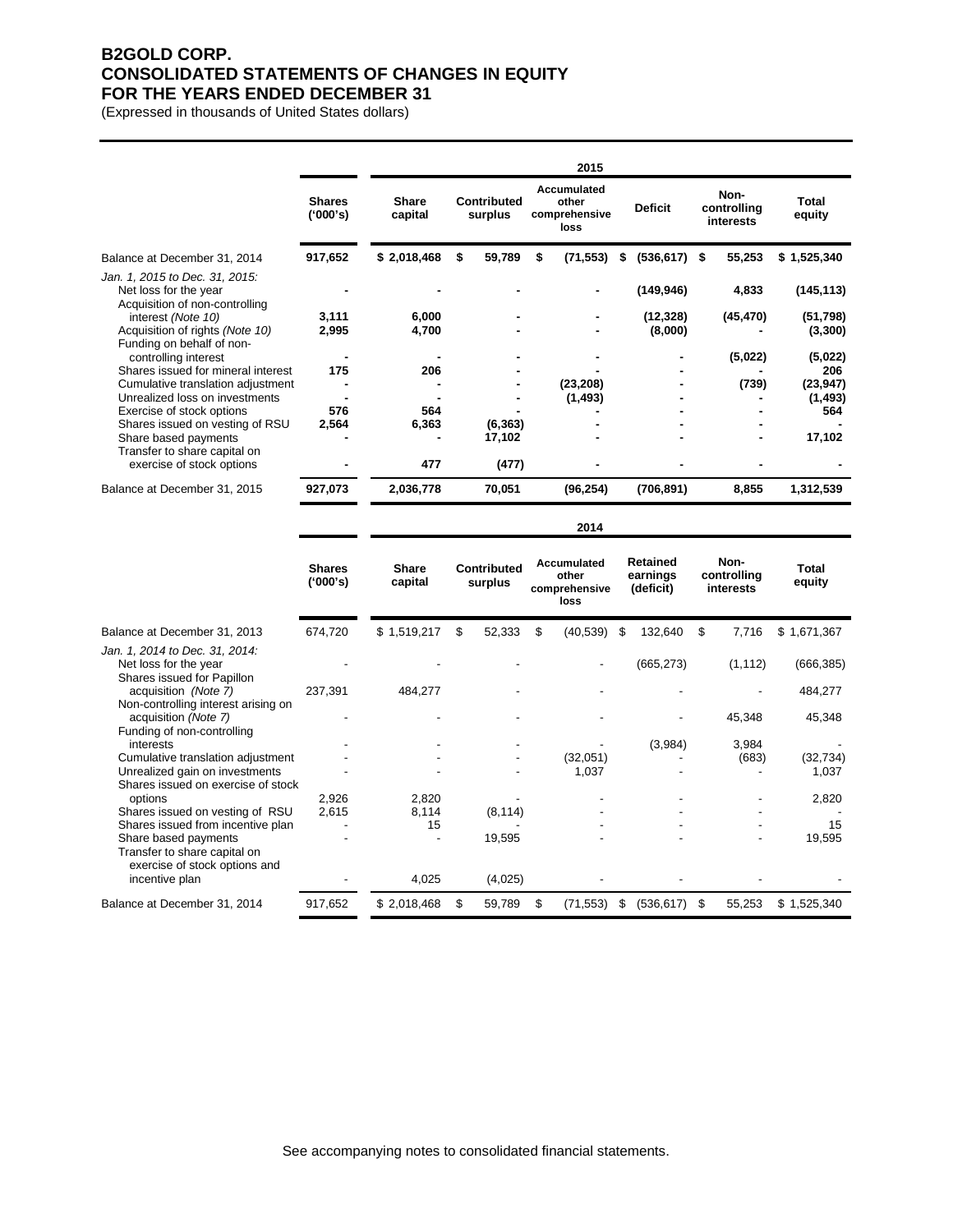(All tabular amounts are in thousands of United States dollars unless otherwise stated)

### *1 Nature of operations*

B2Gold Corp. ("B2Gold" or the "Company") is a Vancouver-based gold producer with four operating mines (one in Namibia, one in the Philippines and two in Nicaragua), a mine under construction in Mali and a portfolio of other evaluation and exploration assets in Mali, Burkina Faso, Colombia, Nicaragua, Finland and Chile.

The Company operates the Otjikoto Mine in Namibia, which commenced commercial production on February 28, 2015, the Libertad Mine and the Limon Mine in Nicaragua and the Masbate Mine in the Philippines. The Company has an effective 90% interest in the Fekola Project in Mali, which is currently under construction, an effective 81% interest in the Kiaka gold project in Burkina Faso, a 49% joint venture interest in the Gramalote property in Colombia, and an interest in the Quebradona property in Colombia. The Company also has a 51% interest in a joint operation in Nicaragua with Calibre Mining Corp. ("Calibre"), with an option to acquire an additional 19% interest.

B2Gold is a public company which is listed on the Toronto Stock Exchange under the symbol "BTO", the NYSE MKT LLC under the symbol "BTG" and the Namibian Stock Exchange under the symbol "B2G". B2Gold's head office is located at Suite 3100, Three Bentall Centre, 595 Burrard Street, Vancouver, British Columbia, V7X 1J1.

### *2 Basis of preparation*

These consolidated financial statements have been prepared in accordance with International Financial Reporting Standards ("IFRS") as issued by the International Accounting Standards Board ("IASB"), effective as of December 31, 2015. These consolidated financial statements were authorized for issue by the Board of Directors on March 15, 2016.

### *3 Recent accounting pronouncements*

### *Accounting standards and amendments issued but not yet adopted*

### *IFRS 15 – Revenue from contracts with customers*

The IASB has issued IFRS 15, *Revenue from Contracts with Customers*, which is effective for annual periods commencing on or after January 1, 2018. This new standard establishes a new control-based revenue recognition model which could change the timing of revenue recognition. The Company is currently evaluating the effect the standard will have on its consolidated financial statements.

### *IFRS 9 – Financial Instruments*

The final version of IFRS 9, *Financial Instruments*, was issued in July 2014 to replace IAS 39, *Financial Instruments: Recognition and Measurement*. IFRS 9 has two measurement categories for financial assets: amortized cost and fair value. In addition, this new standard amends some of the requirements of IFRS 7, *Financial Instruments: Disclosures*, including added disclosures about investments in equity instruments measured at fair value in OCI and guidance on financial liabilities and derecognition of financial instruments. The standard is effective for annual periods beginning on or after January 1, 2018, with early adoption permitted. The Company is currently evaluating the effect the standard will have on its consolidated financial statements.

### *IFRS 16 – Leases*

The IASB has issued IFRS 16, *Leases*, which is effective for annual periods commencing on or after January 1, 2019. This new standard eliminates the classification of leases as either operating leases or finance leases and introduces a single lessee accounting model which requires the lessee to recognize assets and liabilities for all leases with a term of longer than 12 months. Early adoption is permitted provided IFRS 15 has already been adopted or is applied from the same date. The Company is currently evaluating the effect the standard will have on its consolidated financial statements.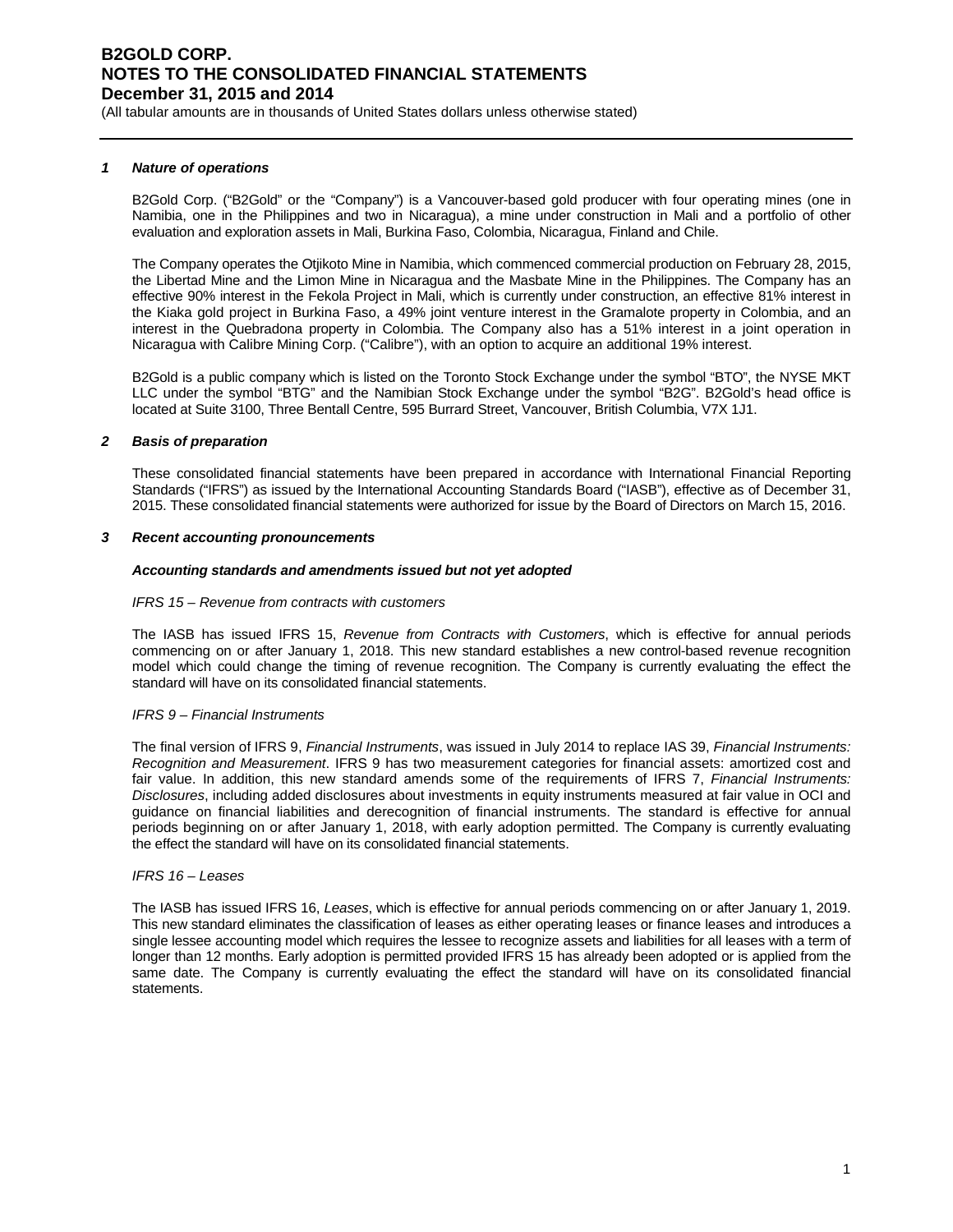(All tabular amounts are in thousands of United States dollars unless otherwise stated)

### *4 Summary of significant accounting policies*

The significant accounting policies used in the preparation of these financial statements are as follows:

### *Principles of consolidation*

The financial statements of the Company consolidate the accounts of B2Gold and its subsidiaries. All intercompany transactions, balances, and unrealized gains and losses from intercompany transactions are eliminated on consolidation.

The Company's most significant wholly owned and partially owned subsidiaries are presented below:

|                                                                  | % interest |
|------------------------------------------------------------------|------------|
| - Philippines Gold Processing & Refining Corporation ("Masbate") | 100        |
| - Desarrollo Minero de Nicaragua, S.A. ("Libertad")              | 100        |
| - Triton Minera S.A. ("Limon")                                   | 95         |
| - B2Gold Namibia (Pty) Ltd. ("Otiikoto")                         | 90         |
| - Songhoi Resources SARL ("Fekola") (Note 10)                    | 100        |
| - Kiaka Gold SARL ("Kiaka") (Note 10)                            | 100        |
| - Mocoa Ventures Ltd. ("Mocoa")                                  | 100        |

Subsidiaries are entities controlled by the Company. Control exists when the Company has power over an investee, when the Company is exposed, or has rights, to variable returns from the investee and when the Company has the ability to affect those returns through its power over the investee. Subsidiaries are fully consolidated from the date on which control is obtained by B2Gold and are de-consolidated from the date that control ceases.

The Company's Gramalote and Quebradona properties located in Colombia operate as incorporated joint ventures with AngloGold Ashanti Limited ("AngloGold") which are accounted for as jointly controlled entities ("JCEs"). The Company does not control, either directly or indirectly, these JCEs. B2Gold accounts for its interest in these JCEs using the equity method.

The Company established a trust arrangement under its Incentive Plan (Note 14) for the benefit of its directors, officers, employees and service providers. The Company consolidates this trust as it has the power to control its financial and operating policies and obtain the benefits from its activities.

### *Business combinations*

A business combination requires that the assets acquired and liabilities assumed constitute a business. A business consists of inputs and processes applied to those inputs that have the ability to create outputs. Although businesses usually have outputs, outputs are not required for an integrated set to qualify as a business as the Company considers other factors to determine whether the set of activities or assets is a business.

Business combinations are accounted for using the acquisition method whereby acquired assets and liabilities are recorded at fair value as of the date of acquisition with the excess of the purchase consideration over such fair value being recorded as goodwill. Non-controlling interest in an acquisition may be measured at either fair value or at the non-controlling interest's proportionate share of the fair value of the acquiree's net identifiable assets.

The excess of (i) total consideration transferred by the Company, measured at fair value, including contingent consideration, and (ii) the non-controlling interests in the acquiree's, over the acquisition-date fair value of the net of the assets acquired and liabilities assumed, is recorded as goodwill. If the fair value attributable to the Company's share of the identifiable net assets exceeds the cost of acquisition, the difference is recognized as a gain in the consolidated statement of operations.

Should the consideration be contingent on future events, the preliminary cost of the acquisition recorded includes management's best estimate of the fair value of the contingent amounts expected to be payable. Provisional fair values allocated at the reporting date are finalized within one year of the acquisition date with retroactive restatement to the acquisition date as required.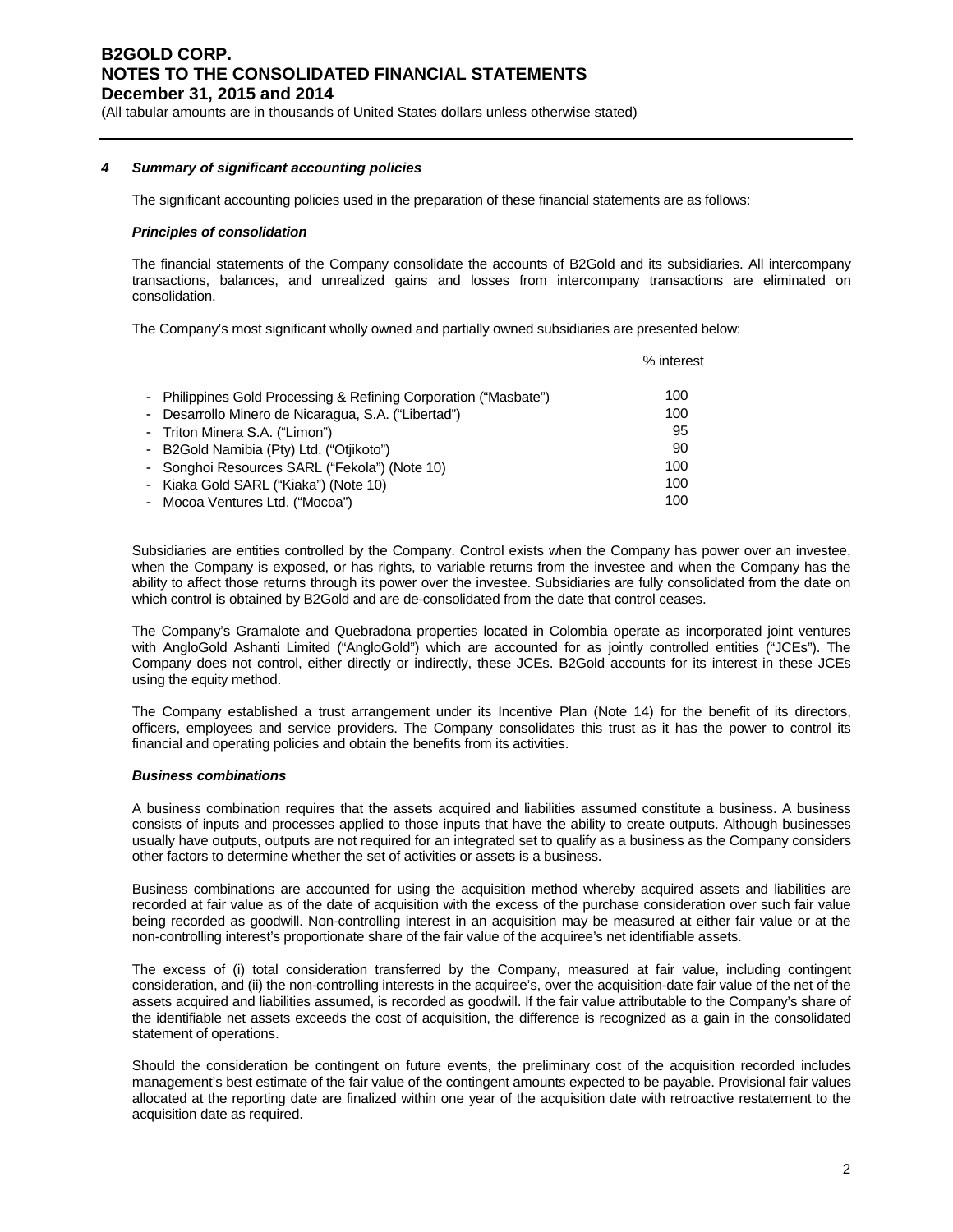(All tabular amounts are in thousands of United States dollars unless otherwise stated)

Transaction costs, other than those associated with the issue of debt or equity securities, which the Company incurs in connection with a business combination, are expensed as incurred.

### *Goodwill*

Goodwill arising on the Company's acquisitions includes (but is not limited to): (i) the ability of the Company to capture certain synergies through management of the acquired operation within the Company; (ii) the potential to increase reserves and resources through exploration activities; and (iii) the requirement to record a deferred tax liability for the difference between the assigned fair values and the tax bases of assets acquired and liabilities assumed.

Goodwill is not amortized. The Company performs an annual impairment test for goodwill and when events or changes in circumstances indicate that the related carrying amount may not be recoverable. If the carrying amount of a mine site to which goodwill has been allocated exceeds the recoverable amount, an impairment loss is recognized for the amount in excess. The impairment loss is allocated first to reduce the carrying amount of goodwill allocated to the mine site to \$nil and then to the other assets of the mine site based on the relative carrying amounts of those assets. Impairment losses recognized for goodwill are not reversed in subsequent periods should its value recover.

Goodwill is allocated to cash-generating units for the purpose of impairment testing. The allocation is made to those cash generating units or groups of cash generating units ("CGU"s) that are expected to benefit from the business combination in which the goodwill arose. If the composition of one or more cash generating units to which goodwill has been allocated changes due to a re-organization, the goodwill is re-allocated to the units affected.

### *Investments in joint arrangements*

A joint arrangement is a contractual arrangement whereby two or more parties undertake an economic activity that is subject to joint control. Joint control is the contractually agreed sharing of control such that significant operating and financial decisions require the unanimous consent of the parties sharing control.

The Company's joint arrangements consist of jointly controlled entities (involving the establishment of a corporation) and are accounted for using the equity method. The equity method involves recording the initial investment at cost. Additional funding into an investee is recorded as an increase in the carrying value of the investment. The carrying amount is adjusted by the Company's share of post-acquisition net income or loss, depreciation, amortization or impairment.

### *Foreign currency translation*

### *Functional and presentation currency*

Items included in the financial statements of each of the group's entities are measured using the currency of the primary economic environment in which the entity operates ("the functional currency"). The consolidated financial statements are presented in United States dollars, which is the group's presentation currency. The Company's mining operations operate primarily within an economic environment where the functional currency is the United States dollar.

### *Transactions and balances*

Transactions denominated in foreign currencies are translated into the United States dollar as follows:

- Monetary assets and liabilities are translated at the rates of exchange at the consolidated balance sheet date;
- Non-monetary assets and liabilities are translated at historical exchange rates prevailing at each transaction date;
- Revenue and expenses are translated at the exchange rate at the date of the transaction, except depreciation, depletion and amortization, which are translated at historical exchange rates, and share-based compensation expense, which is translated at the rates of exchange applicable at the date of grant of the share-based compensation; and
- Exchange gains and losses on translation are included in earnings. When the gain or loss on certain nonmonetary items, such as long-term investments classified as available-for-sale, is recognized in other comprehensive income ("OCI"), the translation differences are also recognized in OCI.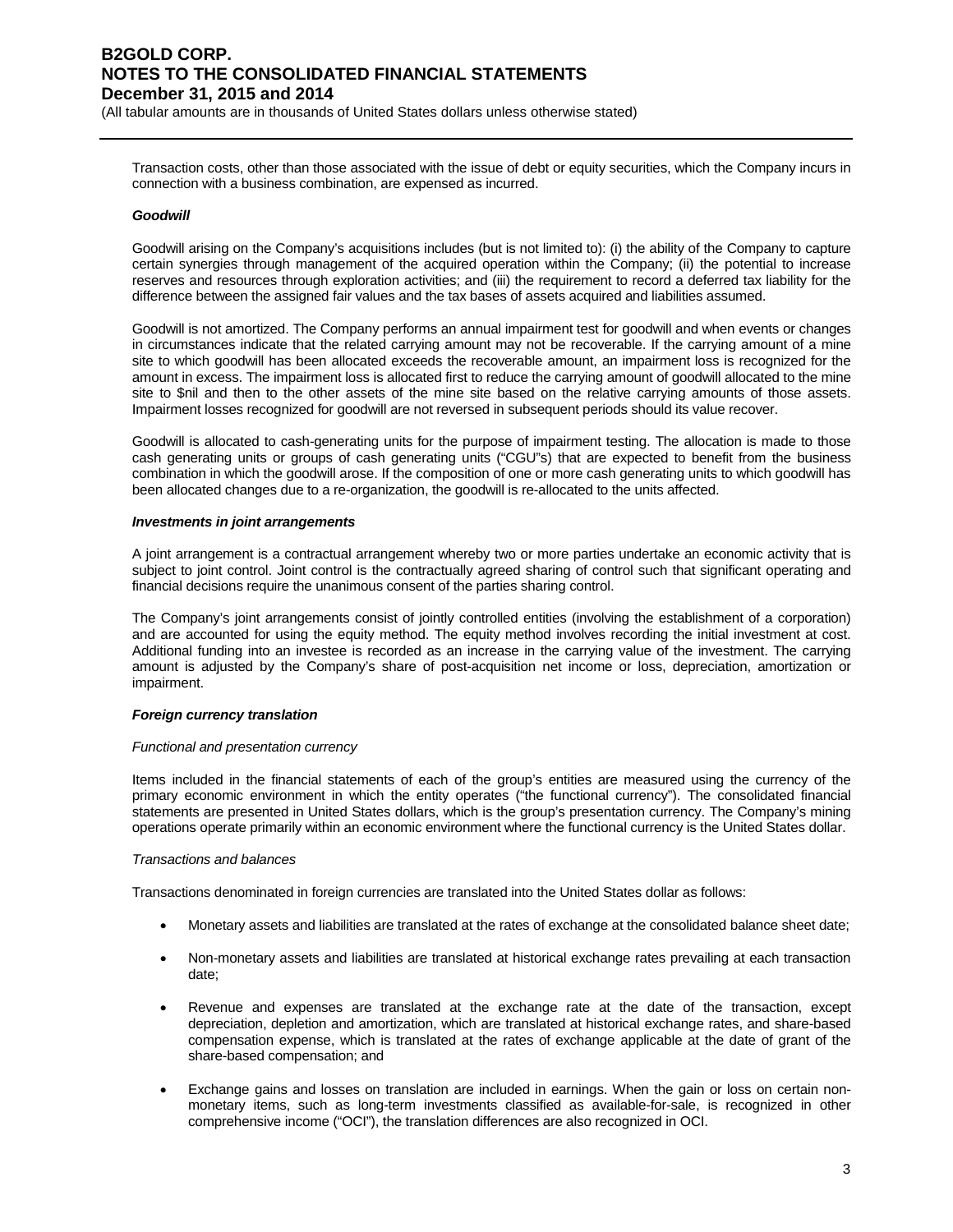(All tabular amounts are in thousands of United States dollars unless otherwise stated)

### *Group companies*

For any subsidiaries or joint ventures whose functional currency differs from the United States dollar, foreign currency balances and transactions are translated into the United States dollar as follows:

- Assets and liabilities are translated at the rates of exchange at the consolidated balance sheet date;
- Revenue and expenses are translated at average exchange rates throughout the reporting period or at rates that approximate the actual exchange rates; items such as depreciation are translated at the monthly average exchange rate; and
- Exchange gains and losses on translation are included in OCI.

The exchange gains and losses are recognized in earnings upon the substantial disposition, liquidation or closure of the entity that gave rise to such amounts.

### *Financial instruments*

The Company recognizes financial assets and liabilities on the balance sheet when the Company becomes party to the contractual provisions of the instrument.

#### *Cash and cash equivalents*

Cash and cash equivalents include cash on hand, deposits held with banks, and other short-term highly liquid investments with original maturities of three months or less. Cash and cash equivalents are classified as loans and receivables.

#### *Accounts receivable, accounts payable and accrued liabilities*

Accounts receivable, accounts payable and accrued liabilities are non-interest bearing and are initially measured at fair value, subsequently recorded at amortized cost which approximate fair value due to the short term to maturity. Where necessary, accounts receivable are net of allowances for uncollectable amounts. Accounts receivable are classified as loans and receivables and accounts payable and accrued liabilities are designated as financial liabilities.

### *Lease liabilities*

Lease liabilities are interest bearing and are initially measured at the present value and subsequently recorded at amortized cost. Lease liabilities are designated as financial liabilities.

### *Debt*

The Company recognizes all financial liabilities initially at fair value and classifies them as either fair value through profit and loss or loans and borrowings, as appropriate. Debt classified as loan and borrowings is subsequently measured at amortized cost, calculated using the effective interest rate method. Debt classified as fair value through profit and loss is measured at fair value on each financial period-end date with gains and losses flowing through the statement of operations.

### *Derivative instruments*

Derivative instruments, including embedded derivatives, are recorded at "fair value through profit or loss" and accordingly recorded on the balance sheet date at fair value. Unrealized gains and losses on derivatives held for trading are recorded as part of other gains or losses in earnings. Fair values for derivative instruments are determined using valuation techniques, using assumptions based on market conditions existing at the balance sheet date.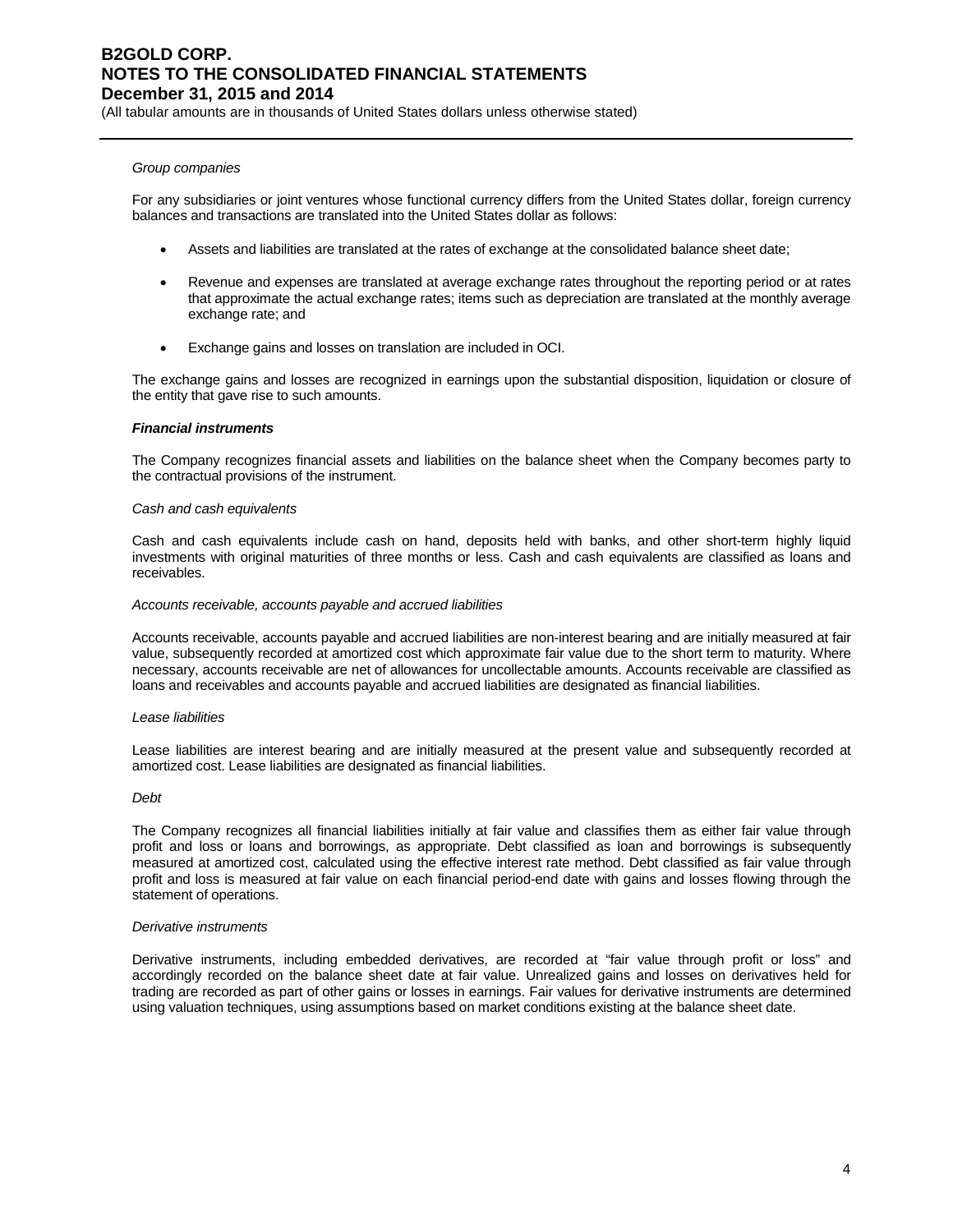(All tabular amounts are in thousands of United States dollars unless otherwise stated)

#### *Impairment of financial assets*

At each reporting date, the Company assesses whether there is objective evidence that a financial asset is impaired. If such evidence exists, the Company recognizes an impairment loss. The loss is the difference between the amortized cost of the loan or receivable and the present value of the estimated future cash flows, discounted using the instrument's original effective interest rate. The carrying amount of the asset is reduced by this amount either directly or indirectly through the use of an allowance account.

Impairment losses on financial assets carried at amortized cost are reversed in subsequent periods if the amount of the loss decreases and the decrease can be related objectively to an event occurring after the impairment was recognized.

#### *Inventories*

Gold and silver bullion, in-process and stockpile inventories are recorded at the lower of average cost and net realizable value. The cost of finished goods and work-in-progress comprises raw materials, direct labour, and other direct costs, as well as stripping in the production stage and related production overheads (based on normal operating capacity) including applicable depreciation on property, plant and equipment. Net realizable value is the estimated selling price less applicable selling expenses.

When inventories have been written down to net realizable value, a new assessment of net realizable value is made in each subsequent period. When the circumstances that caused the write down no longer exist, the amount of the write down is reversed.

Materials and supplies inventories are valued at the lower of average cost and net realizable value. Cost includes acquisition, freight and other directly attributable costs.

#### *Mining interests*

Mining interests include property, plant and equipment, mineral properties and mine development costs, deferred stripping, exploration and evaluation expenditures, capitalized borrowing costs and impairment.

#### *Property, plant and equipment*

Property, plant and equipment are recorded at cost. Repairs and maintenance expenditures are charged to operations; major improvements and replacements which extend the useful life of an asset are capitalized. Property, plant and equipment are amortized over the life of the mine using the units-of-production ("UOP") method based on the recoverable ounces from the estimated proven and probable reserves and a portion of the measured and indicated resources that are reasonably expected to be converted to proven and probable reserves. Mobile equipment, tailings dam and equipment are depreciated on a straight-line basis over three to six years as appropriate, net of residual value. The Company allocates the amount initially recognized in respect of an item of property, plant and equipment to its significant parts and depreciates separately each such part. Residual values, method of amortization and useful lives of the assets are reviewed annually and adjusted if appropriate.

During the commissioning phase of a new mine, pre-production expenditures, net of incidental revenue, are capitalized to plant and equipment.

#### *Mineral properties and mine development costs*

Mineral properties and mine development costs are stated at cost less accumulated depreciation and are accounted for on an individual project basis. When production commences, these costs are amortized using the UOP method, based on recoverable ounces from the estimated proven and probable reserves and a portion of measured and indicated resources that are reasonably expected to be converted to proven and probable reserves.

Capitalization of costs incurred ceases when the mining property is capable of commencement of mining operations in the manner intended by management. Costs incurred prior to this point, including depreciation of related plant and equipment, are capitalized and proceeds from sales during this period are offset against capitalized costs.

The Company applies judgment in its assessment of when a mine is capable of operating in the manner intended by management which takes account of the design of the mine and the nature of the initial commissioning phase of the mine.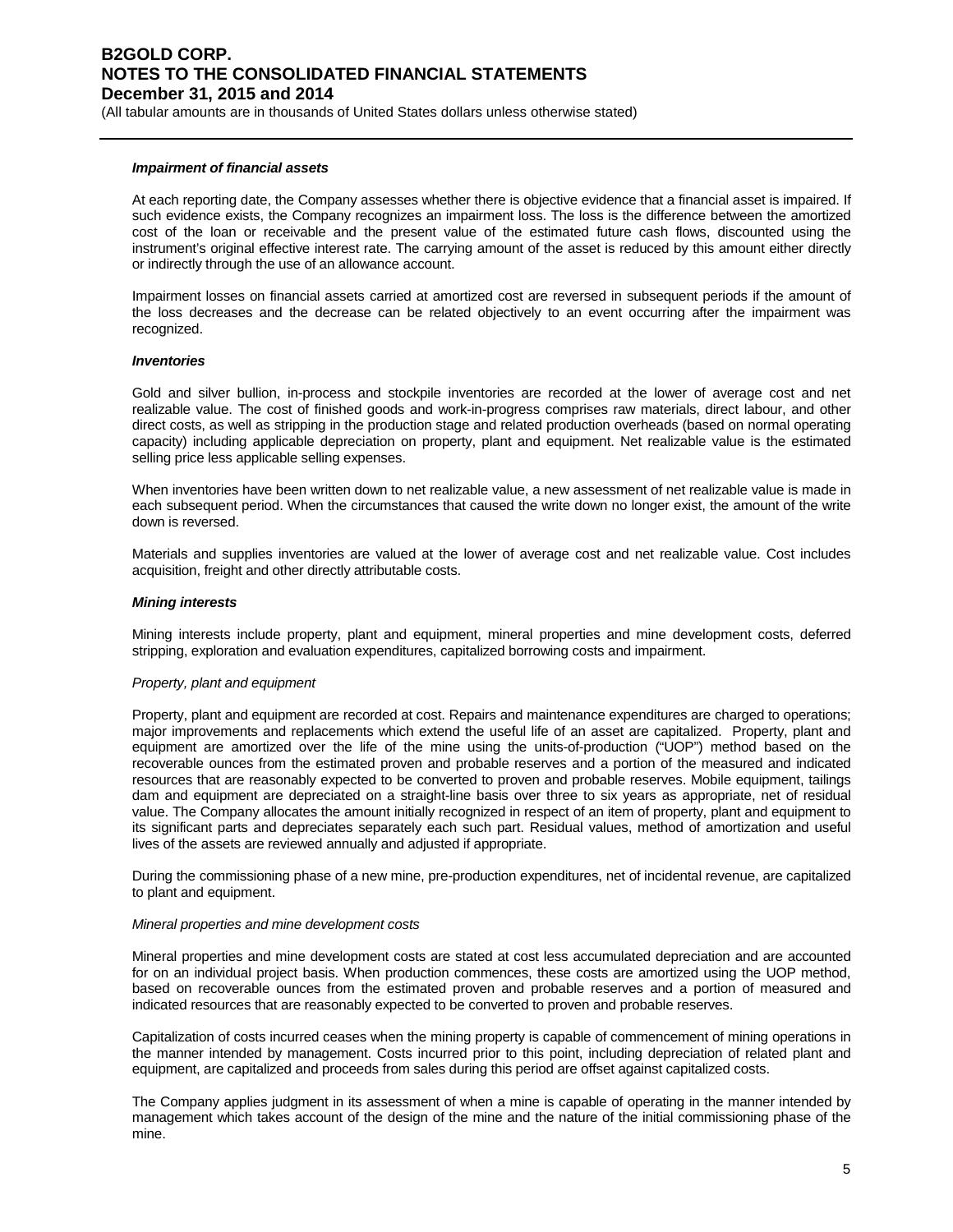(All tabular amounts are in thousands of United States dollars unless otherwise stated)

Non-recoverable costs for projects determined not to be commercially feasible are expensed in the period in which the determination is made or when the carrying value of the project is determined to be impaired.

### *Deferred stripping*

Stripping costs incurred during the production phase of a mine are considered production costs and are included in the cost of inventory produced during the period in which stripping costs are incurred, unless the stripping activity can be shown to be a betterment of the mineral property. Betterment occurs when stripping activity increases future output of the mine by providing access to additional reserves. Stripping costs incurred to prepare the ore body for extraction are capitalized as mine development costs and are amortized on a UOP basis over the reserves and resources to which they relate.

### *Exploration and Evaluation Expenditures*

The Company defers the cost of acquiring, maintaining its interest, exploring and developing mineral properties as exploration and evaluation until the properties are placed in production, abandoned, sold or considered to be impaired in value. Once the technical feasibility and commercial viability of the extraction of mineral reserves or resources from a particular mineral property has been determined, exploration and evaluation expenditures are reclassified to "mineral properties and mine development costs". If no mineable ore body is discovered, such costs are expensed in the period in which it is determined the property has no future economic value. Exploration costs that do not relate to any specific property are expensed as incurred.

The establishment of technical feasibility and commercial viability of a mineral property is assessed based on a combination of factors, such as but not limited to:

- The extent to which mineral reserves or mineral resources have been identified through a feasibility study or similar level document;
- The results of optimization studies and further technical evaluation carried out to mitigate project risks identified in the feasibility study;
- The status of environmental permits, and
- The status of mining leases or permits.

In addition, commercial viability is deemed to be achieved when the Company determines that the project will provide a satisfactory return relative to its perceived risks. Ore reserves may be declared for an undeveloped mining project before its commercial viability has been fully determined. Evaluation costs may continue to be capitalized during the period between declaration of reserves and approval to mine as further work is undertaken in order to refine the development case to maximize the project's returns.

### *Borrowing costs*

Borrowing costs attributable to the acquisition or construction of qualifying assets that take a substantial period of time to make ready for their intended use are added to the cost of the assets, until such time as the assets are substantially complete and ready for their intended use. The amount of borrowing costs capitalized cannot exceed the actual amount of borrowing costs incurred in a period. All other borrowing costs are expensed in the period in which they are incurred.

### *Impairment*

The carrying amounts of non-current assets are tested for impairment when events or changes in circumstances indicate that the carrying amount may not be recoverable. If there are indicators of impairment, the recoverable amount of the asset is estimated in order to determine the extent of the impairment. An impairment loss is recognized for the amount by which the asset's carrying amount exceeds its recoverable amount and is recorded as an expense in the statement of operations.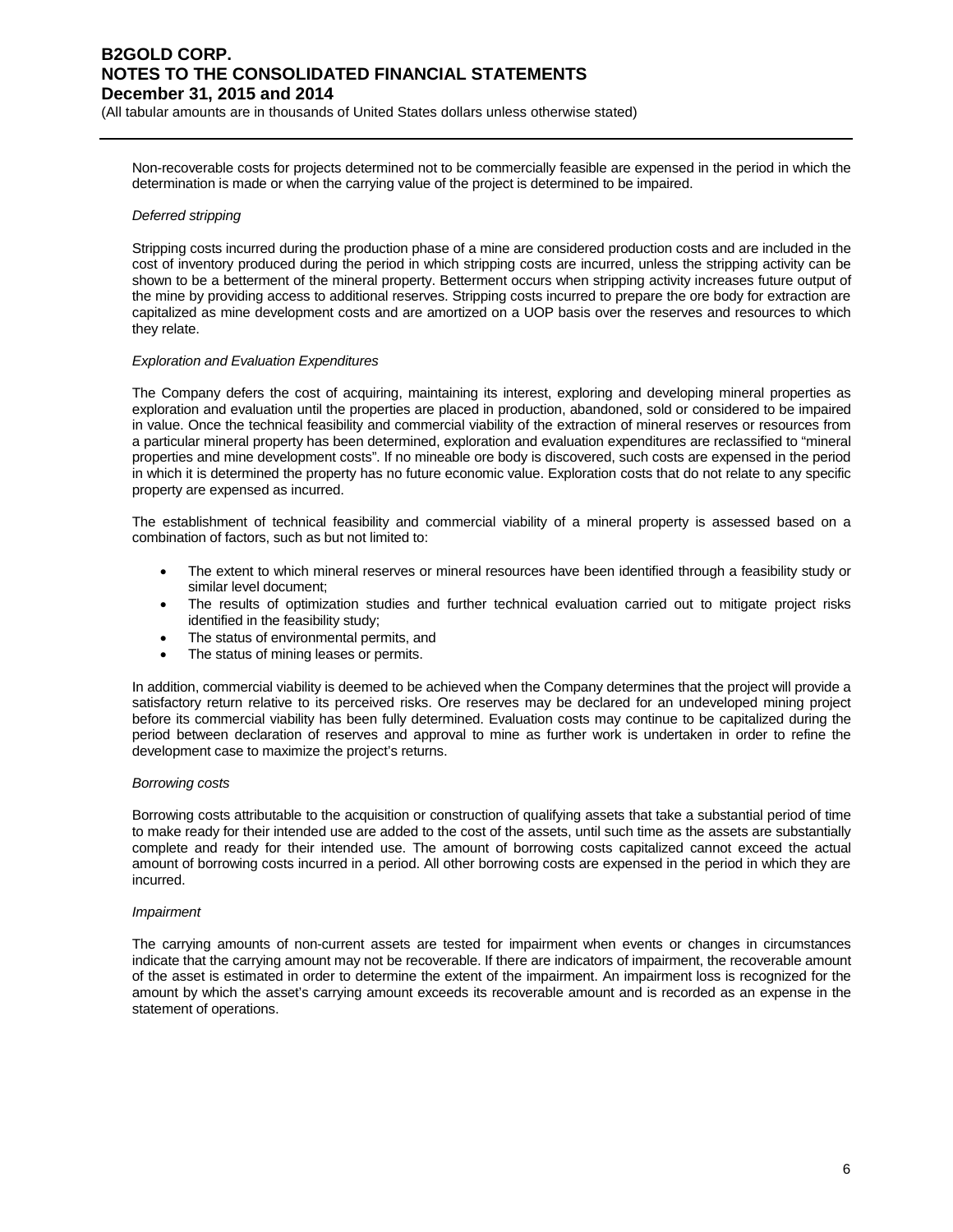(All tabular amounts are in thousands of United States dollars unless otherwise stated)

The recoverable amount is the higher of an asset's "fair value less costs of disposal" and "value-in-use". Where the asset does not generate cash flows that are independent from other assets, the recoverable amount of the cashgenerating unit to which the asset belongs is determined. "Fair value less costs of disposal" is determined as the amount that would be obtained from the sale of the asset in an arm's length transaction between knowledgeable and willing parties. For mining assets this would generally be determined based on the present value of the estimated future cash flows arising from the continued development, use or eventual disposal of the asset. In assessing these cash flows and discounting them to the present value, assumptions used are those that an independent market participant would consider appropriate. In assessing "value-in-use", the estimated future cash flows expected to arise from the continuing use of the assets in their present form and from their disposal are discounted to their present value using a pre-tax discount rate that reflects current market assessments of the time value of money and risks specific to the asset.

Impairment losses are evaluated for potential reversals when events or circumstances warrant such consideration. Where an impairment loss is subsequently reversed, the amount of such reversal is limited such that, the revised carrying amount of the asset or cash-generating unit does not exceed the carrying amount that would have been determined had no impairment loss been recognized for the asset or cash-generating unit in the prior years. A reversal of an impairment loss is recognized into earnings immediately.

### *Long-term investments*

Investments in entities that are not subsidiaries, joint ventures or investments in associates are designated as available-for-sale investments. These investments are measured at fair value on acquisition and at each reporting date. Any unrealized holding gains and losses related to these investments are excluded from net earnings and are included in OCI until an investment is sold and gains or losses are realized, or there is objective evidence that the investment is impaired. When there is evidence that an investment is impaired, the cumulative loss that was previously recognized in OCI is reclassified from accumulated OCI to the consolidated statement of operations.

#### *Leases*

The determination of whether an arrangement is, or contains, a lease is based on the substance of the arrangement at inception date. It requires consideration as to whether the fulfilment of the arrangement is dependent on the use of a specific asset or assets or the arrangement conveys a right to use the asset.

A reassessment is made after inception of the lease only if one of the following applies:

- (a) There is a change in contractual terms, other than a renewal or extension of the arrangement
- (b) A renewal option is exercised or extension granted, unless the term of the renewal or extension was initially included in the lease term;
- (c) There is a change in the determination of whether fulfilment is dependent on a specified asset; or
- (d) There is a substantial change to the asset.

Where a reassessment is made, lease accounting shall commence or cease from the date when the change in circumstances gave rise to the reassessment for scenarios (a), (c) or (d) and at the date of the renewal or extension period for scenario (b).

#### *Company as a lessee*

Finance leases, which transfer to the Company substantially all the risks and rewards incidental to ownership of the leased item, are capitalized at the commencement of the lease term (the date from which the lessee is entitled to exercise its right to use the leased asset) at the fair value of the leased asset or, if lower, at the present value of the minimum lease payments.

Capitalized leased assets are depreciated over the shorter of the estimated useful life of the asset and the lease term, if there is no reasonable certainty that the Company will obtain ownership by the end of the lease term.

A lease is classified as an operating lease if it does not transfer substantially all of the risks and rewards incidental to ownership.

Operating lease payments are recognized as an expense in the statement of operations on a straight line basis over the lease term.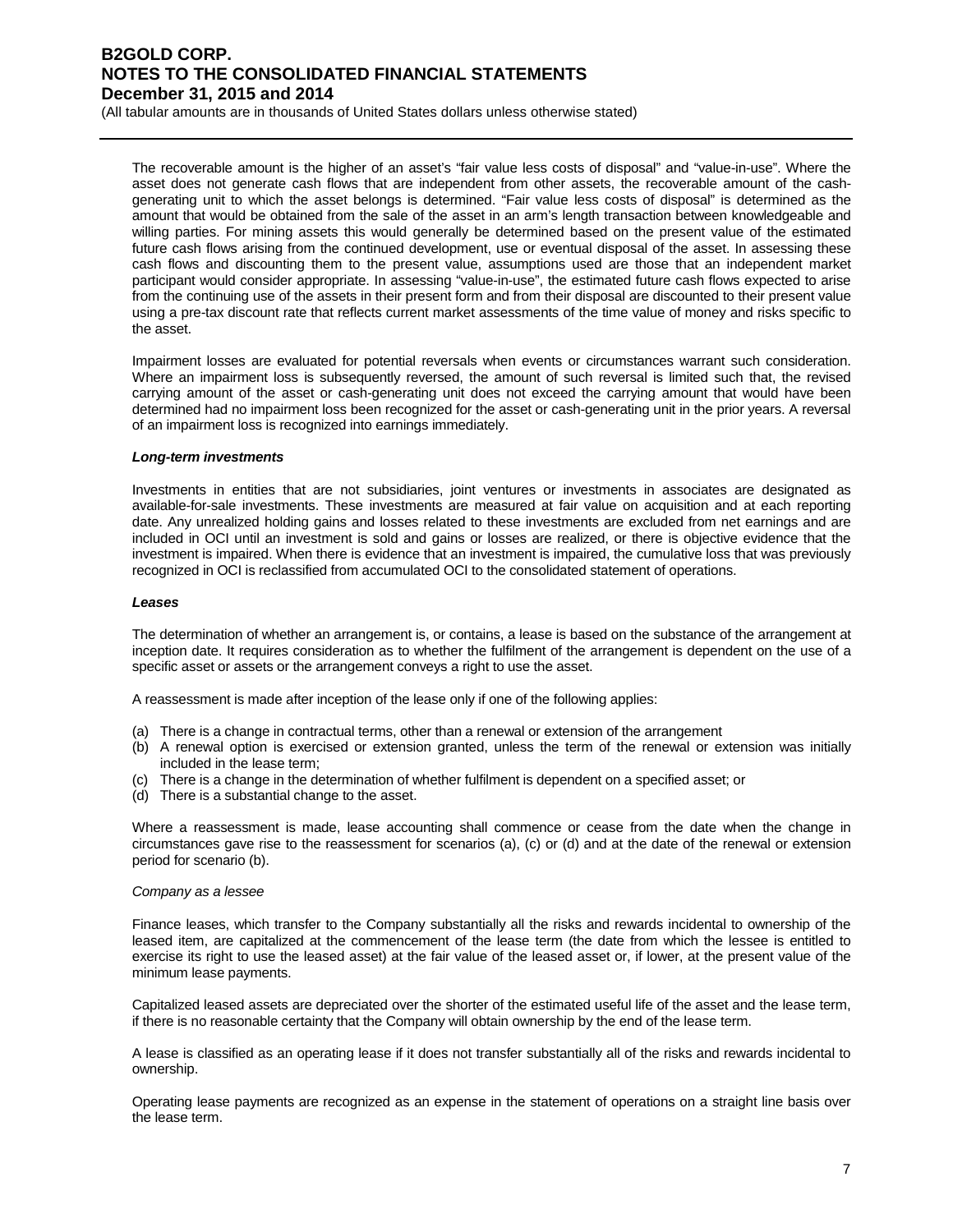(All tabular amounts are in thousands of United States dollars unless otherwise stated)

#### *Mine restoration provisions*

Future obligations to retire an asset including site closure, dismantling, remediation and on-going treatment and monitoring are initially recognized and recorded as a liability based on estimated future cash flows discounted at a risk free rate. The measurement determination is based on estimated future cash flows, the current risk-free discount rate, and an estimated inflation factor. The value of restoration provisions is adjusted at each reporting period for changes to factors including the expected amount of cash flows required to discharge the liability, the timing of such cash flows and the risk-free interest rate. The liability is added to the carrying amount of the associated asset, and this additional carrying amount is depreciated over the life of the asset. The liability is accreted to full value over time through periodic charges to earnings. This unwinding of the discount is expensed in the statement of operations. As reclamation work is performed or liabilities are otherwise settled, the recorded amount of the liability is reduced.

#### *Share-based payments*

The cost of stock options and other equity-settled share-based payment arrangements is recorded based on the estimated fair-value at the grant date and charged to earnings over the vesting period.

The Company grants stock options to certain employees and directors. Each tranche is considered a separate award with its own vesting period and grant date fair value. The fair value of each tranche is measured at the date of grant using the Black-Scholes option pricing model. Compensation expense is recognized over the tranche's vesting period by a charge to earnings, with a corresponding increase to contributed surplus based on the number of awards expected to vest. The number of awards expected to vest is reviewed at least annually, with any impact being recognized immediately.

### *Current and deferred income taxes*

Income tax comprises current and deferred tax. Income tax is recognized in the statement of operations except to the extent that it relates to items recognized directly in equity, in which case the income tax is also recognized directly in equity. Taxes on income in interim periods are recorded using the tax rate that would be applicable to expected annual profit.

Current tax is the expected tax payable on taxable income for the year, using tax rates enacted or substantively enacted, at the end of the reporting period.

Deferred tax is recognized in respect of temporary differences arising between the tax bases of assets and liabilities and their carrying amounts in the financial statements. Deferred income tax is determined on a non-discounted basis using tax rates and laws that have been enacted or substantively enacted at the balance sheet date and are expected to apply when the deferred tax asset or liability is reversed. Deferred tax assets are recognized to the extent that it is probable that the assets can be recovered.

Deferred income tax is provided on temporary differences arising on investments in subsidiaries and associates, except, in the case of subsidiaries, where the timing of the reversal of the temporary difference is controlled by the Company and it is probable that the temporary difference will not reverse in the foreseeable future. As an exception, deferred tax assets and liabilities are not recognized if the temporary differences arise from the initial recognition of goodwill or an asset or liability in a transaction (other than in a business combination) that affects neither accounting profit nor taxable profit.

Deferred income tax assets and liabilities are presented as non-current.

#### *Revenue*

Gold revenue is recognized when it is probable that the economic benefits will flow to the Company, delivery has occurred, the sales price is reasonably determinable, and collectability is reasonably assured. These criteria are generally met at the time the product is shipped and delivered to the customer and, depending on the delivery conditions, title and risk have passed to the customer and acceptance of the product, when contractually required, has been obtained. Gold revenue is measured based on the price specified in the sales contract, net of discounts, at the time of sale.

Silver revenue is accounted for as a by-product and is recorded as a credit to operating costs.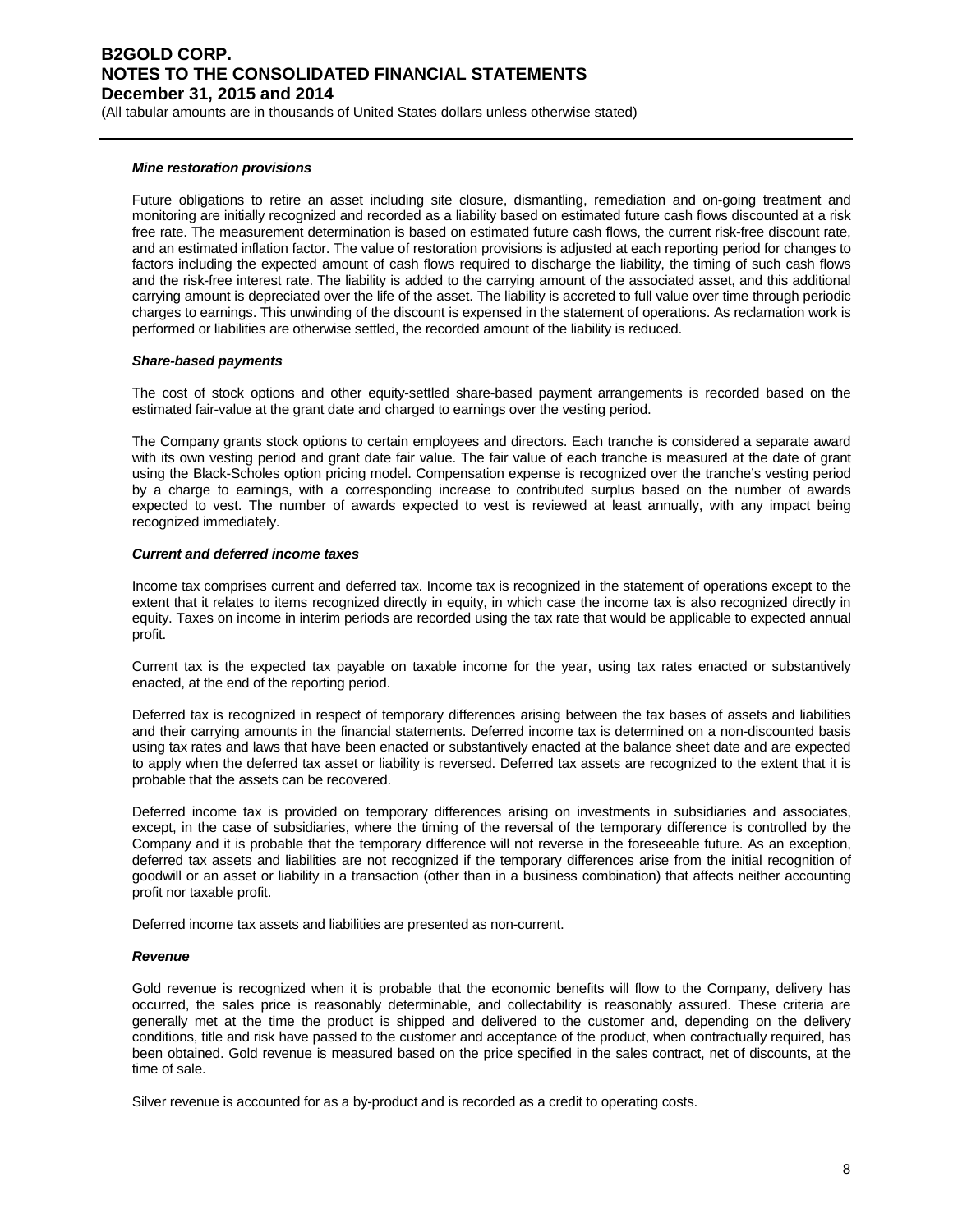(All tabular amounts are in thousands of United States dollars unless otherwise stated)

### *Earnings per share*

Basic earnings per share is calculated by dividing the net income (loss) for the period by the weighted average number of common shares outstanding during the period.

Diluted earnings per share is calculated using the treasury share method whereby all "in-the-money" options, warrants and equivalents are assumed to have been exercised at the beginning of the period and the proceeds from the exercise are assumed to have been used to purchase common shares at the average market price during the period.

### *5 Significant accounting judgements and estimates*

The preparation of these financial statements in conformity with IFRS requires estimates and assumptions that affect the amounts reported in these financial statements. These estimates and assumptions concerning the future may differ from actual results. The following are the estimates and judgments applied by management that most significantly affect the Company's financial statements. These sources of estimation uncertainty have a significant risk of causing a material adjustment to the carrying amounts of assets and liabilities within the next financial year.

### *Impairment of long-lived assets*

Long-lived assets are tested for impairment if there is an indicator of impairment. Calculating the estimated recoverable amount of cash generating units ("CGU") for long-lived asset impairment tests requires management to make estimates and assumptions with respect to future production levels, mill recoveries, operating and capital costs in its life-of-mine plans, future metal prices, foreign exchange rates, and discount rates. Changes in any of the assumptions or estimates used in determining the recoverable amount could impact the impairment analysis. Such changes could be material.

### *Ore reserve and resource estimates*

Ore reserves are estimates of the amount of ore that can be economically and legally extracted from the Company's mining properties. The Company estimates its ore reserves and mineral resources based on information compiled by appropriately qualified persons relating to the geological data on the size, depth and shape of the ore body, and requires complex geological judgments to interpret the data. The estimation of recoverable reserves is based upon factors such as estimates of foreign exchange rates, commodity prices, future capital requirements, metallurgical recoveries, and production costs along with geological assumptions and judgments made in estimating the size, and grade of the ore body. Changes in the reserve or resource estimates may impact the carrying value of mining interests, mine restoration provisions, recognition of deferred tax assets, and depreciation and amortization charges.

### *Exploration and evaluation expenditures*

The application of the Company's accounting policy for exploration and evaluation expenditures requires judgment in determining whether it is likely that future economic benefits are likely either from future exploitation or sale or where activities have not reached a stage which permits a reasonable assessment of the existence of reserves. The deferral policy requires management to make certain estimates and assumptions about future events or circumstances, in particular whether an economically viable mine can be established. Estimates and assumptions made may change if new information becomes available. If, after an expenditure is capitalized, information becomes available suggesting that the recovery of expenditure is unlikely, the amount capitalized is written off in the statement of operations in the period when the new information becomes available.

### *Value-added tax receivables*

The Company incurs indirect taxes, including value-added tax, on purchases of goods and services at its operating mines and development projects. Indirect tax balances are recorded at their estimated recoverable amounts within current or long-term assets, net of provisions, and reflect the Company's best estimate of their recoverability under existing tax rules in the respective jurisdictions in which they arise. Management's assessment of recoverability involves judgments regarding balance sheet classification and the probable outcomes of claimed deductions and/or disputes. The provisions and balance sheet classifications made to date may be subject to change and such change may be material.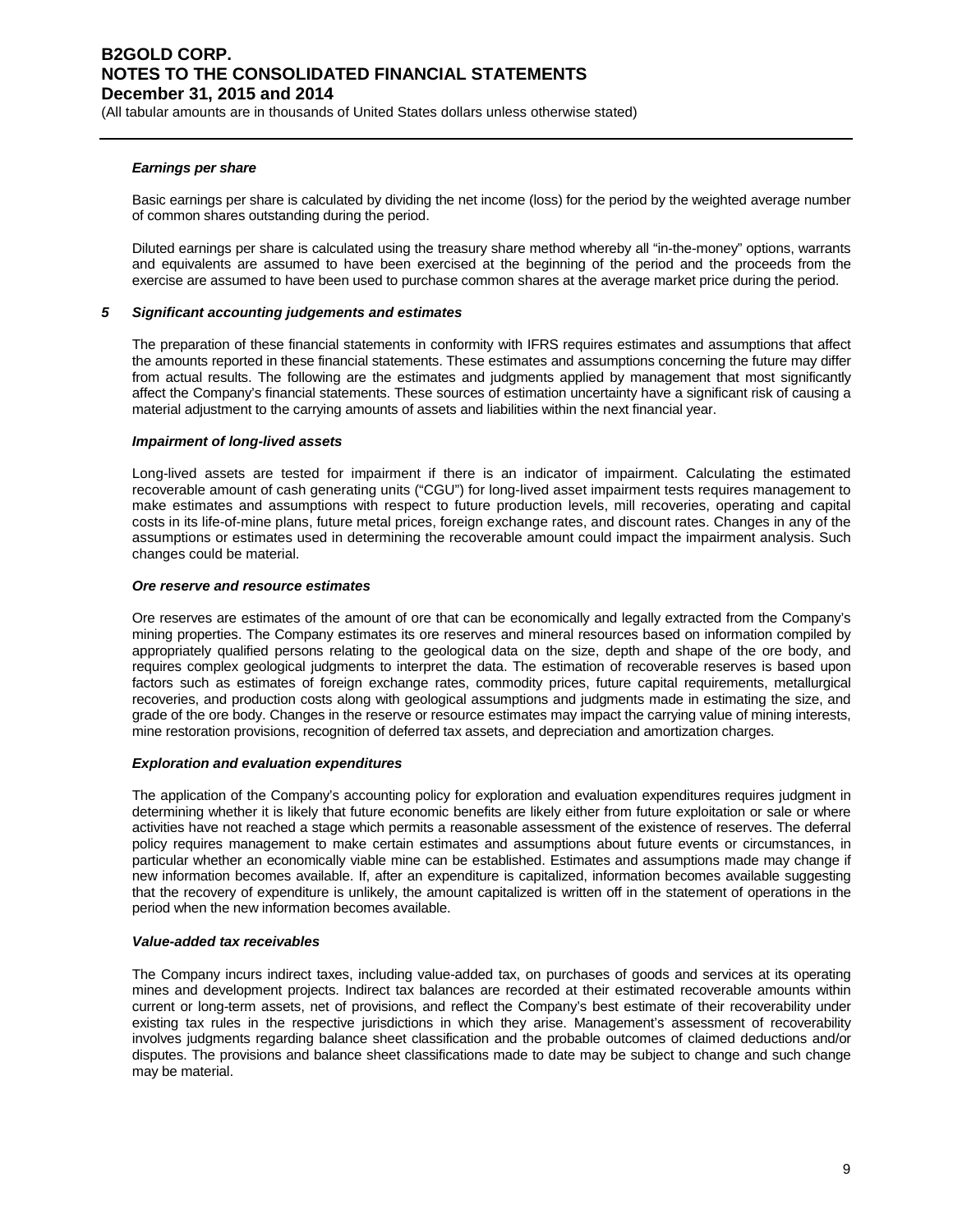(All tabular amounts are in thousands of United States dollars unless otherwise stated)

### *Uncertain tax positions*

The Company is periodically subject to income tax audits at its operating mine locations. As at December 31, 2015, the Company recorded provisions totalling \$4 million (2014 - \$6 million) representing its best estimate of the outcome of current assessments. The Company is appealing the assessments received and the final outcome of such appeals are not determinable at this time. The provisions made to date may be subject to change and such change may be material.

### *Deferred income taxes and valuation allowances*

The Company is periodically required to estimate the tax basis of assets and liabilities. Where applicable tax laws and regulations are either unclear or subject to varying interpretations, it is possible that changes in these estimates could occur that materially affect the amounts of deferred income tax assets and liabilities recorded in the financial statements. Changes in deferred tax assets and liabilities generally have a direct impact on earnings in the period that the changes occur.

Each period, the Company evaluates the likelihood of whether some portion or all of each deferred tax asset will not be realized. This evaluation is based on historic and future expected levels of taxable income, the pattern and timing of reversals of taxable temporary timing differences that give rise to deferred tax liabilities, and tax planning initiatives. Levels of future taxable income are affected by, among other things, market gold prices, production costs, quantities of proven and probable gold reserves, interest rates and foreign currency exchange rates.

### *Change in functional currency*

Following commencement of commercial production at Otjikoto, the Company determined that the functional currency of its Namibian subsidiaries which own the Otjikoto Mine changed from the Namibian dollar to the United States dollar. This change resulted from the Company determining that the mining operations now operate primarily within an economic environment where the functional currency is the United States dollar. Key factors considered in this assessment include the currency in which gold sales are delivered, the underlying currency in which operating costs are determined and the Company's intra-group funding arrangements.

### *6 Impairment of goodwill and long-lived assets*

During the year ended and as at December 31, 2015, the long-term consensus gold price continued to be below the long-term gold price assumptions used in the Company's reserve estimations and life-of-mine plans of \$1,300 per ounce of gold. The prolonged decline of the long-term gold price was considered to be an impairment indicator. Consequently, the Company has revised its long-term gold price estimate to \$1,250 per ounce of gold.

The Company has performed impairment tests on the following cash-generating units ("CGUs"): Otjikoto Mine, Masbate Mine, Libertad Mine, Limon Mine and the Fekola Project. The Company's investment in the Gramalote joint venture was also assessed for impairment. As a result of these assessments, the Company determined that impairment charges were required for the Libertad Mine long-lived assets, the Limon Mine long-lived assets and the Company's investment in Gramalote as described below.

During 2014, the Company recorded impairment charges for the goodwill relating to the Masbate Mine, Masbate Mine long-lived assets and the Company's investment in Gramalote.

### *Libertad long-lived assets*

The Company conducted an impairment analysis whereby the carrying values of the Libertad Mine property, plant and equipment, were compared to the mine's recoverable amount which was determined to be its fair value using the fair value less costs of disposal ("FVLCD") at December 31, 2015. In carrying out the review of Libertad's longlived assets for impairment, the Company utilized discounted cash flow models incorporating estimates and assumptions that included such factors as future production levels, metallurgical recovery estimates, operating and capital costs in its life-of-mine plans, future metal prices, foreign exchange rates and discount rates. Management's estimate of the FVLCD of its CGUs is classified as level 3 in the fair value hierarchy. The Company's estimate of future cash flows is subject to risks and uncertainties and therefore could change in the future if the underlying assumptions change.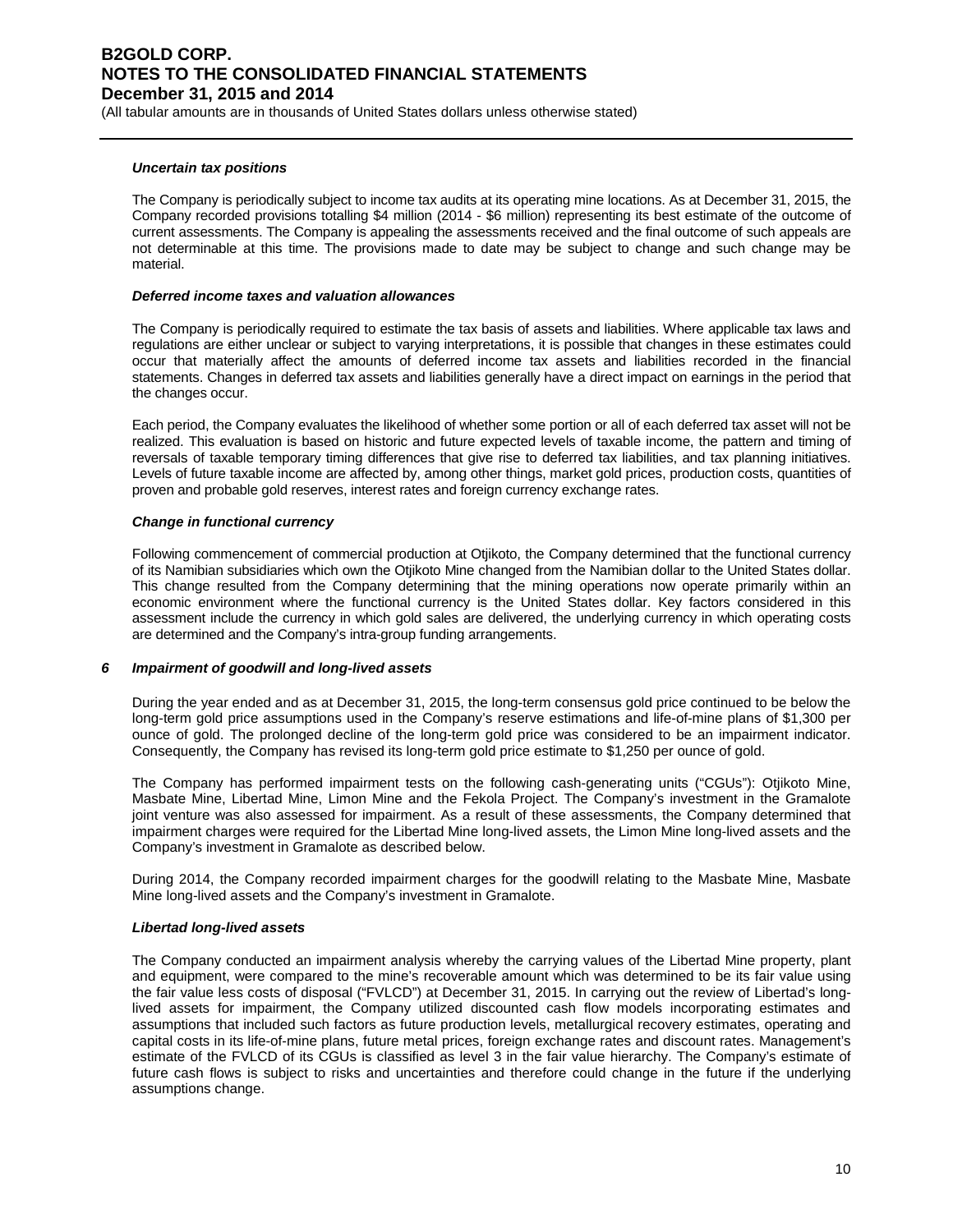(All tabular amounts are in thousands of United States dollars unless otherwise stated)

Key assumptions used for the impairment test at December 31, 2015 were:

|                  | - Long-term gold price | \$1,250/ounce |
|------------------|------------------------|---------------|
|                  | - Silver price         | \$17/ounce    |
| $\sim$ 100 $\mu$ | Mine life              | 2016 to 2018  |
|                  | - Discount rate        | 5%            |

The Company's analysis concluded that the carrying values of the Libertad Mine property, plant and equipment at December 31, 2015 were impaired resulting in a pre-tax impairment charge of \$48.9 million. The net impairment recorded in the statement operations after taking into account a deferred income tax recovery of \$14.7 million was \$34.2 million.

### *Limon long-lived assets*

The Company conducted an impairment analysis whereby the carrying values of the Limon Mine property, plant and equipment, were compared to the mine's recoverable amount which was determined to be its fair value using the FVLCD at December 31, 2015. In carrying out the review of Limon's long-lived assets for impairment, the Company utilized discounted cash flow models incorporating estimates and assumptions that included such factors as future production levels, metallurgical recovery estimates, operating and capital costs in its life-of-mine plans, future metal prices, foreign exchange rates and discount rates. Management's estimate of the FVLCD of its CGUs is classified as level 3 in the fair value hierarchy. The Company's estimate of future cash flows is subject to risks and uncertainties and therefore could change in the future if the underlying assumptions change.

Key assumptions used for the impairment test at December 31, 2015 were:

|                          | - Long-term gold price | \$1,250/ounce |
|--------------------------|------------------------|---------------|
| $\overline{\phantom{0}}$ | Silver price           | \$17/ounce    |
|                          | Mine life              | 2016 to 2019  |
| . .                      | Discount rate          | 5%            |

The Company's analysis concluded that the carrying values of the Limon Mine property, plant and equipment at December 31, 2015 were impaired resulting in a pre-tax impairment charge of \$22.9 million. The net impairment recorded in the statement operations after taking into account a deferred income tax recovery of \$6.6 million was \$16.3 million.

### *Investment in Joint Venture – Gramalote*

The Company conducted an impairment analysis whereby the carrying value of the investment in the Gramalote joint venture was compared to the investment's recoverable amount which was determined to be its FVLCD. In carrying out the impairment analysis, the Company utilized discounted cash flow models incorporating estimates and assumptions that include such factors as future production levels, mill recoveries, operating and capital costs in its life-of-mine plans, future metal prices, foreign exchange rates and discount rates. These factors were based on the assumptions and inputs disclosed by the Company on March 13, 2014 from the Gramalote Preliminary Economic Assessment. The company used an updated long-term gold price assumption of \$1,250 per ounce of gold (2014 - \$1,300 per ounce) and a discount rate of 6.5% (2014 – 6.5%). Management's estimate of the FVLCD of its CGUs is classified as level 3 in the fair value hierarchy. The Company's estimate of future cash flows is subject to risks and uncertainties and therefore could change in the future if the underlying assumptions change.

The Company's analysis concluded that the investment in Gramalote was impaired resulting in an impairment charge of \$36.2 million (2014 - \$96.3 million) being recorded in the statement of operations.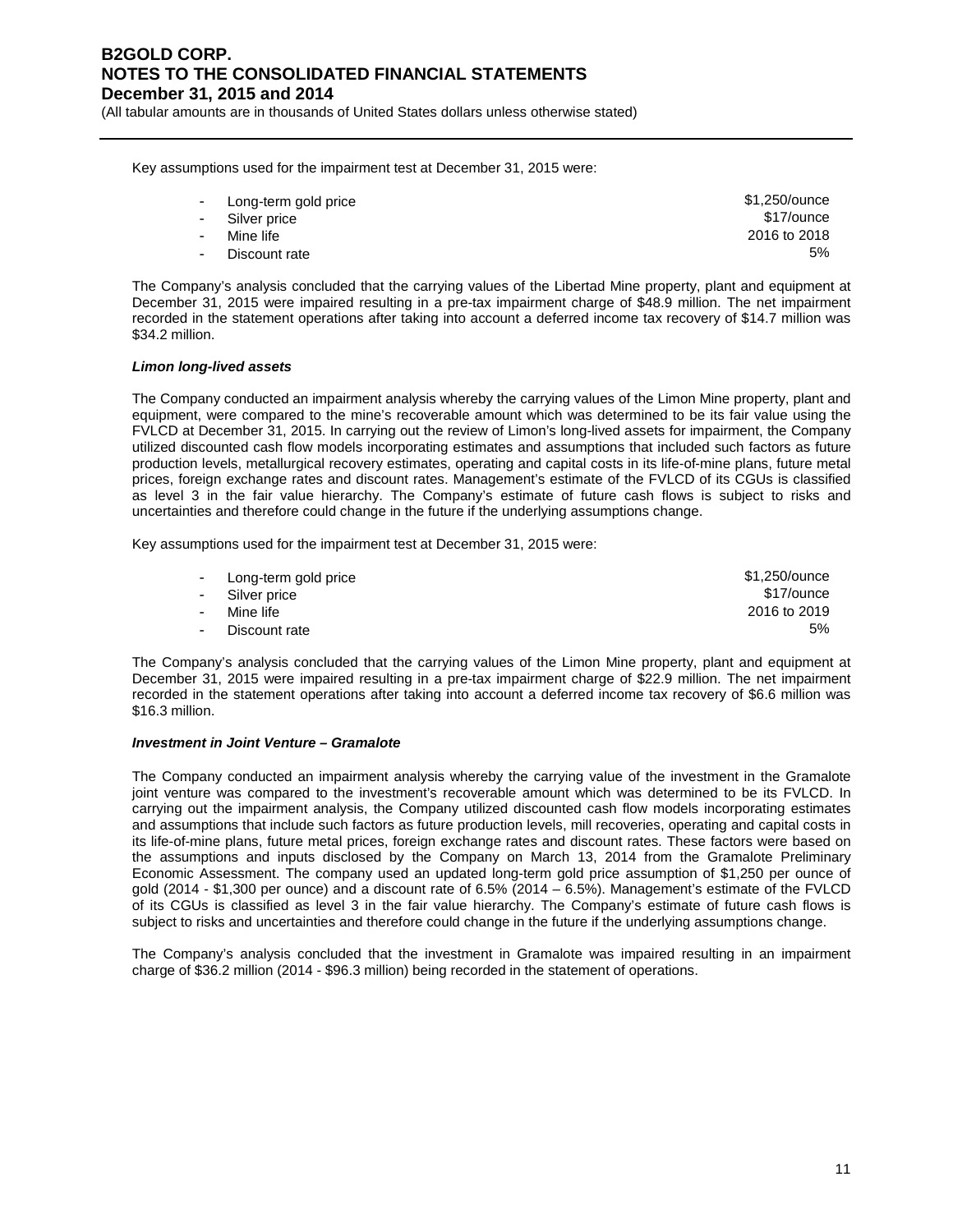(All tabular amounts are in thousands of United States dollars unless otherwise stated)

### *Sensitivities*

These recoverable amounts are most sensitive to changes in long-term prices gold prices and discount rates. A decrease in long-term gold prices would result in the Company making amendments to the mine plans that would partially offset the effect of lower prices through lower operating and capital costs. Ignoring the impact on our mine plans, in isolation, a US\$50 decrease in long-term gold price assumptions would result in additional reductions in post-tax recoverable amounts of approximately \$12.7 million for Libertad, \$8 million for Limon, and \$32.6 million for Gramalote, respectively. A 50 basis point increase in the discount rate would result in additional reductions in recoverable amounts of approximately \$0.8 million for Libertad, \$0.7 million for Limon, and \$12.2 million for Gramalote, respectively.

#### *Masbate long-lived assets*

During the quarter ended December 31, 2014 and subsequent to year-end, the Company completed an updated metallurgical recovery sampling and analysis program as part of the expansion study for the Masbate Mine along with an updated life-of-mine plan based on 2014 year-end reserve and resource estimates. The Company also determined not to proceed with an expansion of the Masbate mill at this time in order to focus its construction team and resources on development of the Fekola Project. The finalized metallurgical report, updated reserve and resource estimates and change in assumption regarding the Masbate mill expansion resulted in a decline in the lifeof-mine recovery rate and production ounces for the Masbate Mine. This was considered an impairment indicator at December 31, 2014.

The Company's impairment analysis concluded that the carrying values of the Masbate Mine property, plant and equipment and amounts assigned to undeveloped mineral interests at December 31, 2014 were impaired resulting in a pre-tax impairment charge of \$436.0 million consisting of \$362.1 million impairment of property, plant and equipment and \$73.9 million impairment of undeveloped mineral interests. The net impairment recorded in the statement operations for the year ended December 31, 2014 after taking into account a deferred income tax recovery of \$130.8 million was \$305.2 million. The Company updated this analysis at December 31, 2015 using the amended long-term gold price and updated operating and capital expenditure assumptions and concluded that no further impairment was required.

#### *Masbate goodwill*

At September 30, 2014, and in light of the reduction in the long-term gold price, the Company conducted a goodwill impairment analysis. The Company's analysis concluded that the full carrying value of Masbate Mine related goodwill was impaired, resulting in an impairment charge of \$202.1 million being recorded in the statement of operations for the year ended December 31, 2014.

### *7 Acquisition of Papillon Resources Limited*

On October 3, 2014, the Company completed the scheme of arrangement ("Merger") by which the Company acquired all of the issued ordinary shares of Papillon Resources Limited ("Papillon"). Under the terms of the Merger, the Company acquired all of the issued and outstanding ordinary shares of Papillon based on an exchange ratio of 0.661 of a common share of B2Gold for each Papillon ordinary share. In addition, all of the outstanding stock options of Papillon were cancelled and the former holders thereof received that number of the Company shares that corresponded to the value of the "in-the-money" portion of their Papillon options. The primary asset acquired was the Fekola Project located in Mali.

The arrangement was accounted for as a purchase of net assets. For accounting purposes, the acquisition date was determined to be September 22, 2014, the date at which the Company obtained control of Papillon.

The cost of the acquisition was approximately \$493.3 million, and included the fair value of the shares issued of \$484.3 million, based on the issuance of 237,390,819 shares at Cdn.\$2.25 per share and a foreign exchange rate of Cdn.\$1.1031 to \$1, plus transaction costs of approximately \$9.0 million.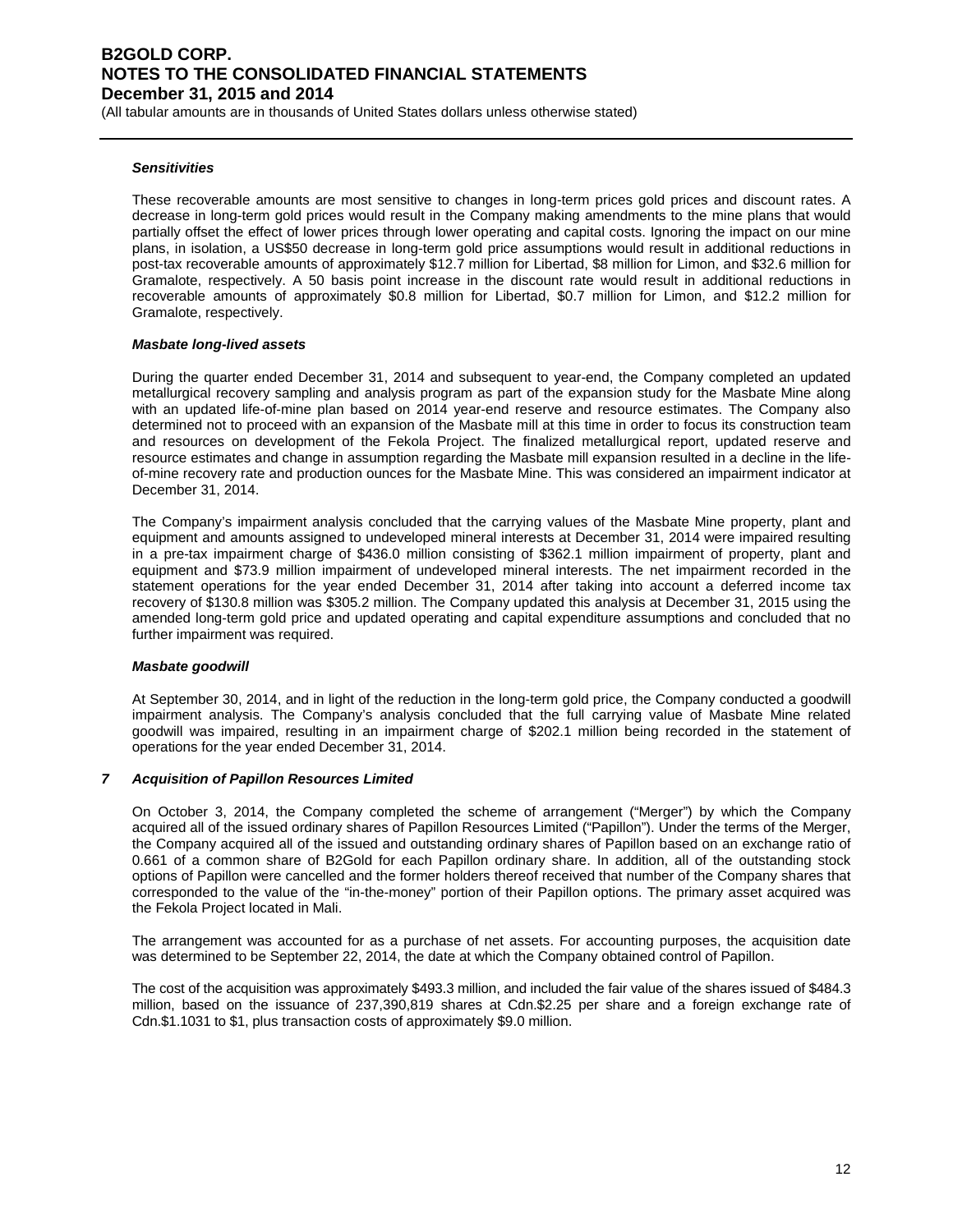(All tabular amounts are in thousands of United States dollars unless otherwise stated)

| The purchase price was calculated as follows:                                                                                    |                  |
|----------------------------------------------------------------------------------------------------------------------------------|------------------|
|                                                                                                                                  | \$               |
| Common shares issued (237,390,819 common shares)<br>Transaction costs                                                            | 484,277<br>9,026 |
| Total purchase price                                                                                                             | 493,303          |
| The following table sets forth the allocation of the purchase price to the fair value of the assets and liabilities<br>acquired. |                  |
|                                                                                                                                  |                  |

| Purchase price allocation:               |           |
|------------------------------------------|-----------|
| Cash and cash equivalents                | 32,189    |
| Accounts receivable and prepaids         | 1.241     |
| Mining interests - Fekola                | 507.627   |
| Mining interests - Mali other            | 6.067     |
| Accounts payable and accrued liabilities | (8, 473)  |
| Non-controlling interest                 | (45, 348) |
|                                          | 493.303   |
|                                          |           |

Included in Papillon's accounts payable and accrued liabilities acquired on September 22, 2014 was \$5.9 million for Papillon's transaction costs.

### *8 Inventories*

|                                                  | 2015<br>\$      | 2014<br>\$      |
|--------------------------------------------------|-----------------|-----------------|
| Gold and silver bullion                          | 14,273          | 26,922          |
| In-process inventory<br>Ore stock-pile inventory | 10,783<br>8,720 | 9,379<br>14,134 |
| Materials and supplies                           | 52,548          | 45,556          |
|                                                  | 86,324          | 95,991          |

Ore stock-pile inventory includes amounts for the Masbate Mine of \$3.4 million (2014 - \$9.8 million) and for the Otjikoto Mine of \$5.2 million (2014 – \$3.5 million).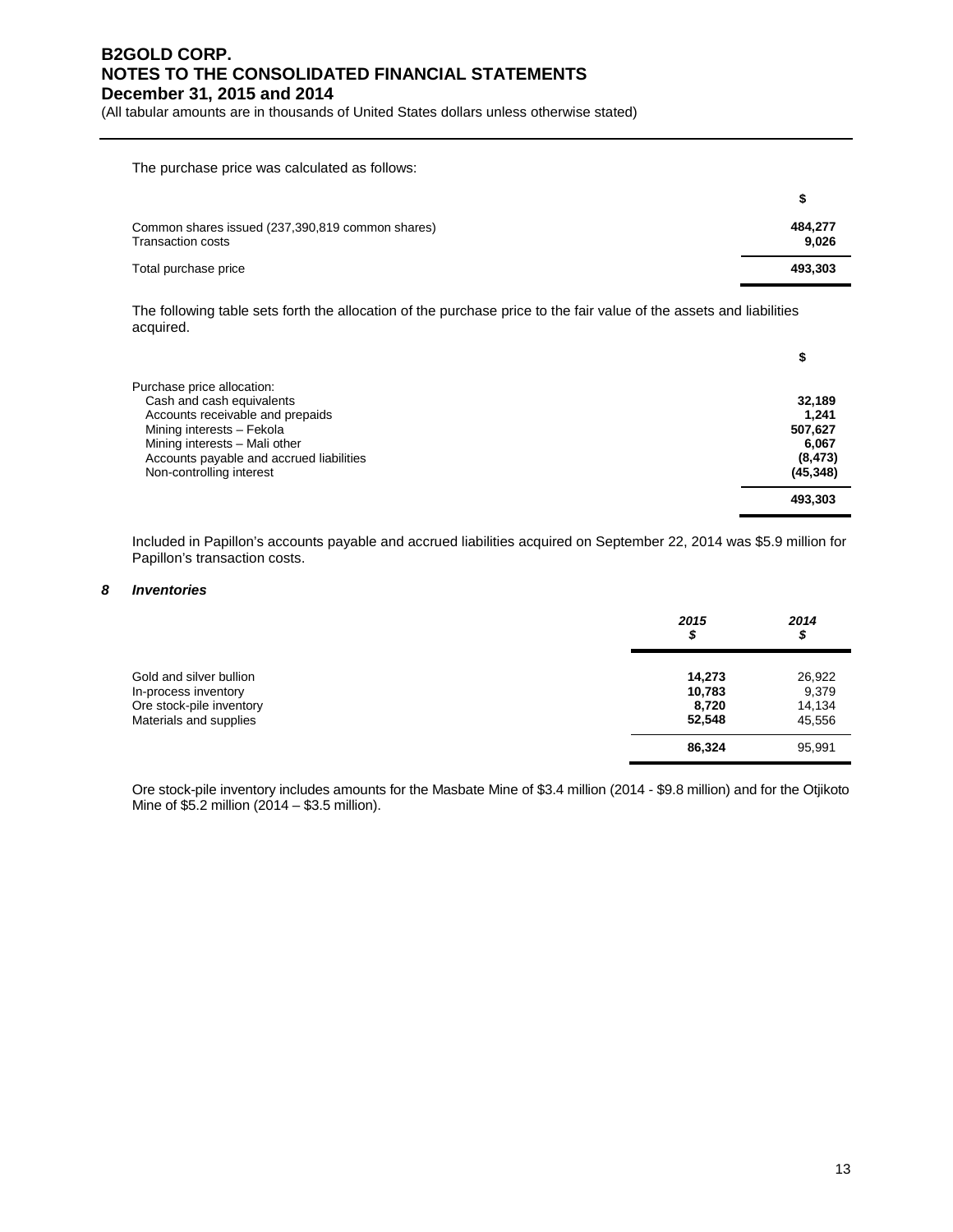(All tabular amounts are in thousands of United States dollars unless otherwise stated)

### *9 Long-term investments*

|                                  | 2015       |                                       |                          |                     | 2014       |                                       |                          |                     |
|----------------------------------|------------|---------------------------------------|--------------------------|---------------------|------------|---------------------------------------|--------------------------|---------------------|
|                                  | Cost<br>\$ | <b>Total</b><br>Impair-<br>ment<br>\$ | <b>AOCI</b><br>\$        | Fair<br>Value<br>\$ | Cost<br>\$ | <b>Total</b><br>Impair-<br>ment<br>\$ | <b>AOCI</b><br>\$        | Fair<br>Value<br>\$ |
| Available-for-sale investments:  |            |                                       |                          |                     |            |                                       |                          |                     |
| St. Augustine Gold & Copper Ltd. | 20.193     | (16,108)                              | 839                      | 4,924               | 20,193     | (13, 144)                             | ۰                        | 7.049               |
| RTG Mining Inc.                  | 13.400     | (10.071)                              | ۰                        | 3.329               | 13.400     | (6, 391)                              | $\overline{\phantom{a}}$ | 7.009               |
| Calibre Mining Corp.             | 5,716      | (4, 330)                              | 131                      | 1,517               | 5,716      | (4, 345)                              | 2,508                    | 3,879               |
| Kronk Resources Inc.             | 496        | (106)                                 | $\overline{\phantom{0}}$ | 390                 | 496        | -                                     | (31)                     | 465                 |
| Goldstone Resources Ltd.         | 20         | (17)                                  |                          | 3                   | 20         | ۰                                     | (14)                     | 6                   |
| Balance, end of year             | 39,825     | (30, 632)                             | 970                      | 10,163              | 39,825     | (23, 880)                             | 2.463                    | 18,408              |

The Company holds available-for-sale investments in certain public companies, as disclosed in the table above. The Company, through its acquisition of CGA Mining Limited in 2013 acquired investments in the securities of St. Augustine Gold & Copper Ltd. and RTG Mining Inc.

During 2015, the Company recorded an impairment loss totalling \$6.8 million (2014 - \$7.2 million) in the statement of operations, as a result of a significant further decline in the fair value of its available-for-sale equity securities. At December 31, 2015, the Company recorded a \$1.5 million unrealized loss net of related deferred income taxes of \$nil (2014 - \$1.1 million unrealized gain net of related deferred income taxes of \$0.1 million) in the statement of other comprehensive income ("OCI"), as a result of a change in the fair value of its investments.

Kronk Resources Inc. is a related party by virtue of having three directors who are also senior executives of the Company.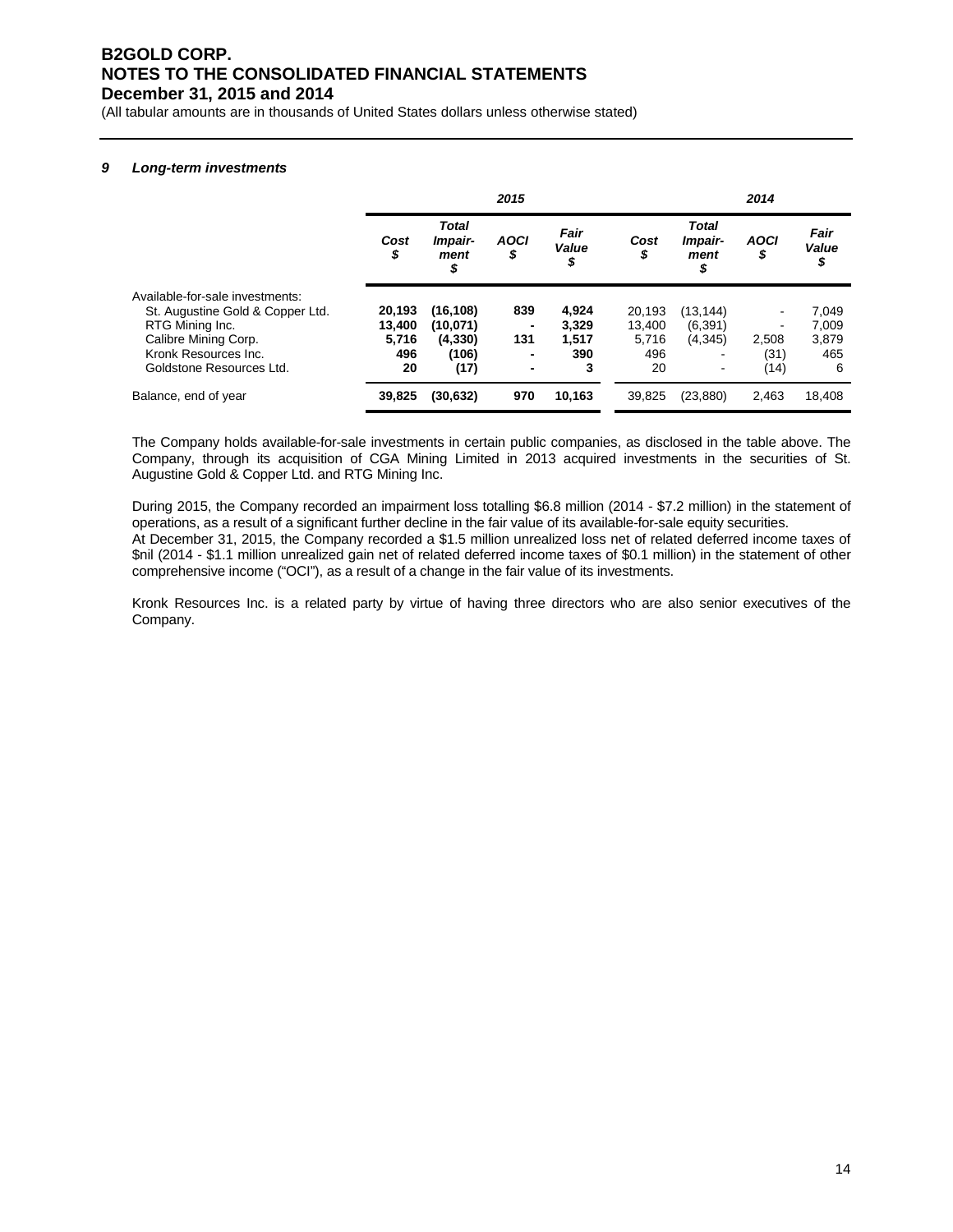(All tabular amounts are in thousands of United States dollars unless otherwise stated)

# *10 Mining interests*

|                                                                                                                    | 2015<br>\$                                      | 2014<br>\$                                                          |
|--------------------------------------------------------------------------------------------------------------------|-------------------------------------------------|---------------------------------------------------------------------|
| Property, plant and equipment (depletable)                                                                         |                                                 |                                                                     |
| Otjikoto Mine, Namibia<br>Cost<br>Accumulated depreciation and depletion                                           | 437,591<br>(41, 810)                            |                                                                     |
|                                                                                                                    | 395,781                                         |                                                                     |
| Masbate Mine, Philippines<br>Cost, net of impairment (Note 6)<br>Accumulated depreciation and depletion            | 472,021<br>(125, 574)                           | 420,644<br>(91,706)                                                 |
|                                                                                                                    | 346,447                                         | 328,938                                                             |
| Libertad Mine, Nicaragua<br>Cost, net of impairment (Note 6)<br>Accumulated depreciation and depletion             | 272,295<br>(169, 721)                           | 296,102<br>(127, 704)                                               |
|                                                                                                                    | 102,574                                         | 168,398                                                             |
| Limon Mine, Nicaragua<br>Cost, net of impairment (Note 6)<br>Accumulated depreciation and depletion                | 140,791<br>(87, 197)                            | 142,772<br>(62, 865)                                                |
|                                                                                                                    | 53,594                                          | 79,907                                                              |
| Masbate undeveloped mineral interests, net of impairment (non-depletable)                                          | 72,682                                          | 85,078                                                              |
| Mine under construction (non-depletable)                                                                           |                                                 |                                                                     |
| Fekola, Mali (Note 7)<br>Otjikoto, Namibia                                                                         | 631,524                                         | 430,668                                                             |
|                                                                                                                    | 631,524                                         | 430,668                                                             |
| Exploration and evaluation properties (non-depletable)                                                             |                                                 |                                                                     |
| Fekola, Mali (Note 7)<br>Kiaka, Burkina Faso<br>Mocoa, Colombia<br>Calibre, Nicaragua<br>Pavon, Nicaragua<br>Other | 63,339<br>28,717<br>11,252<br>16,528<br>119,836 | 514,965<br>59,062<br>28,652<br>10,022<br>6,238<br>10,066<br>629,005 |
| Corporate & other                                                                                                  |                                                 |                                                                     |
| Office, furniture and equipment, net                                                                               | 928                                             | 813                                                                 |
|                                                                                                                    | 1,723,366                                       | 1,722,807                                                           |
| Investments in joint ventures (accounted for using the equity method)                                              |                                                 |                                                                     |
| Gramalote, Colombia, net of impairment (Note 6)<br>Quebradona, Colombia                                            | 41,193<br>1,201                                 | 66,725<br>1,201                                                     |
|                                                                                                                    | 42,394                                          | 67,926                                                              |
|                                                                                                                    | 1,765,760                                       | 1,790,733                                                           |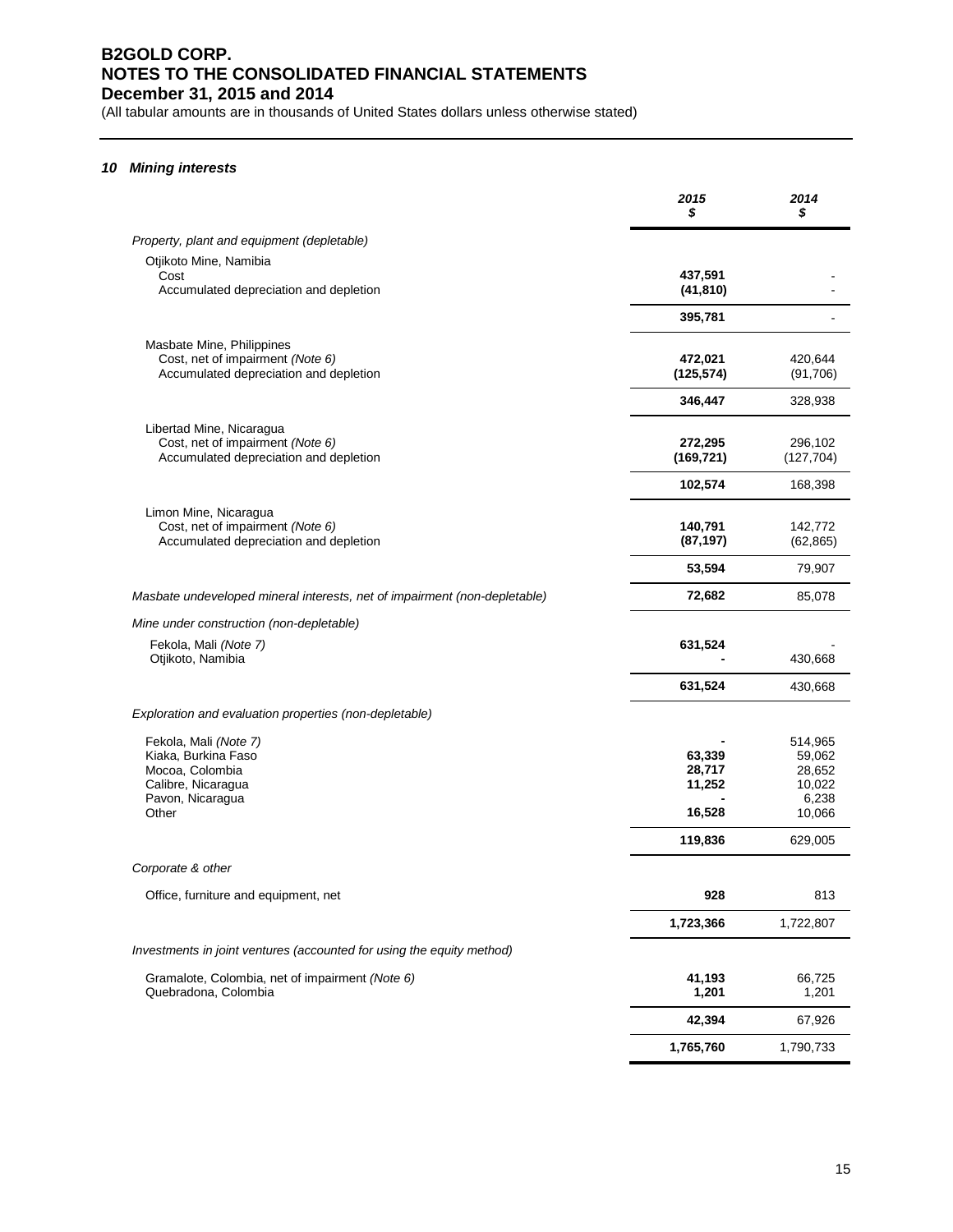(All tabular amounts are in thousands of United States dollars unless otherwise stated)

#### *Masbate*

During the fourth quarter of 2015, the Company reclassified \$5.2 million (2014 - \$17.5 million) from the Masbate undeveloped mineral interest to the Masbate Mine based on the conversion of undeveloped mineral interests to resource ounces during the year and wrote off \$7.2 million based on drilling and exploration results.

At December 31, 2014, the Company recorded an impairment of \$362.1 million relating to Masbate property, plant and equipment and \$73.9 million relating to Masbate undeveloped mineral interests (Note 6).

#### *Otjikoto*

On February 28, 2015, management determined that the Otjikoto Mine achieved commercial production. Effective March 1, 2015, revenues and production costs for Otjikoto gold production were recorded in the statement of operations. Sales proceeds from the pre-commercial production period of \$23.1 million were offset against the amounts capitalized for the Otjikoto Mine property, plant and equipment.

Prior to commercial production being reached, the Company capitalized interest costs on its borrowings attributable to funds spent on Otjikoto in the amount of \$3.2 million (2014 - \$13.7 million). This interest was calculated using an effective interest rate based on the Company's aggregate borrowings which includes the convertible senior subordinated notes and the old revolving corporate credit facility (Note 12).

### *Libertad*

At December 31, 2015, the Company recorded an impairment of \$48.9 million relating to Libertad property, plant and equipment (Note 6).

#### *Limon*

At December 31, 2015, the Company recorded an impairment of \$22.9 million relating to Limon property, plant and equipment (Note 6).

### *Fekola*

#### *Purchase of Fekola non-controlling interest*

The Company owned a 90% interest in the Fekola project following its acquisition of Papillon in September 2014 (Note 7). The property is located in Mali. The current exploration licence (the "Fekola Licence") was 90% owned by the Company (indirectly through its subsidiary Songhoi Resources SARL). The remaining 10% of Songhoi was owned by a local Malian company.

In January 2015, the Company purchased the 10% non-controlling interest, owned by a private Malian company, in Songhoi Resources SARL ("Songhoi"). Songhoi is the entity that holds the Fekola Project in Mali. The purchase price consisted of \$21.2 million in cash and common shares and the grant of a 1.65% net smelter royalty ("NSR") on the Fekola Project after deducting costs for smelting, refining and government fees. The cash and common shares are payable in three tranches: (1) \$5.7 million cash and \$6 million common shares were paid/issued on closing (paid), (2) \$2 million cash and \$4 million payable in cash or common shares at the holder's option on the first anniversary of the agreement date (January 18, 2016) and (3) \$1.5 million cash and \$2 million payable in cash or common shares at the holder's option upon achievement of commercial production at the Fekola Project.

The cash and common share instalments to be paid in the future have been classified as a financial liability and have been valued at their present value using a discount rate of 5%. These have been accrued in other liabilities.

The fair value of the NSR was determined using a discounted cash flow model incorporating estimates and assumptions that included such factors as future production levels, metallurgical recoveries, a future long-term gold price of \$1,300 and a discount rate of 6%. The fair value of the NSR was estimated at \$38.1 million and has been treated as a reduction of the Fekola mineral property.

The non-controlling interest relating to Songhoi has been reduced by \$45.5 million to reflect the ownership change. The difference between the value of the consideration described above and the book value of the non-controlling interest has been recognized as a charge to retained deficit.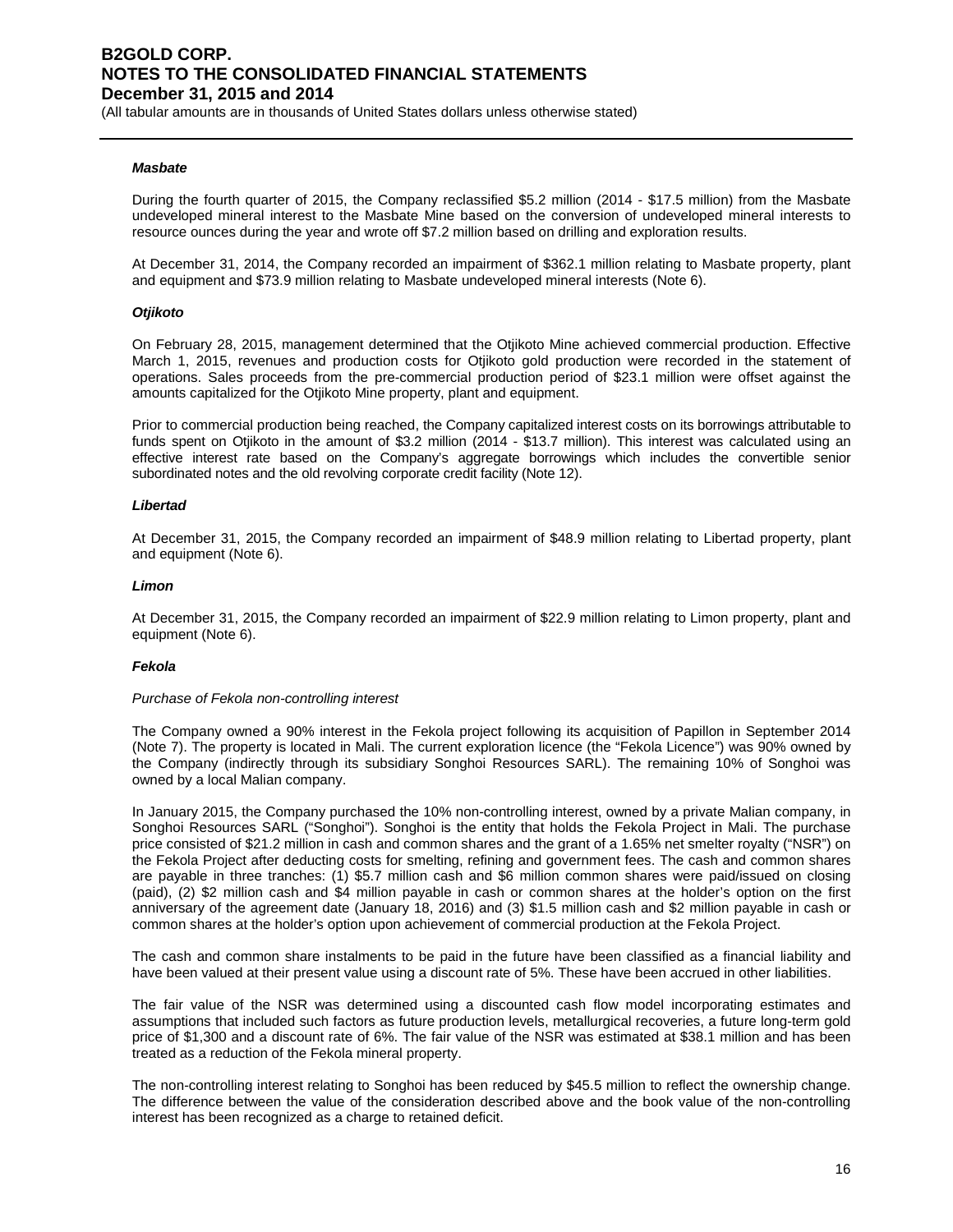(All tabular amounts are in thousands of United States dollars unless otherwise stated)

Pursuant to applicable mining law, when the project advances to development and production stage, an exploitation company will be formed with the Company contributing a 10% free carried interest to the Government of Mali. The Government of Mali also has the option to purchase an additional 10% of the exploitation company.

### *Reclassification from exploration and evaluation expenditures to mineral properties and mine development costs*

On June 30, 2015, the Company determined that the technical feasibility and commercial viability of the Fekola Project had been established. As a result, the costs associated with Fekola Project were reclassified from exploration and evaluation expenditures to mineral properties and mine development costs as of that date.

Upon reclassification, the Company concluded that the property met the definition of a qualifying asset under IAS 23 and began capitalizing interest costs on its borrowings attributable to funds spent on development. This interest was calculated using an effective interest rate based on the Company's aggregate borrowings which includes the convertible senior subordinated notes and the revolving corporate credit facility (Note 12). For the year ended December 31, 2015, the Company capitalized \$1.1 million (2014 - \$nil) of interest costs.

### *Acquisition of rights*

In 2005 Papillon, which was subsequently acquired by the Company, entered into an exclusive joint agreement with a local Malian company whereby Papillon agreed to pay the local Malian company 1% of any dividend received from any joint exploitation company formed in Mali.

On March 19, 2015, the Company and the local Malian company signed an agreement whereby the rights described above were terminated. As consideration for these rights, B2Gold issued shares for a total value of \$4 million and made a cash payment of \$4 million. The 1% dividend was considered to be equivalent to a noncontrolling interest because it would give the local Malian company a participation in the net assets of any joint exploitation company. As a result, the \$8 million consideration paid was recorded as a charge to retained deficit.

### *Kiaka*

The Company owns a 90% interest in the Kiaka project following its acquisition of Volta in December 2013. The property is located in south central Burkina Faso. The current exploration licence (the "Kiaka Licence") is 100% owned by the Company (indirectly through its subsidiary Kiaka Gold SARL), subject to a 10% carried interest held by a Cypriot company, GAMS – Mining F&I Ltd ("GAMS"), with local Burkinabe affiliates. This carried interest entitles GAMS, following the completion of a definitive feasibility study, to participate pro-rata in the development and construction of a mine. Pursuant to applicable mining law, when the project advances to development and production stage, an operating company will be formed with each of Kiaka Gold SARL and the Cypriot company contributing 9% and 1%, respectively, to the Burkinabe government's 10% carried interest.

### *Pavon*

On October 12, 2015, the Company received notification from the Ministry of Environment and Natural Resources in Nicaragua that it had not approved the environmental permit for the Pavon Project, citing environmental concerns. Consequently, capitalized costs related to Pavon of \$8.5 million have been recorded as an expense in the statement of operations.

### *Calibre*

On September 9, 2013, the Company and Calibre Mining Corp. ("Calibre") entered into a joint operation agreement (the "JV Agreement"), which superseded the letter agreement between the parties dated April 24, 2013 (the "Letter Agreement"), to govern the joint operation between the parties with respect to the operations at the Primavera Gold-Copper Porphyry Project in northeast Nicaragua. Calibre currently has a 49% interest in the project, while the Company has a 51% interest and is the project operator. Under the terms of the JV Agreement, the Company was granted an option to earn an additional 19% interest in the project, for a total interest of 70%, by spending Cdn.\$6 million in additional project expenditures on or prior to April 24, 2018. Upon entering into the JV Agreement, the original Option Agreement between the Company and Calibre (entered into in June 2009 and amended in July 2010 and October 2010) was terminated and superseded in its entirety by the JV Agreement.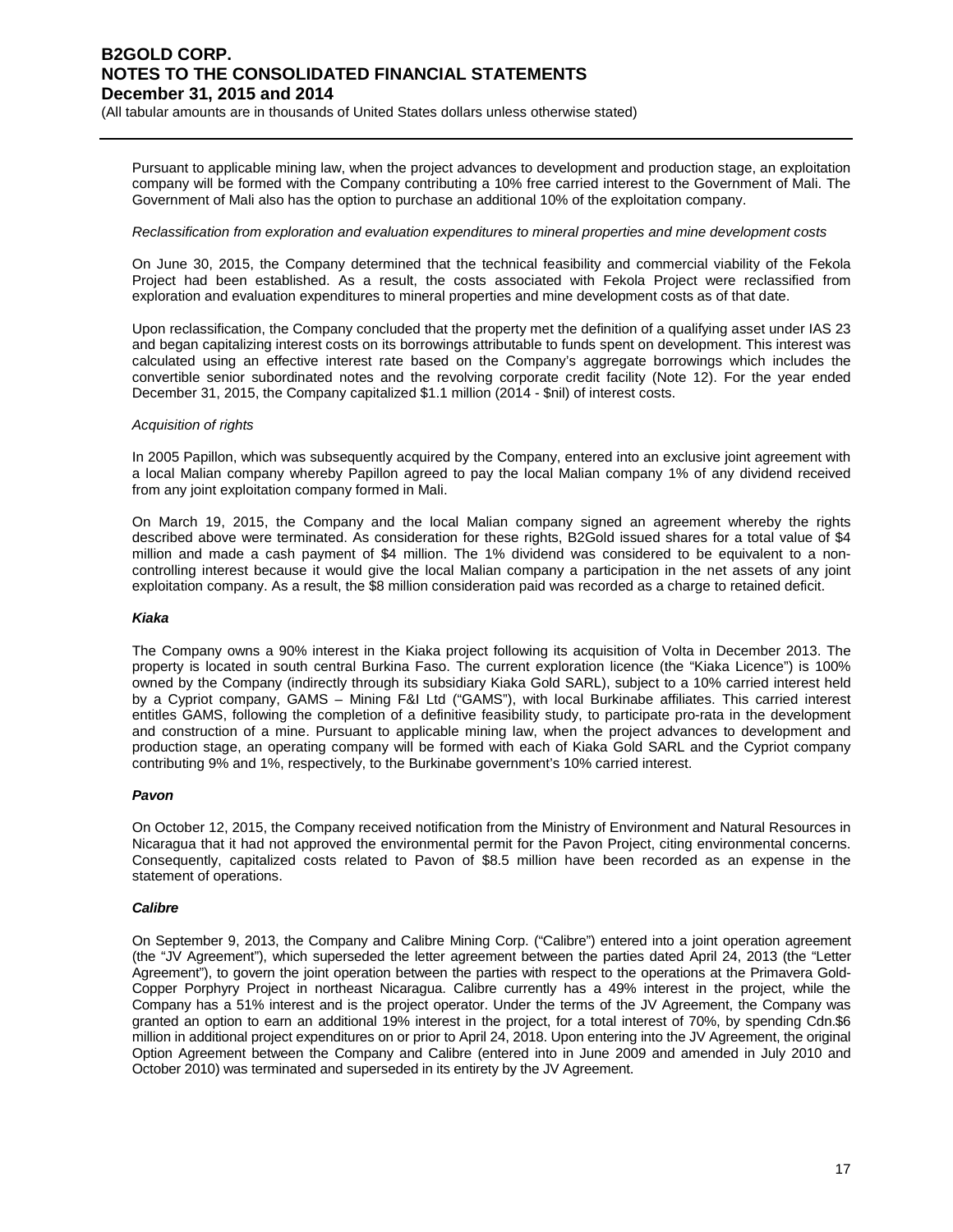(All tabular amounts are in thousands of United States dollars unless otherwise stated)

### *Bellavista – Asset held for sale*

On June 21, 2013, the Company completed an option to purchase agreement with Alray Investments Inc. (the "Optionee"), a private company, pursuant to which the Company agreed to grant the Optionee an option to purchase a 100% interest in the Company's Bellavista project located in Miramar, Costa Rica. On December 23, 2014 the Optionee exercised the option. The sale was completed on January 15, 2015 when the Optionee acquired control and acquired 100% of the issued and outstanding shares of Central Sun Mining Enterprises Ltd. ("CSME"), which indirectly holds the 100% interest in the Bellavista project for consideration of \$1 million in cash and a 2% net smelter returns royalty on the sale of minerals produced from the Bellavista project. The gain on sale of the Bellavista property recorded in the statement operations during the year ended December 31, 2015 was \$2.2 million.

At December 31, 2014, the assets and liabilities relating to the Bellavista project were separately disclosed on the balance sheet as "Assets classified as held for sale" and "Liabilities associated with assets held for sale."

#### *Trebol*

In the fourth quarter of 2014, the Company made a decision not to continue exploring the Trebol and adjacent properties and gave up its right to the exploration concession. As a result, the carrying value of these properties was written off in the amount of \$21.5 million.

### *11 Other assets*

|                                                                                                                                                                                              | 2015<br>\$                                       | 2014<br>\$                                        |
|----------------------------------------------------------------------------------------------------------------------------------------------------------------------------------------------|--------------------------------------------------|---------------------------------------------------|
| Loan receivable, including accrued interest<br>Debt service reserve account (Note 12)<br>Low-grade stockpile<br><b>Reclamation deposits</b><br>Fair value of derivative instruments<br>Other | 7,241<br>4,092<br>3,982<br>1,996<br>629<br>2.119 | 12,486<br>3,628<br>1,595<br>2,276<br>250<br>1,358 |
|                                                                                                                                                                                              | 20,059                                           | 21,593                                            |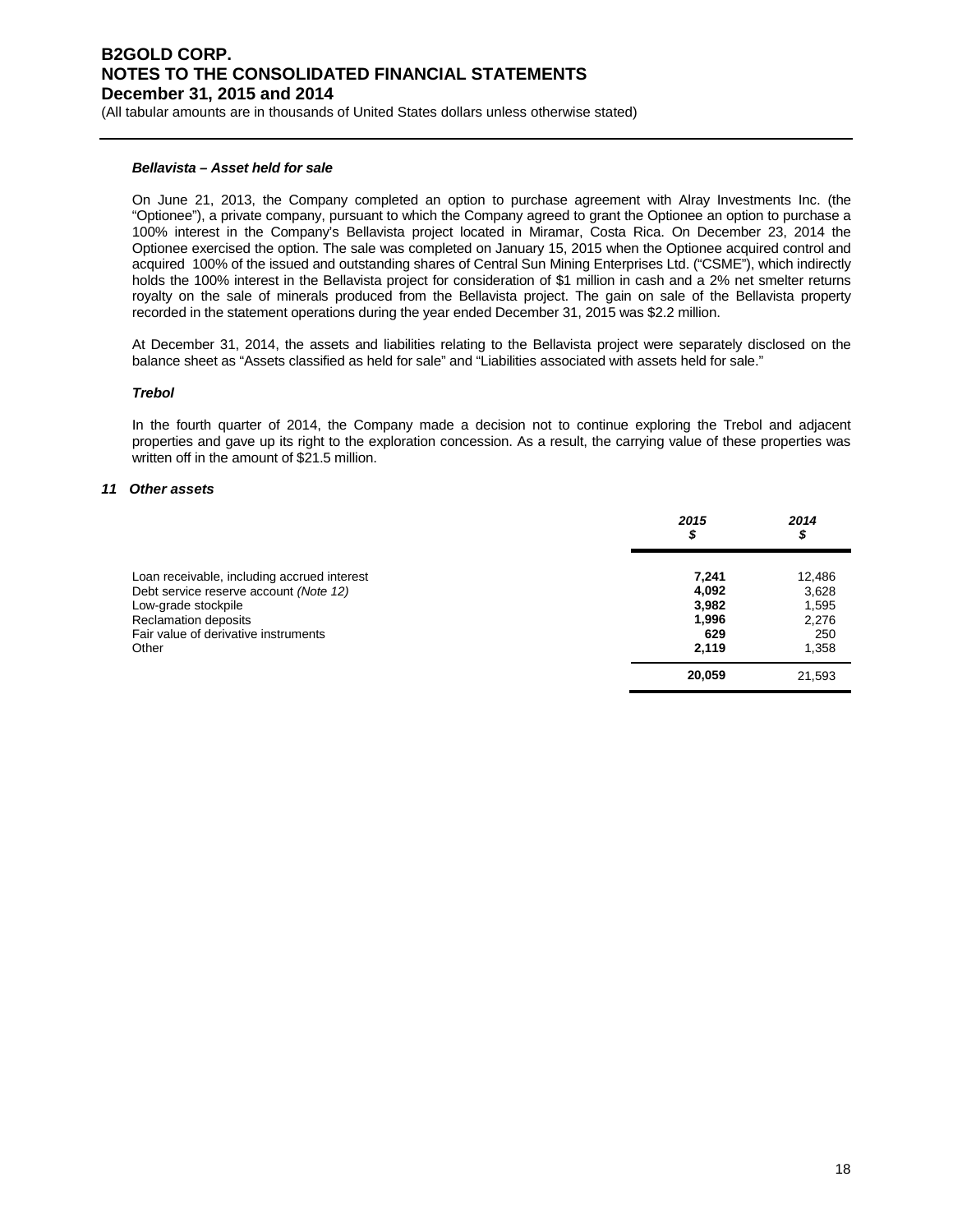(All tabular amounts are in thousands of United States dollars unless otherwise stated)

### *12 Long-term debt*

|                                                                                                                                                     | 2015<br>S            | 2014<br>\$           |
|-----------------------------------------------------------------------------------------------------------------------------------------------------|----------------------|----------------------|
| Convertible senior subordinated notes:<br>Principal amount<br>Fair value adjustment                                                                 | 258,750<br>(41, 445) | 258,750<br>(29, 258) |
|                                                                                                                                                     | 217,305              | 229,492              |
| New revolving corporate credit facility:<br>Principal amount<br>Less: unamortized transaction costs                                                 | 225,000<br>(5,086)   |                      |
|                                                                                                                                                     | 219,914              |                      |
| Old revolving corporate credit facility:<br>Principal amount<br>Less: unamortized transaction costs                                                 |                      | 125,000<br>(3,382)   |
|                                                                                                                                                     |                      | 121,618              |
| Equipment loans/finance lease obligations:<br>Otjikoto equipment loan facility (net of unamortized transaction costs)<br>Nicaraguan equipment loans | 21,291<br>4,682      | 23,719<br>4,459      |
|                                                                                                                                                     | 25,973               | 28,178               |
|                                                                                                                                                     | 463,192              | 379,288              |
| Less: current portion                                                                                                                               | (11, 726)            | (10, 456)            |
|                                                                                                                                                     | 451,466              | 368,832              |

### *Convertible senior subordinated notes*

On August 23, 2013, the Company issued convertible senior subordinated notes ("the notes") with an aggregate principal amount of \$258.75 million. The notes bear interest at a rate of 3.25% per annum, payable semi-annually on April 1<sup>st</sup> and October 1<sup>st</sup> of each year commencing from April 1, 2014. The notes will mature on October 1, 2018. The notes are subordinated in right of payment to any existing and future senior indebtedness, including indebtedness under the senior secured credit facility. The notes will rank senior in right of payment to any future subordinated borrowings. The notes are effectively junior to any secured indebtedness and the notes are structurally subordinated to all indebtedness and other liabilities of the Company's subsidiaries.

Holders of the notes may convert the notes at their option at any time from July 1, 2018 to the maturity date. The notes will be convertible, at the holder's option, at a conversion rate of 254.2912 common shares for every \$1,000 principal amount of notes (equal to an initial conversion price of approximately \$3.93 per common share), subject to adjustments in certain events. In addition, the holder has the right to exercise the conversion option from January 1, 2014 to July 1, 2018, if (i) the market price of B2Gold common shares for at least 20 trading days during a period of 30 consecutive trading days is greater than or equal to 130% of the conversion price on each applicable trading day, (ii) during the 5 business day period after any consecutive 5 trading day period (the "measurement period") in which the trading price per \$1,000 principal amount of the notes for each trading day in the measurement period was less than 98% of the product of the last reported sales price of B2Gold common shares and the conversion rate on each such trading day, (iii) the notes are called for redemption or (iv) upon occurrence of certain corporate events. The Company may upon conversion by the holder, elect to settle in either cash, common shares, or a combination of cash and common shares, subject to certain circumstances.

The Company may not redeem the notes prior to October 6, 2016, except in the event of certain changes in Canadian tax law. On or after October 6, 2016, the Company may redeem for cash, subject to certain conditions, any or all of the notes, at its option, if the last reported sales price of the Company's common shares for at least 20 trading days during any 30 consecutive trading day period ending within 5 trading days immediately preceding the date on which the Company provides notice of redemption exceeds 130% of the applicable conversion price on each applicable trading day. The Company may also redeem the notes, if tax laws related to Canadian withholding tax change subject to certain further conditions.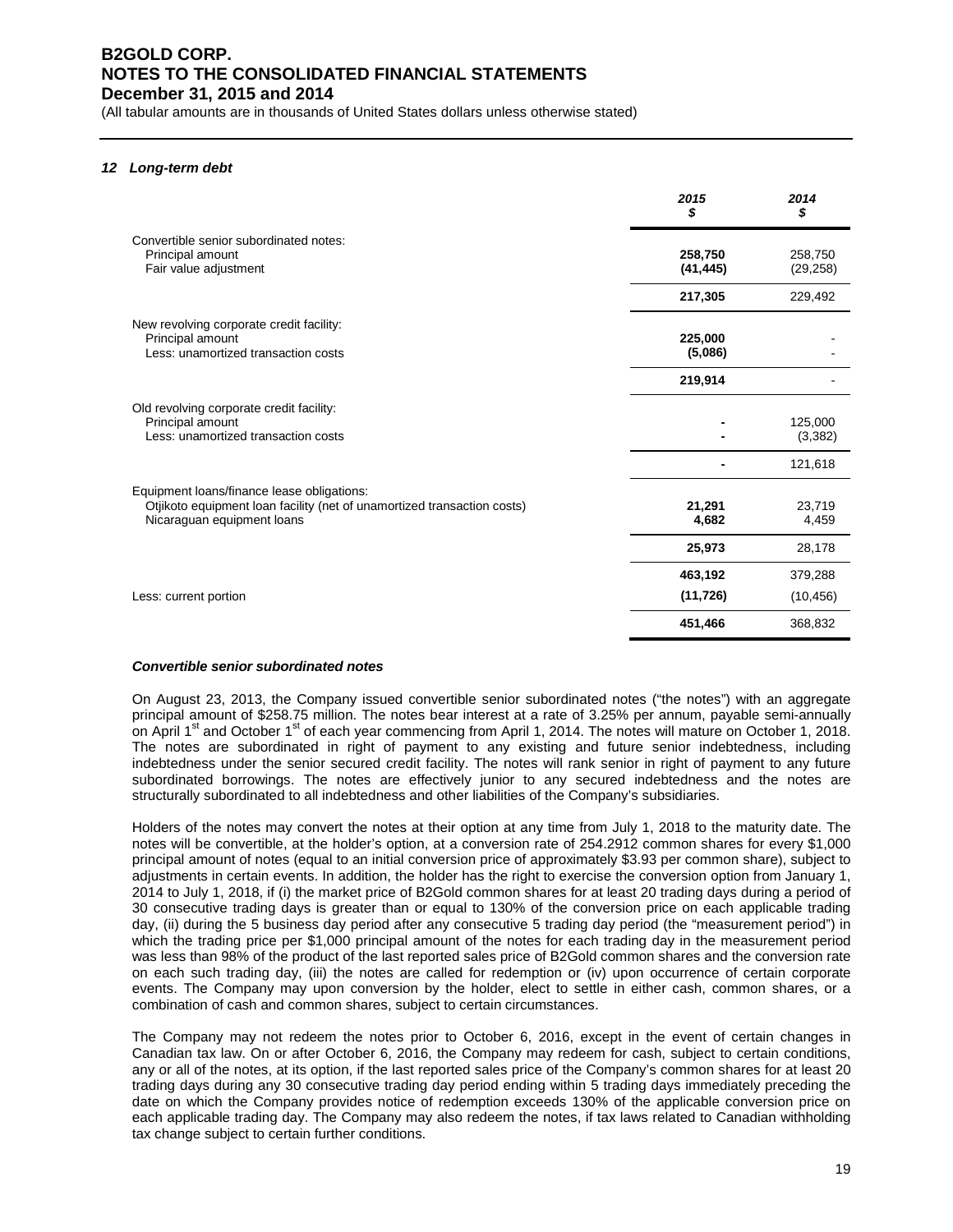(All tabular amounts are in thousands of United States dollars unless otherwise stated)

For accounting purposes, the Company has designated the notes at fair value through profit or loss ("FVTPL"). The equity conversion option was not separately classified as equity, since the Company has the ability to settle the option at fair value in cash, common shares or a combination of cash and common shares in certain circumstances. The Company does not separately account for the fair value of the equity conversion option as a derivative, as it has classified the entire notes as a liability accounted for at FVTPL. The notes were initially recognized at fair value on the balance sheet with all subsequent changes in fair value being recorded immediately in the statement of operations.

The notes are measured at fair value on each financial reporting period-end date. The fair value of the notes is determined from the quoted price of the notes that are traded in an over-the-counter broker market. The fair value measurement is categorized in Level 2 of the fair value hierarchy for disclosure of the method used to estimate fair value under IFRS 13 "Fair Value Measurement" (as the Company is valuing the notes using the quoted price of the notes traded by other parties as assets in the over-the-counter broker market). Interest expense related to the notes is disclosed as part of the overall change in fair value of the notes in the statement of operations.

The gain on fair value of convertible notes recorded in the statement operations for the year ended December 31, 2015 was \$6.9 million (2014 - \$9.8 million). The change in fair value of the notes recognized in the statement of operations is stated after reducing it by \$2.4 million (2014 - \$11.0 million) of interest expense which was attributable to eligible expenditures on the Otjikoto property to the date it was ready for intended use and \$0.8 million (2014 - \$nil) attributable to eligible expenditures on the Fekola property. These amounts were capitalized to the carrying amount of the properties.

Interest payments for the year ended December 31, 2015 were \$8.4 million (2014 – \$9.3 million).

### *New revolving credit facility*

On May 20, 2015, as amended on March 11, 2016, the Company signed a credit agreement with a syndicate of international banks for a new revolving credit facility (the "New RCF") for an aggregate amount of \$350 million. The New RCF also incorporates an accordion feature whereby, upon receipt of additional binding commitments, the facility may be increased to \$450 million any time prior to the maturity date.

The term for the New RCF is four years, maturing on May 20, 2019, except that it shall become due on July 1, 2018 in the event that greater than 25% of the Company's convertible notes, initially due on October 1, 2018, remain outstanding or the maturity date of the convertible notes has not been extended to at least 90 days after May 20, 2019. The New RCF will bear interest on a sliding scale of between Libor plus 2.25% to 3.25% based on the Company's consolidated net leverage ratio. Commitment fees for the undrawn portion of the facility will also be on a similar sliding scale basis of between 0.5% and 0.925%.

The Company has provided security on the New RCF in the form of a general security interest over the Company's assets and pledges creating a charge over the shares of certain of the Company's direct and indirect subsidiaries. In connection with the New RCF, the Company must also maintain certain net tangible worth and ratios for leverage and interest coverage. As at December 31, 2015, the Company was in compliance with these debt covenants.

On June 11, 2015, the Company drew down \$150 million under the New RCF. This was used to repay the cumulative amount drawn under the old revolving credit facility. During the remainder of the year ended December 31, 2015, an additional \$75 million was drawn down leaving an undrawn balance of \$125 million at December 31, 2015.

Transaction costs relating to the New RCF totalled \$6.3 million and are being recognized over the term of the facility using the effective interest rate method. The principal amount owing under the New RCF has been presented on the balance sheet net of the unamortized balance of transaction costs.

For year ended December 31, 2015, the interest and financing expense relating to the New RCF recognized in the statement of operations was reduced by \$0.4 million (2014 - \$nil), which was attributable to eligible expenditures on the Fekola property and capitalized to the carrying amount of the property.

### *Old revolving credit facility*

On May 26, 2015, the Company drew down \$25 million under the old revolving credit facility (the "Old RCF") for a total balance drawn of \$150 million. On June 11, 2015 the Company repaid the \$150 million outstanding under the Old RCF with proceeds from the New RCF. At this time, the remaining unamortized transaction costs totalling \$3.0 million were expensed to interest and financing expense in the statement of operations.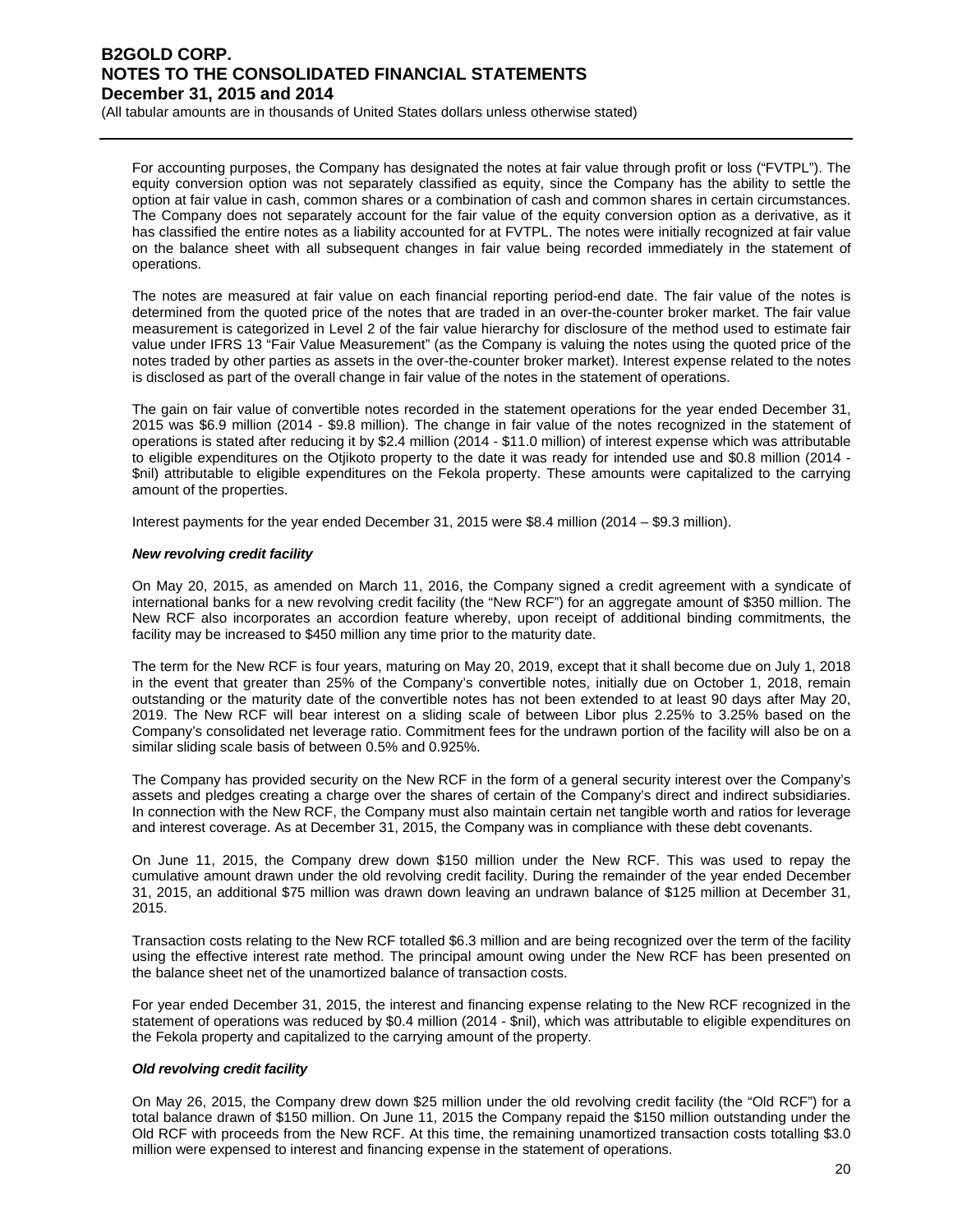(All tabular amounts are in thousands of United States dollars unless otherwise stated)

For year ended December 31, 2015, the interest and financing expense relating to the Old RCF recognized in the statement of operations was reduced by \$0.8 million (2014 - \$2.7 million), which was attributable to eligible expenditures on the Otjikoto property to the date the project was ready for the intended use and capitalized to the carrying amount of the property.

### *Otjikoto equipment loan facility*

On December 4, 2013, a subsidiary of the Company, B2Gold Namibia Minerals (Proprietary) Limited (the "Borrower") entered into a \$40.9 million term loan facility with Caterpillar Financial SARL, as arranger, and Caterpillar Financial Services Corporation, as original lender, to finance or refinance equipment at the Company's Otjikoto project. Loans may be advanced under the facility until March 31, 2016, and each loan is repayable in 20 equal quarterly instalments. The final repayment date shall be the earlier of the date when the last loan advanced under the facility falls due and June 30, 2020. The facility has an interest rate of LIBOR plus a margin of 3.85% on loans advanced under the facility and a commitment fee of 1.2% per annum on the undrawn balance of the facility, each payable quarterly.

During the year ended December 31, 2015, the Borrower drew an additional \$3.9 million under the facility (2014 - \$20.3 million). At December 31, 2015, the Borrower had \$6.5 million available to draw, based on current exchange rates. Transaction costs relating to the facility totalled approximately \$1.6 million and are being recognized over the term of the facility using the effective interest rate method. The principal amount owing under the facility has been presented on the consolidated Balance Sheet net of the unamortized balance of transaction costs.

The Borrower is required to maintain a deposit in a debt service reserve account ("DSRA") equal at all times to the total of the principal, interest and other payments that become payable over the next six month period. At December 31, 2015, the balance in the DSRA was \$4.1 million (2014 - \$3.6 million) (Note 11).

The indebtedness of the Borrower under the facility is secured by a Namibian law general notarial bond granting security over all of the movable assets of the Borrower, a Bermudan law debt service reserve account security agreement granting security over the DSRA, a Namibian law cession in securitatem agreement granting security over all of the Borrower's rights under any existing or future warranty in connection with the purchase of equipment, and by guarantees of the Company and B2Gold Namibia (Proprietary) Limited.

### *Nicaragua equipment loans*

During the year ended December 31, 2015, subsidiaries of the Company purchased mobile heavy equipment valued at \$2.0 million (2014 - \$3.0 million) for its Libertad and Limon operations. The Company paid 15% of the value of the equipment in cash and entered into five credit contracts with Caterpillar Crédito S.A de C.V for the remaining 85%. Two of the contracts have thirty six to sixty month term, with quarterly payments of principal and interest at a fixed rate of LIBOR plus 4.0%. The remaining three contracts have a twelve month term, with monthly payments of principal and interest at a fixed rate of LIBOR plus 10.0%. The Company has provided security on the loan in the form of the related equipment.

### *Masbate finance lease obligations*

CGA, through several of its subsidiaries, entered into a finance lease for certain mobile equipment at the Masbate operations. During the first quarter of 2014, the Company notified Leighton Holdings Limited that it was exercising its option to terminate the mining services agreement effective December 31, 2014 and would purchase the leased assets under the agreement. On June 30, 2014, the Company terminated the finance lease and took ownership of certain of the leased assets.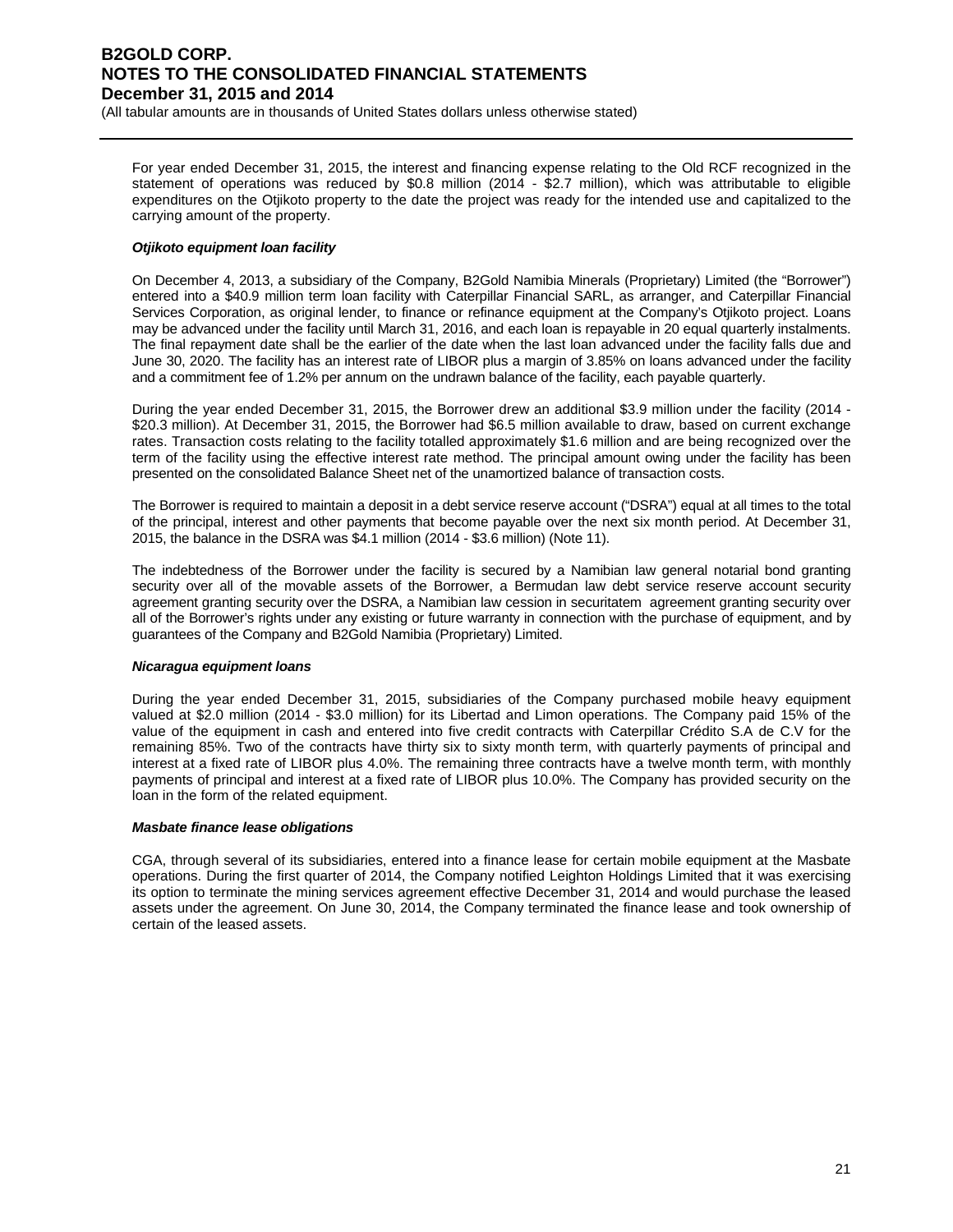(All tabular amounts are in thousands of United States dollars unless otherwise stated)

The following table summarizes the Company's scheduled debt repayments on its outstanding debt as at December 31, 2015:

|                                                                                       | 2016<br>\$   | 2017<br>\$   | 2018<br>\$       | 2019<br>\$       | 2020<br>\$                       | Total<br>\$       |
|---------------------------------------------------------------------------------------|--------------|--------------|------------------|------------------|----------------------------------|-------------------|
| Convertible senior subordinated notes:<br>Principal<br>Interest                       | 8,409        | 8,409        | 258.750<br>8,409 |                  | $\blacksquare$                   | 258,750<br>25,227 |
| New revolving credit facility:<br>Principal<br>Interest & commitment fees (estimated) | 8,785        | 8,785        | 8,785            | 225,000<br>3,416 | $\blacksquare$<br>$\blacksquare$ | 225,000<br>29,771 |
| Otjikoto equipment loan facility:<br>Principal<br>Interest (estimated)                | 6,865<br>795 | 6,865<br>514 | 6,820<br>233     | 1,461<br>29      |                                  | 22,011<br>1,571   |
| Nicaraguan equipment loans:<br>Principal<br>Interest (estimated)                      | 1,681<br>167 | 1,657<br>100 | 945<br>37        | 358              | 41                               | 4,682<br>311      |
|                                                                                       | 26,702       | 26,330       | 283,979          | 230,271          | 41                               | 567,323           |

### *13 Mine restoration provisions*

The Company's mine restoration provisions consist primarily of costs associated with mine reclamation and closure activities. These activities, which tend to be site specific, generally include costs for earthworks, including detoxification and recontouring, revegetation, water treatment and demolition. In calculating the present value of the Company's mine restoration provisions as at December 31, 2015, management used a risk-free rate applicable to each location's functional currency ranging from 1.64% to 2.64% and an inflation rate of 2%. The undiscounted cash flows, before inflation adjustments, estimated to settle the mine restoration provisions was approximately \$67.2 million at December 31, 2015. Due to the nature of mine closure plans, cash expenditures are expected to occur over a significant period of time with the majority of the expenditures expected to occur in the years from 2018 to 2042.

The following table shows the movement in the provision for mine restoration provisions:

|                                                                                                                                                                                                            | 2015<br>\$                                  | 2014<br>\$                                               |
|------------------------------------------------------------------------------------------------------------------------------------------------------------------------------------------------------------|---------------------------------------------|----------------------------------------------------------|
| Balance, beginning of year<br>Reclamation spending<br>Accretion expense<br>Change in obligation<br>Transfer to liabilities associated with assets held for sale<br>Foreign currency translation adjustment | 53,019<br>(414)<br>1,411<br>10,302<br>(296) | 46,800<br>(1,721)<br>1,193<br>11,102<br>(3,886)<br>(469) |
| Balance, end of year<br>Less: current portion                                                                                                                                                              | 64,022<br>(483)                             | 53,019<br>(1,062)                                        |
|                                                                                                                                                                                                            | 63,539                                      | 51,957                                                   |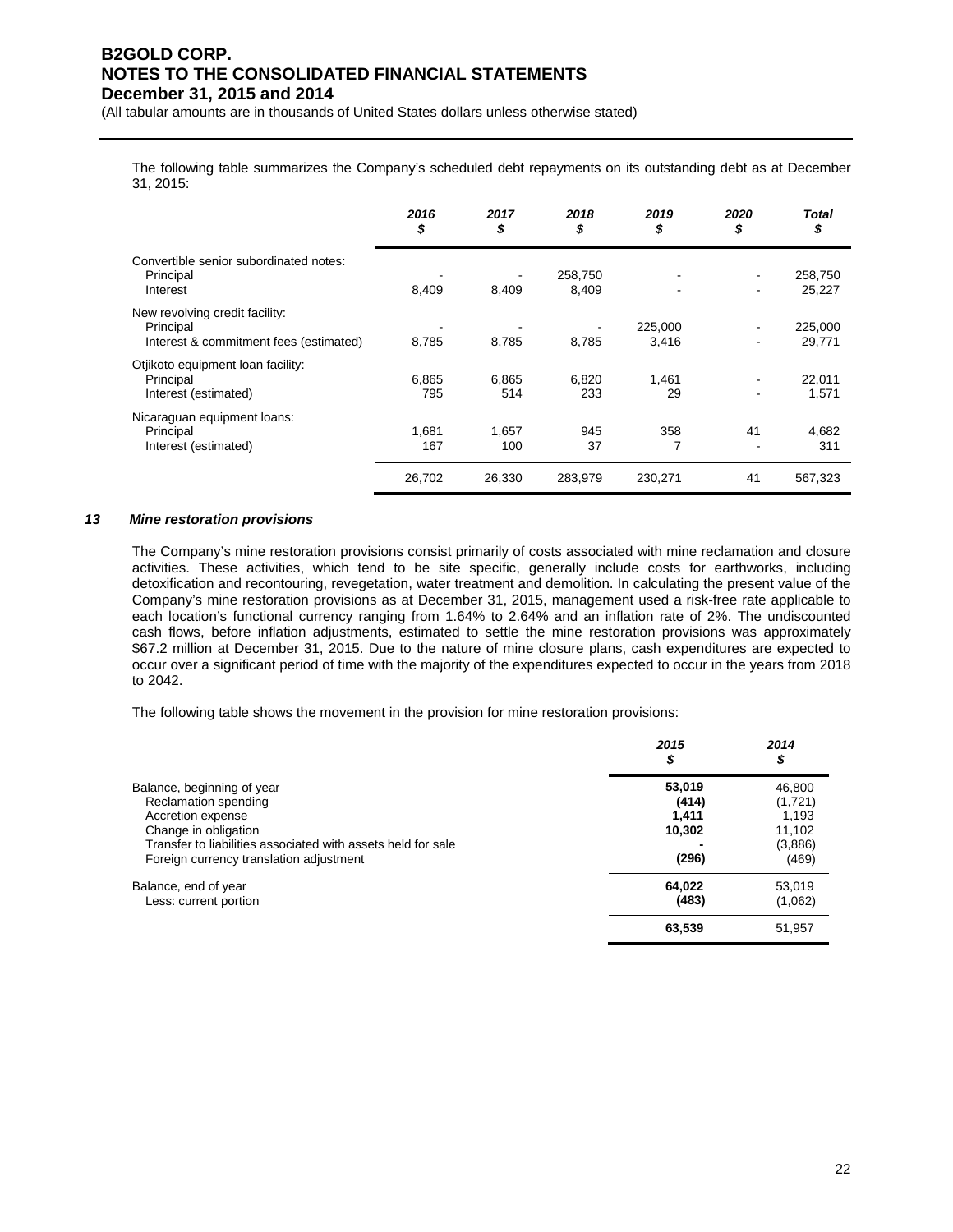(All tabular amounts are in thousands of United States dollars unless otherwise stated)

### *14 Share capital*

The Company's authorized share capital consists of an unlimited number of common shares and an unlimited number of preferred shares. At December 31, 2015, the Company had 927,073,436 common shares outstanding, including 2,705,000 common shares being held in trust under the Company's Incentive Plan (described below). No preferred shares were outstanding.

In January 2015, the Company issued approximately 3.1 million common shares for consideration of \$6 million as part of the acquisition of the 10% non-controlling interest of Songhoi, the entity that owns the Fekola project (Note 10).

On March 19, 2015, the Company issued approximately 3.0 million common shares for consideration of \$4.7 million as part of the acquisition of rights held by a local Malian company under an exclusive joint agreement signed in 2005 (Note 10).

On October 3, 2014, the Company issued approximately 237.4 million common shares in exchange for all of the issued and outstanding shares of Papillon (Note 7).

During 2015, the Company received \$0.6 million (2014 - \$2.8 million) pursuant to the exercise of 0.6 million (2014 – 2.9 million) stock options.

### *Stock options*

During 2015, approximately 22.5 million stock options were granted to employees and directors with exercise prices ranging from Cdn.\$ 1.65 to Cdn.\$ 2.40 per share. These stock options have a term of five years and vest over a period of up to three years. The estimated fair value when granted of these options totalling \$13.7 million is being recognized over the vesting period. The fair value was calculated using the Black-Scholes option pricing model based on a risk-free annual interest rate of up to 0.9%, an expected life of up to 3 years, an expected volatility ranging from 57% to 58%, and a dividend yield rate of nil.

During 2014, approximately 6.2 million stock options were granted to employees and directors with exercise prices ranging from Cdn.\$2.00 to Cdn.\$3.15 per share. These stock options have a term of five years and vest over a period of up to three years. The estimated fair value when granted of these options totalling \$6.2 million is being recognized over the vesting period. The fair value was calculated using the Black-Scholes option pricing model based on a risk-free annual interest rate of up to 1.2%, an expected life of up to 3 years, an expected volatility ranging from 56% to 60%, and a dividend yield rate of nil.

Option pricing models require the input of highly subjective assumptions regarding the expected volatility. Changes in assumptions can materially affect the fair value estimate.

For the year ended December 31, 2015, share-based payments expense, relating to the vesting of stock options, was \$10.9 million (2014 - \$7.2 million), net of \$1.9 million (2014 - \$3.2 million) capitalized to mining interests.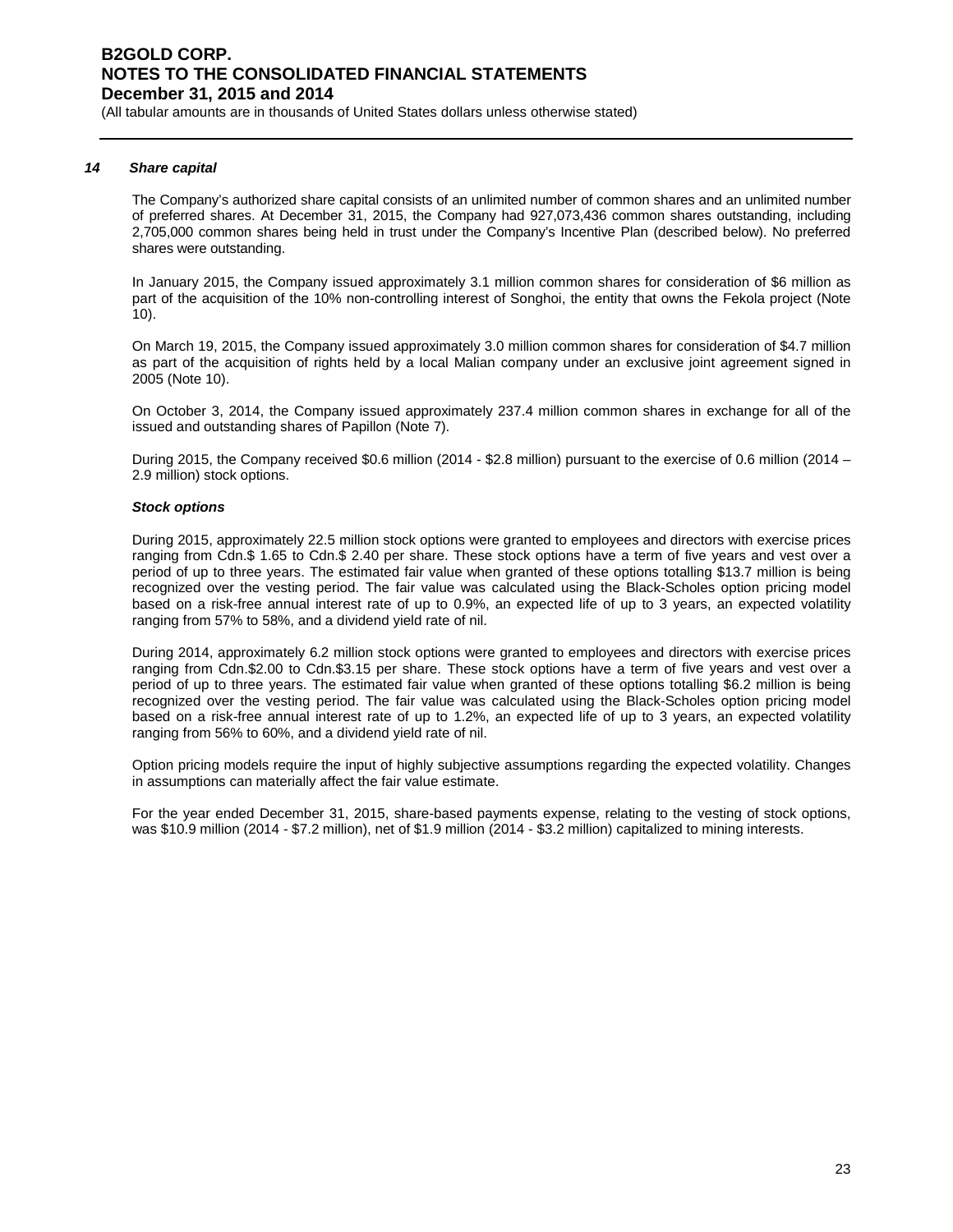(All tabular amounts are in thousands of United States dollars unless otherwise stated)

#### A summary of changes to stock options outstanding:

|                                  | <b>Number of</b><br>outstanding<br>options<br>(1000's) | <b>Weighted-</b><br>average<br>exercise price<br>$(in$ $Cdn.S)$ |
|----------------------------------|--------------------------------------------------------|-----------------------------------------------------------------|
| Outstanding at December 31, 2013 | 40.060                                                 | 3.02                                                            |
| Granted                          | 6.226                                                  | 2.84                                                            |
| Exercised                        | (2,926)                                                | 1.05                                                            |
| Forfeited or expired             | (1,564)                                                | 2.96                                                            |
| Outstanding at December 31, 2014 | 41,796                                                 | 3.13                                                            |
| Granted                          | 22.519                                                 | 2.00                                                            |
| Exercised                        | (576)                                                  | 1.29                                                            |
| Forfeited or expired             | (4,615)                                                | 3.54                                                            |
| Outstanding at December 31, 2015 | 59,124                                                 | 2.69                                                            |

During 2015, 0.6 million (2014 – 2.9 million) stock options were exercised. The weighted average share price at the time of exercise was Cdn.\$2.28 (2014 – Cdn.\$3.04).

Stock options outstanding and exercisable as at December 31, 2015 are as follows:

| <b>Range of</b><br>exercise<br>prices<br>$(in$ $Cdn.S)$ | <b>Number of</b><br>outstanding<br>options<br>('000's) | <b>Weighted-</b><br>average years<br>to expiry | <b>Weighted-</b><br>average<br>exercise price<br>$(in$ $Cdn.S)$ | <b>Number of</b><br>exercisable<br>options<br>(1000's) | <b>Weighted-</b><br>average<br>exercise price<br>$(in$ $Cdn.S)$ |
|---------------------------------------------------------|--------------------------------------------------------|------------------------------------------------|-----------------------------------------------------------------|--------------------------------------------------------|-----------------------------------------------------------------|
| $0.84 - 0.99$                                           | 427                                                    | 2.62                                           | 0.84                                                            | 427                                                    | 0.84                                                            |
| $1.00 - 1.99$                                           | 345                                                    | 4.49                                           | 1.77                                                            | 3                                                      | 1.90                                                            |
| $2.00 - 2.99$                                           | 29.001                                                 | 3.73                                           | 2.11                                                            | 8.488                                                  | 2.25                                                            |
| $3.00 - 3.99$                                           | 28,342                                                 | 1.86                                           | 3.11                                                            | 22.725                                                 | 3.12                                                            |
| $4.00 - 4.99$                                           | 530                                                    | 1.63                                           | 4.75                                                            | 530                                                    | 4.75                                                            |
| $9.20 - 13.67$                                          | 479                                                    | 0.63                                           | 12.39                                                           | 479                                                    | 12.39                                                           |
|                                                         | 59,124                                                 | 2.79                                           | 2.69                                                            | 32,652                                                 | 3.02                                                            |

### *Restricted share unit plan*

On May 6, 2011, the Company's Board of Directors approved a Restricted Share Unit Plan (the "RSU Plan") whereby restricted share units ("RSU") may be granted to directors, executive officers and employees of the Company. Adoption of the RSU Plan was part of the Company's continuing effort to build upon and enhance long term shareholder value. The RSU Plan reflects the Company's commitment to a long term incentive compensation structure that aligns the interests of its directors, executive officers and employees with the interests of its shareholders. Once vested, each RSU is redeemable for one common share entitling the holder to receive the common share for no additional consideration.

During the year ended December 31, 2015, the Company granted approximately 1.7 million (2014 – 2.2 million) RSU to executive officers and employees of the Company. One-third of the RSU vested immediately on the day of grant, another one-third will vest one year from the grant date with the remainder vesting two years from the grant date. The total estimated fair value of the RSU granted was approximately \$2.6 million (2014 - \$6.4 million) based on the market value of the Company's shares at the grant date. The fair value of each RSU is recorded as a sharebased payments expense (and either charged to operations or capitalized to mining interests) over the vesting period.

For the year ended December 31, 2015, share-based payments expense, relating to the vesting of RSU, was \$4.3 million (2014 - \$6.7 million), net of \$0.1 million (2014 - \$0.3 million) capitalized to mining interests.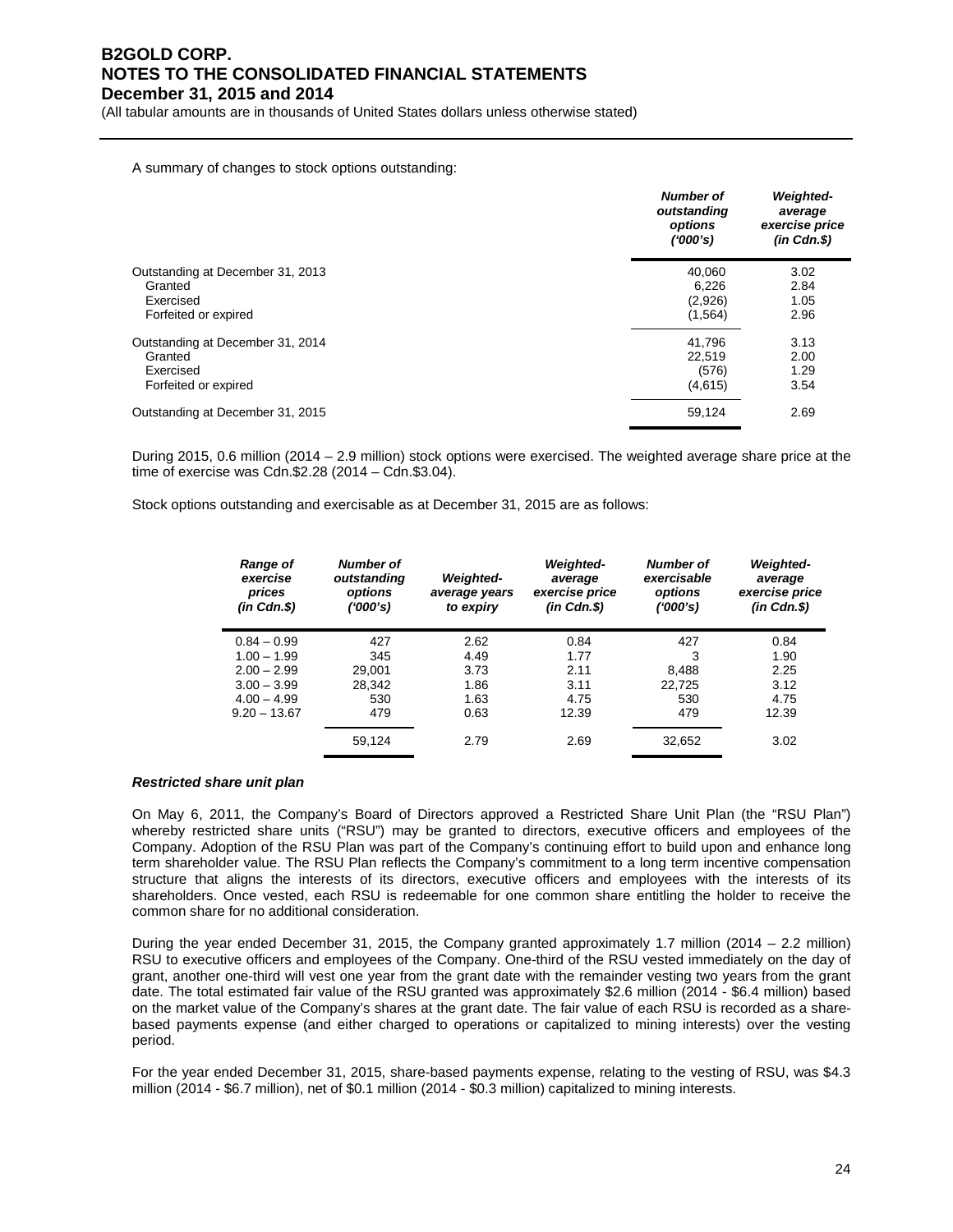(All tabular amounts are in thousands of United States dollars unless otherwise stated)

Summary of changes to RSU outstanding:

|                                       | <b>Number of</b><br>outstanding<br><b>RSU</b><br>('000's) |
|---------------------------------------|-----------------------------------------------------------|
| Outstanding at December 31, 2013      | 2,958                                                     |
| Granted                               | 2.222                                                     |
| Vested and converted to common shares | (2,615)                                                   |
| Outstanding at December 31, 2014      | 2,565                                                     |
| Granted                               | 1.715                                                     |
| Vested and converted to common shares | (2, 564)                                                  |
| Outstanding at December 31, 2015      | 1.716                                                     |

#### *Incentive plan*

On June 29, 2007, the Company established the B2Gold Incentive Plan (the "Incentive Plan") for the benefit of directors, officers, employees and service providers of the Company and issued to the trustees of the Incentive Plan options to acquire 4.955 million common shares. On October 12, 2007, following the exercise of these options, an aggregate of 4.955 million common shares were issued to and paid for by the trustees of the Incentive Plan. These shares were held in trust by the trustees pursuant to the terms of the Incentive Plan. The Company is required under IFRS to consolidate the trust. The Company recognizes a share-based compensation expense with respect to these incentive shares, when these shares are granted to the ultimate beneficiaries by the trust.

On April 30, 2014, 0.75 million common shares were awarded from the trust under the Incentive Plan. In connection with the award, the Company recorded a share-based payments expense of \$2.1 million (the market value of the shares on the date of the award) in the year ended December 31, 2014.

### *15 Gold commitments*

Under the terms of the Old RCF (Note 12), the Company was required to maintain gold forward contracts, within certain parameters, over the term of the facility in order to manage the risk of volatility in the Company's future operating income and reduce risk in respect of debt service obligations. These contracts were excluded from the scope of IAS 39 and were accounted for as executory contracts because they were entered into and continued to be held for the purpose of delivery in accordance with the Company's expected production schedule. No fair value gains and losses on these commodity contracts were recorded in the financial statements.

At December 31, 2015, the following gold forward contracts with respect to the Otjikoto Mine were outstanding and continue to be accounted for as executory contracts (by maturity dates):

|                                | 2016   | 2017   | 2018   | <b>Total</b> |
|--------------------------------|--------|--------|--------|--------------|
|                                |        |        |        |              |
| Gold forward contracts:        |        |        |        |              |
| <b>Ounces</b>                  | 9.000  | 9.000  | 7.500  | 25,500       |
| Average price per ounce (rand) | 16.020 | 16.020 | 16,020 | 16,020       |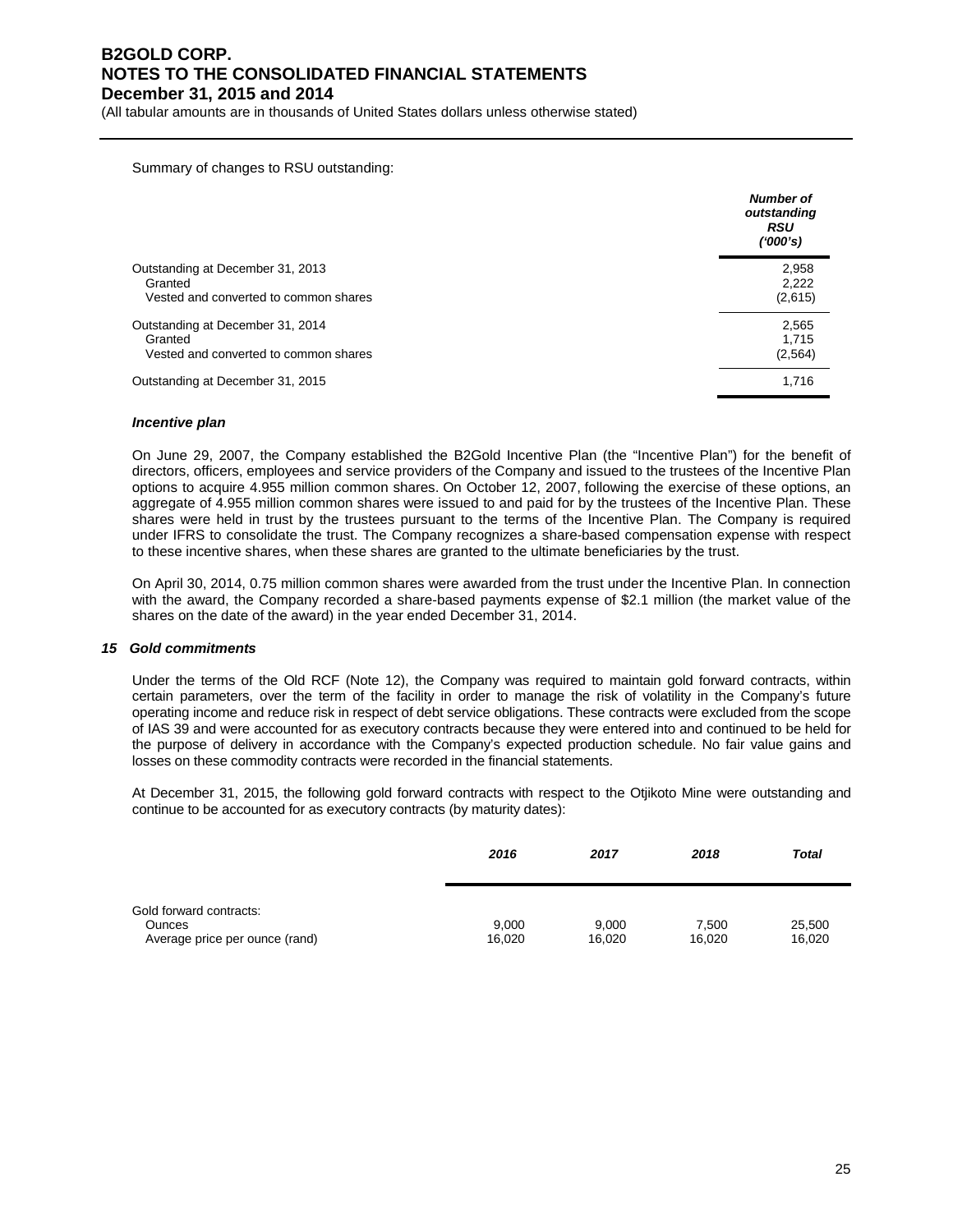(All tabular amounts are in thousands of United States dollars unless otherwise stated)

### *16 Derivative financial instruments*

### *Gold forwards*

On June 11, 2015, in connection with the termination the Old RCF, the Company novated certain executory contracts required under the Old RCF to the counterparties of the New RCF (Note 15). The novated contracts were repriced to include a \$2.5 million finance charge which has been included in interest and financing expense on the statement of operations.

As a result of the repricing, these contracts are no longer excluded from the scope of IAS 39. These derivative instruments were not designated as hedges by the Company and are recorded at their fair value at the end of each reporting period with changes in fair value recorded in the statement of operations. The Company recognised the full \$14.0 million fair value of the new contracts as a liability on the date of novation. Of this, \$11.5 million relating to the fair value of the old contracts at the time of novation was treated as an unrealized loss on derivative instruments and \$2.5 million, relating to the cost of the novation, was treated as a financing charge in the statement of operations. Following initial recognition of the contracts, at December 31, 2015, a further unrealized loss on derivative instruments of \$7.4 million was recorded in the statement of operations relating to these contracts.

In connection with the termination of the Old RCF, the Company also settled contracts for the sale of 29,900 ounces at an average exercise price of 15,895 rand per ounce for \$1.6 million. This has been recorded as part of realized losses on derivative instruments in the statement of operations.

As at December 31, 2015, the following gold forward contracts which are recorded at fair value through the statement of operations with respect to the Otjikoto Mine were outstanding (by maturity dates):

|                                                                            | 2016             | 2017             | 2018             | <b>Total</b>      |
|----------------------------------------------------------------------------|------------------|------------------|------------------|-------------------|
| Gold forward contracts:<br><b>Ounces</b><br>Average price per ounce (rand) | 33,186<br>15,002 | 35,916<br>15,044 | 35,916<br>15,044 | 105,018<br>15,031 |

The unrealized fair value of these contracts at December 31, 2015 was \$(21.4) million.

#### *Gold zero-cost collar contracts*

In the second and third quarters of 2013, as a result of the requirements under the Old RCF, the Company entered into a series of "zero-cost put/ call" collar contracts for gold with settlements scheduled between January 30, 2015 and December 31, 2018 with an average floor price of \$1,000 per ounce and an average ceiling price of \$1,721 per ounce. These derivative instruments were not designated as hedges by the Company and recorded at their fair value at the end of each reporting period with changes in fair value recorded in the statement of operations. Adjustments to the market value are included in the statement of operations.

For the year ended December 31, 2015, the Company recorded an unrealized derivative gain of \$0.5 million (2014 – \$0.5 million) in the statement of operations on these contracts.

The following is a summary, by maturity dates, of the Company's gold collar contracts outstanding as at December 31, 2015:

|                                                                         |   | 2016            | 2017                  | 2018           | <b>Total</b>          |  |
|-------------------------------------------------------------------------|---|-----------------|-----------------------|----------------|-----------------------|--|
| Gold zero-cost collars:<br>Floor amount (ounces)<br>Average floor price | S | 10.200<br>1.000 | \$<br>10.200<br>1.000 | 1.400<br>1.000 | \$<br>21.800<br>1,000 |  |
| Ceiling amount (ounces)<br>Average ceiling price                        | S | 18.300<br>1.721 | \$<br>18.300<br>1.721 | 2.100<br>1.700 | 38.700<br>1.720       |  |

The unrealized fair value of these contracts at December 31, 2015 was \$0.9 million.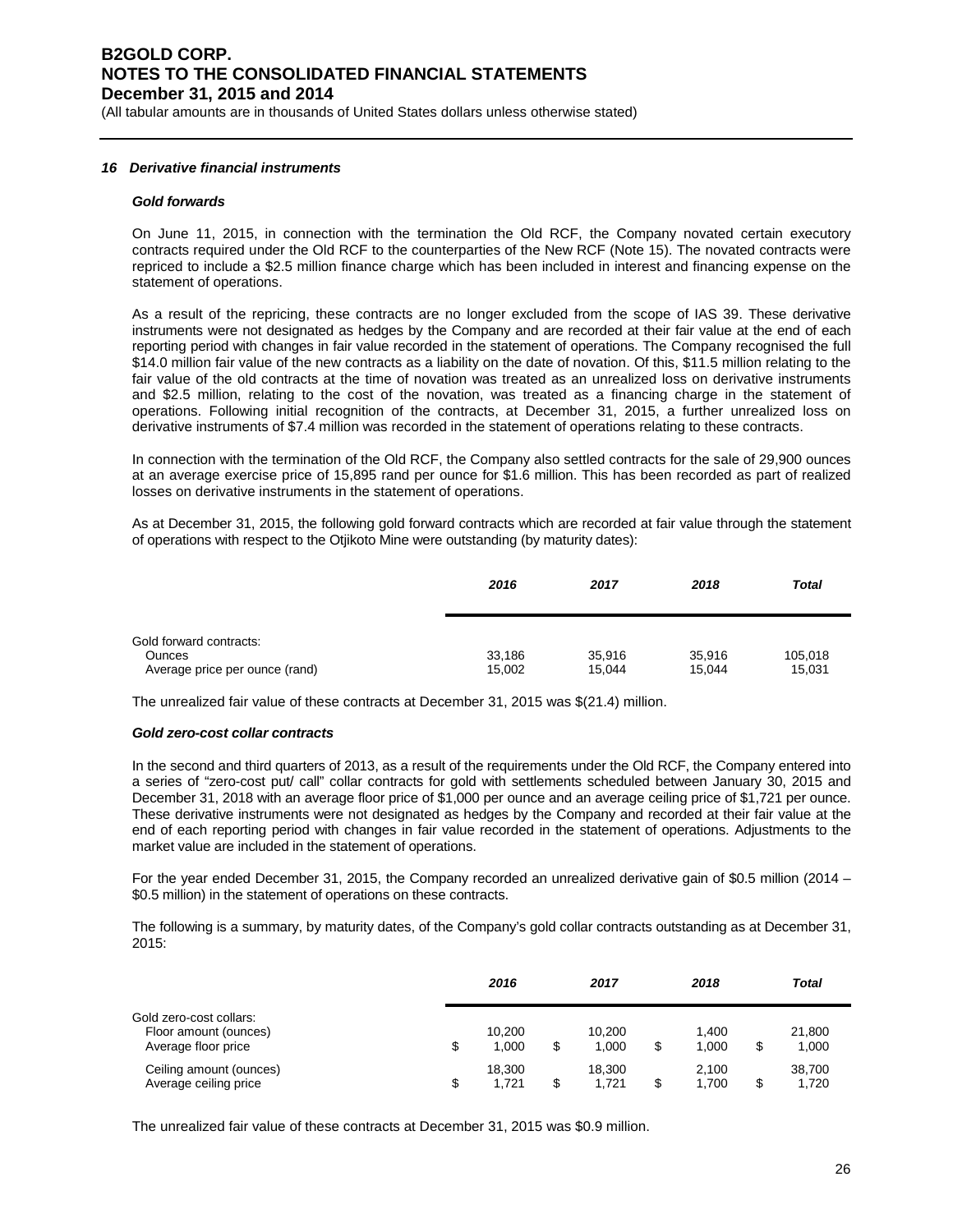(All tabular amounts are in thousands of United States dollars unless otherwise stated)

### *Forward contracts – fuel oil, gas oil, diesel*

In the fourth quarter of 2014 and during the year ended December 31, 2015, the Company entered into a series of forward contracts for the purchase of fuel oil, gas oil and diesel with settlements scheduled between January 2015 and January 2018. These derivative instruments were not designated as hedges by the Company and are being recorded at their fair value at the end of each reporting period with changes in fair value recorded in the statement of operations. Adjustments to the market value are included in the statement of operations.

For the year ended December 31, 2015, the Company recorded an unrealized derivative loss of \$5.1 million (2014 – \$3.1 million) in the statement of operations on these contracts.

The following is a summary, by maturity dates, of the Company's forward contracts outstanding as at December 31, 2015:

|                                                                   | 2016                 | 2017                 | 2018                                   | <b>Total</b>         |  |
|-------------------------------------------------------------------|----------------------|----------------------|----------------------------------------|----------------------|--|
| Forward – fuel oil:<br>Litres (thousands)<br>Average strike price | \$<br>21,901<br>0.33 | \$<br>16,444<br>0.31 | \$<br>1,328<br>0.31                    | \$<br>39,673<br>0.32 |  |
| Forward - gas oil:<br>Litres (thousands)<br>Average strike price  | \$<br>12,606<br>0.45 | \$<br>4,158<br>0.44  | \$<br>280<br>0.44                      | \$<br>17,044<br>0.45 |  |
| Forward – diesel:<br>Litres (thousand)<br>Average strike price    | \$<br>8,484<br>0.47  | \$<br>706<br>0.46    | \$<br>$\blacksquare$<br>$\blacksquare$ | \$<br>9,190<br>0.46  |  |

The unrealized fair value of these contracts at December 31, 2015 was \$(8.2) million.

### *Foreign currency contracts*

In previous years, the Company entered into foreign currency contracts to manage its foreign currency exposure of forecast expenditures denominated in Namibian dollars relating to the development of its Otjikoto project. During the year ended December 31, 2014, all of the Company's forward currency contracts settled. The Company recognized a realized derivative loss of \$1.9 million on these contracts in 2014 and an unrealized gain of \$2.6 million.

### *17 Financial instruments*

The Company's financial assets and liabilities consist of cash and cash equivalents, accounts receivable, loan receivable, long-term investments, accounts payable and accrued liabilities, fuel derivative contracts, gold derivative contracts, and debt.

#### *Fair values*

The Company's financial assets and liabilities are classified based on the lowest level of input significant to the fair value measurement based on the fair value hierarchy:

Level 1 – quoted prices in active markets for identical assets or liabilities;

Level 2 – inputs other than quoted prices included in Level 1 that are observable for the asset or liability, either directly (i.e. as prices) or indirectly (i.e. derived from prices); and

Level 3 – inputs for the asset or liability that are not based on observable market data.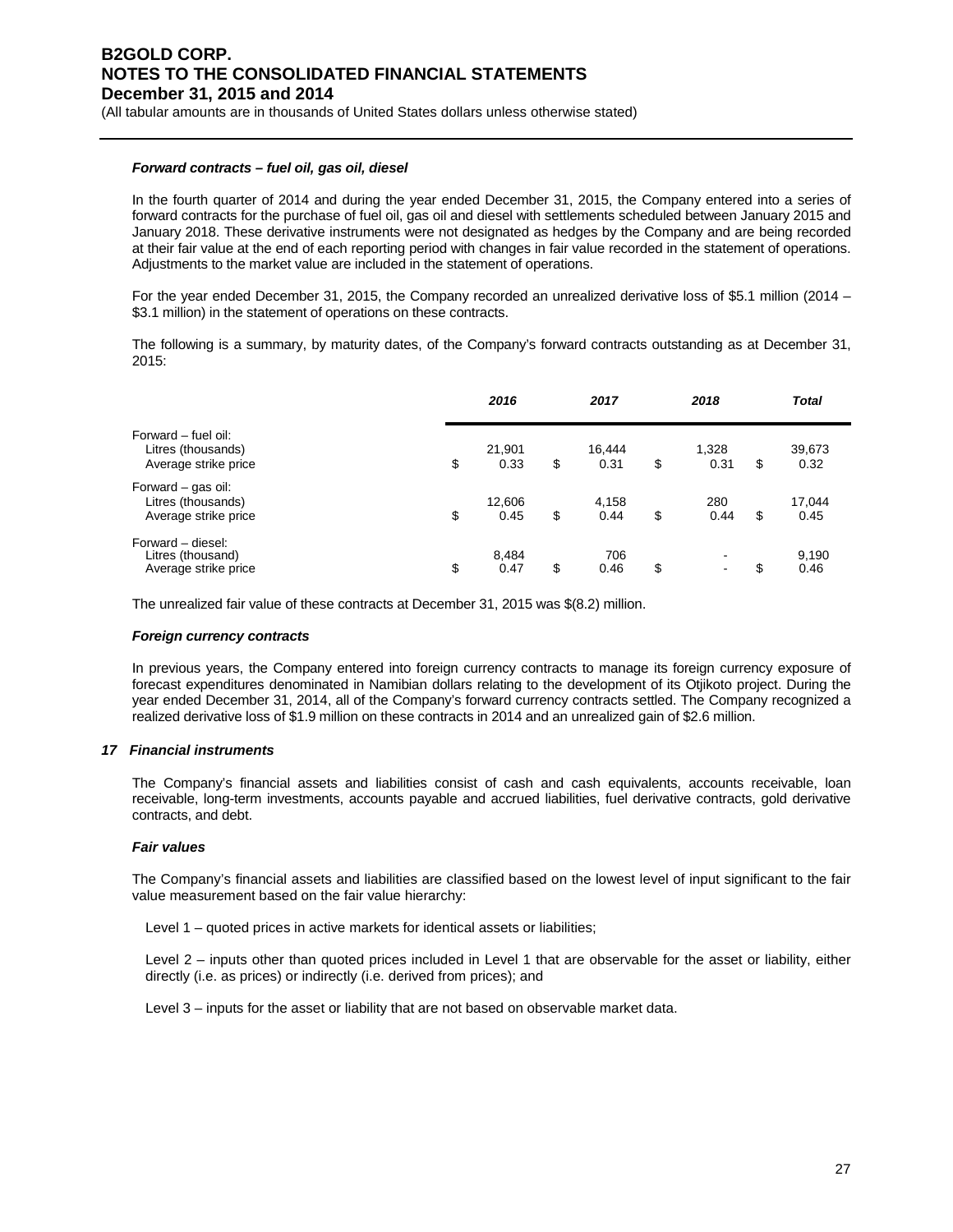(All tabular amounts are in thousands of United States dollars unless otherwise stated)

As at December 31, 2015, the Company's financial assets and liabilities that are measured and recognized at fair value on a recurring basis are categorized as follows:

|                                                 | As at December 31, 2015 |                    | As at December 31, 2014 |                    |
|-------------------------------------------------|-------------------------|--------------------|-------------------------|--------------------|
|                                                 | Level 1                 | Level <sub>2</sub> | Level 1                 | Level <sub>2</sub> |
| Long-term investments (Note 9)                  | 10.163                  |                    | 18.408                  |                    |
| Convertible senior subordinated notes (Note 12) |                         | (217,305)          |                         | (229, 492)         |
| Gold forward contracts (Note 16)                |                         | (21, 390)          |                         |                    |
| Fuel derivative contracts (Note 16)             |                         | (8, 196)           |                         | (3,100)            |
| Gold collar contracts (Note 16)                 |                         | 866                |                         | 348                |

The fair value of the Company's long-term investments was determined using market quotes from an active market for each investment.

The fair value of the convertible senior subordinated notes was determined using a broker's price quote from an active market.

The fair value of the fuel derivative contracts and gold derivative contracts was determined using prevailing market rates for instruments with similar characteristics.

### *Capital risk management*

The Company's objectives when managing its capital is to ensure it will be able to continue as a going concern while maximizing the return to shareholders. The selling price of gold, minimizing production costs and the successful development of the Fekola Project are key factors in helping the Company reach its capital risk management objectives. The capital structure of the Company includes shareholders' equity and debt.

### *Credit risk*

As at December 31, 2015, the Company's maximum exposure to credit risk was the book value of cash and cash equivalents, accounts receivable, value added and other taxes receivable, loans receivable and counter-party risk for its gold collars. The Company limits its credit exposure on cash and cash equivalents by holding its deposits mainly with high credit quality financial institutions as determined by credit agencies.

### *Liquidity risk*

The Company manages its liquidity risk through its budgeting and forecasting process. Budgets are prepared annually and forecasts are prepared and reviewed on a regular basis, to help determine the funding requirements to support the Company's current operations and expansion and development plans and by managing its capital structure as described above.

As at December 31, 2015, the Company had cash and cash equivalents of \$85.1 million. Cash provided by operating activities totalled \$175.4 million for the year ended December 31, 2015. As at December 31, 2015, the Company had available a \$350 million Senior Credit Facility of which \$225 million had been utilized leaving an undrawn balance of \$125 million.

As at December 31, 2015, the Company had an unused balance of \$6.5 million under the Otjikoto equipment loan facility.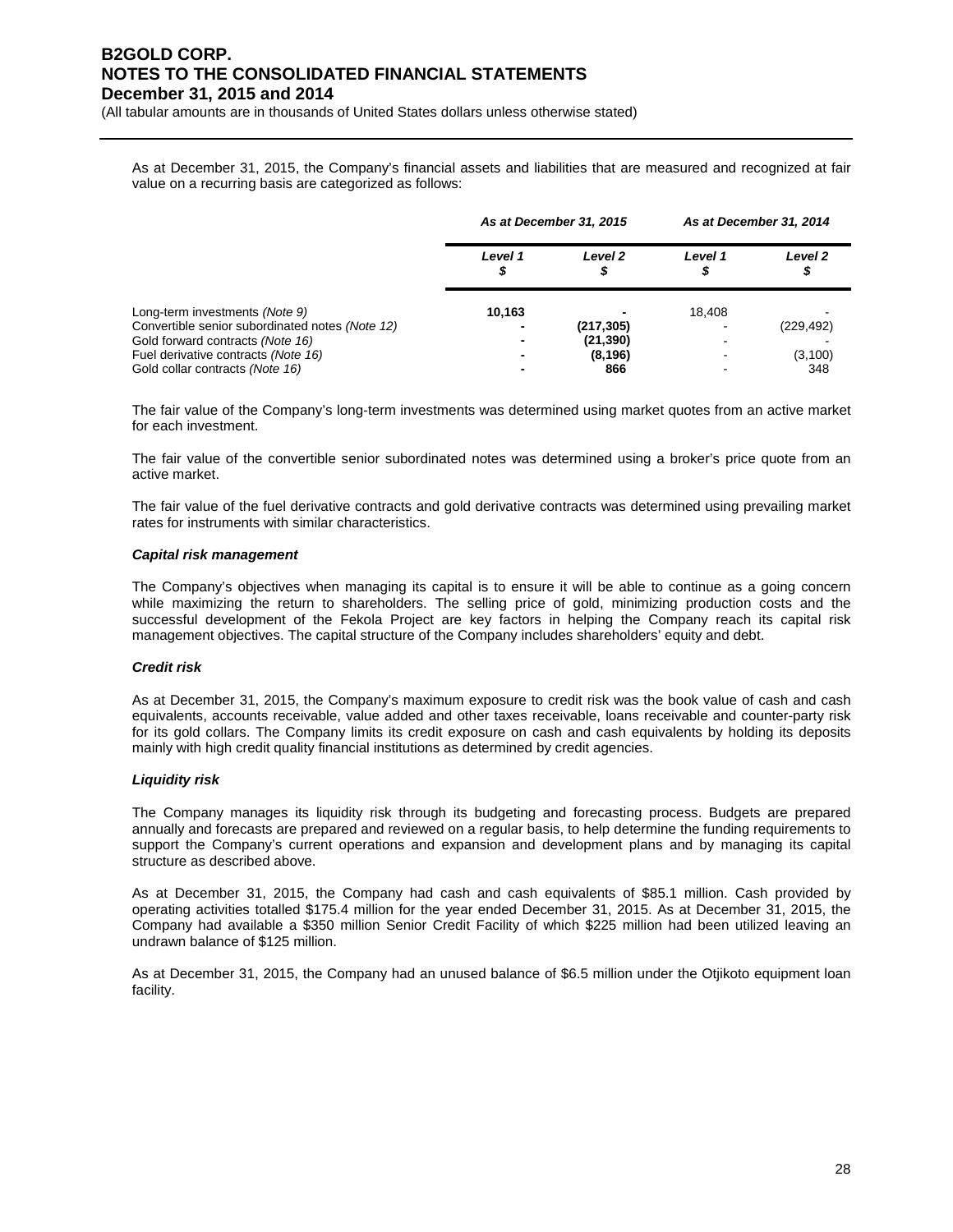(All tabular amounts are in thousands of United States dollars unless otherwise stated)

As at December 31, 2015, the Company's significant commitments are disclosed in the table below. In addition, significant commitments are disclosed in Note 12 for debt repayments and Note 23 for purchase commitments.

|                                          | 2016<br>\$ | 2017<br>S | 2018    | 2019    | 2020   | Total<br>\$ |
|------------------------------------------|------------|-----------|---------|---------|--------|-------------|
| Accounts payable and accrued liabilities | 58,744     |           |         |         |        | 58,744      |
| Derivative liabilities                   | 10,618     | 8,944     | 10,024  |         |        | 29,586      |
| Convertible senior subordinated notes:   |            |           |         |         |        |             |
| Principal                                |            |           | 258,750 |         |        | 258,750     |
| Interest                                 | 8,409      | 8,409     | 8,409   |         |        | 25,227      |
| New revolving credit facility:           |            |           |         |         |        |             |
| Principal                                |            |           |         | 225,000 |        | 225,000     |
| Interest & commitment fees (estimated)   | 8,785      | 8,785     | 8,785   | 3,416   |        | 29,771      |
| Otjikoto equipment loan facility:        |            |           |         |         |        |             |
| Principal                                | 6,865      | 6,865     | 6,820   | 1,461   |        | 22,011      |
| Interest (estimated)                     | 795        | 514       | 233     | 29      |        | 1,571       |
| Nicaraguan equipment loans:              |            |           |         |         |        |             |
| Principal                                | 1,681      | 1,657     | 945     | 358     | 41     | 4,682       |
| Interest (estimated)                     | 167        | 100       | 37      |         |        | 311         |
| Capital expenditure commitments          | 87,451     | 3,144     |         |         |        | 90,595      |
| Mine restoration provision               | 483        | 1,723     |         | 6,030   | 12,035 | 20,271      |
| Employee future benefits                 | 662        | 662       | 662     | 2,476   | 2,055  | 6,517       |
| <b>Other liabilities</b>                 | 6,000      | 3,500     |         |         |        | 9,500       |
|                                          | 190,660    | 44,303    | 294,665 | 238,777 | 14,131 | 782,536     |

### *Market risk*

Market risk includes currency and price risk.

The Company's operations in foreign countries are subject to currency fluctuations and such fluctuations may materially affect the Company's financial position and results. The Company reports its financial results in United States dollars and incurs expenses in United States dollars, Canadian dollars, Nicaraguan córdobas, Colombian pesos, Namibian dollars and South African rand, Philippine pesos and CFA francs. As the exchange rates between the Canadian dollar, Colombian peso, Namibian dollar and South African rand, Philippine pesos and CFA francs fluctuate against the United States dollar, the Company will experience foreign exchange gains and losses. The exchange rate between the córdoba and the United States dollar varies according to a pattern set by the Nicaraguan Central Bank. The córdoba has been annually devalued versus the United States dollar by means of a crawling peg mechanism which currently stands at approximately 5%. All of the Company's gold production activities are currently conducted in Namibia, the Philippines and Nicaragua.

The Company also holds cash and cash equivalents that are denominated in non-United States dollar currencies which are subject to currency risk. As at December 31, 2015, \$70 million of the Company's \$85.1 million in cash and cash equivalents was held in United States dollars. A 10% movement in foreign exchange rates versus the United States dollar would result in approximately a \$1.5 million change in the Company's cash position.

The Company maintains a portfolio of fuel derivatives and rand denominated gold forwards that are marked to market through the statement of operations. A 10% change in the forward price of fuel would result in a \$1.4 million change in the value of the fuel derivative portfolio. A 10% change in the United States dollar forward price of gold would result an \$11.2 million change in the value of the gold forward portfolio and a 10% change in the rand versus the United States dollar would result in a \$12.4 million change in the value of the gold forward portfolio.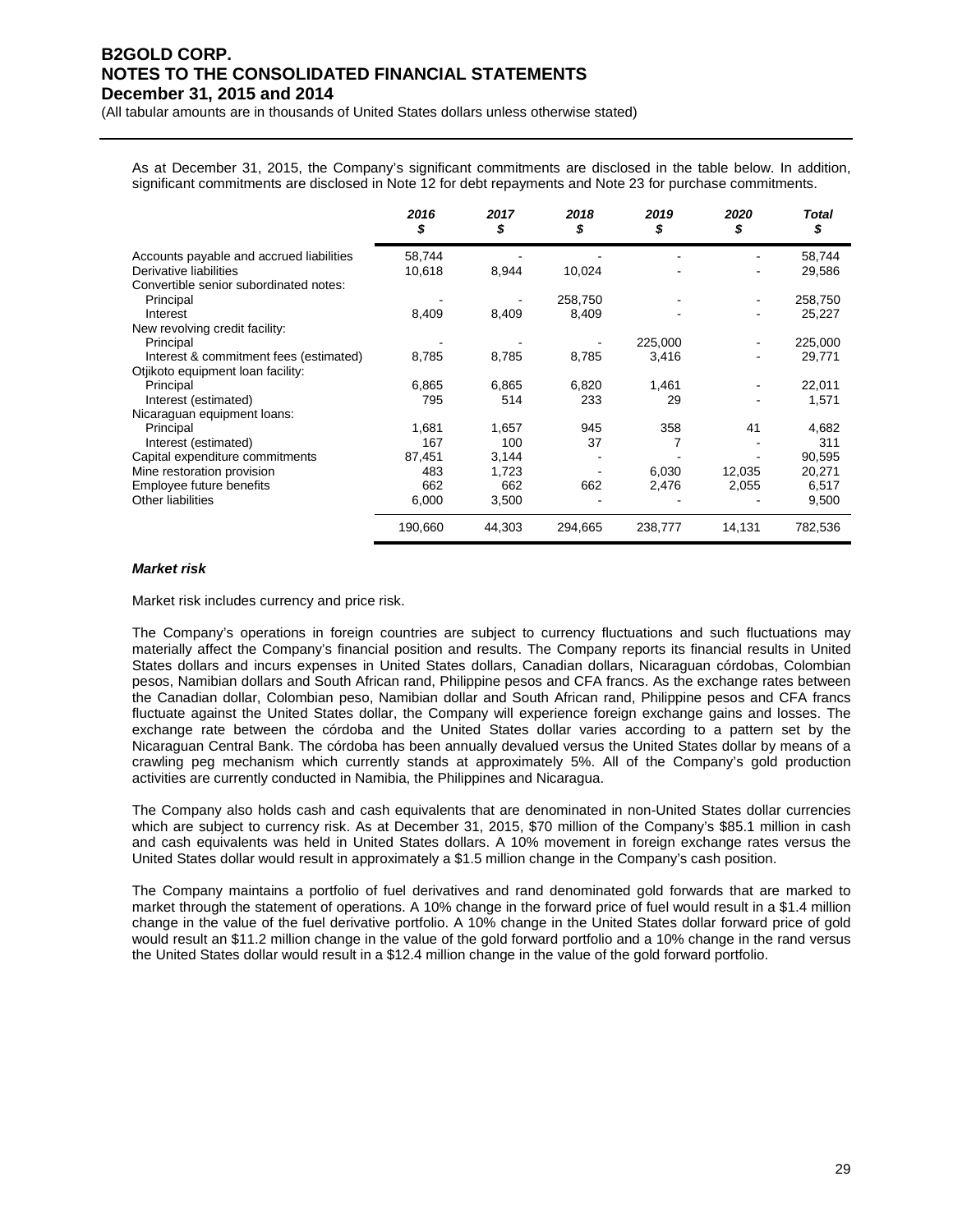(All tabular amounts are in thousands of United States dollars unless otherwise stated)

### *18 Income and other taxes*

Income tax expense differs from the amount that would result from applying the Canadian federal and provincial income tax rates to earnings from operations before taxes. These differences result from the following items:

|                                                                                                                                                                                                                                                                                                                                                                                                                                                                                                                                                                 | 2015<br>\$                                                                                    | 2014<br>\$                                                                                                         |
|-----------------------------------------------------------------------------------------------------------------------------------------------------------------------------------------------------------------------------------------------------------------------------------------------------------------------------------------------------------------------------------------------------------------------------------------------------------------------------------------------------------------------------------------------------------------|-----------------------------------------------------------------------------------------------|--------------------------------------------------------------------------------------------------------------------|
| Consolidated loss before income taxes<br>Canadian federal and provincial income tax rates                                                                                                                                                                                                                                                                                                                                                                                                                                                                       | (143, 444)<br>26.00%                                                                          | (751, 450)<br>26.00%                                                                                               |
| Income tax recovery at statutory rates                                                                                                                                                                                                                                                                                                                                                                                                                                                                                                                          | (37, 295)                                                                                     | (195, 377)                                                                                                         |
| Increase (decrease) attributable to:                                                                                                                                                                                                                                                                                                                                                                                                                                                                                                                            |                                                                                               |                                                                                                                    |
| Effects of different foreign statutory tax rates and tax holidays<br>Non-deductible expenditures<br>Losses for which no tax benefit has been recorded<br>Impairment of goodwill<br>Impairment of investment in joint venture<br>Withholding tax and minimum tax<br>Change due to foreign exchange<br>Accruals for tax audits<br>Changes in estimates of deferred tax assets<br>Deferred tax liability in respect of future distributions of foreign subsidiary earnings<br>Non-deductible portion of losses<br>Amounts under/(over) provided for in prior years | (780)<br>11,678<br>8,873<br>9,407<br>6,723<br>9,706<br>(3, 432)<br>5,964<br>(8, 437)<br>(738) | (28, 339)<br>11,790<br>19,187<br>52,538<br>25,045<br>1,909<br>(1, 339)<br>6,000<br>10,769<br>8,437<br>4,060<br>255 |
| Income tax expense (recovery)                                                                                                                                                                                                                                                                                                                                                                                                                                                                                                                                   | 1,669                                                                                         | (85,065)                                                                                                           |
| Current income tax, withholding and other taxes<br>Deferred income tax recovery                                                                                                                                                                                                                                                                                                                                                                                                                                                                                 | 9,171<br>(7,502)                                                                              | 24,251<br>(109, 316)                                                                                               |
| Income tax expense (recovery)                                                                                                                                                                                                                                                                                                                                                                                                                                                                                                                                   | 1,669                                                                                         | (85,065)                                                                                                           |

Total income tax expense (recovery) attributable to geographical jurisdiction is as follows:

|             | 2015<br>\$     | 2014<br>\$               |
|-------------|----------------|--------------------------|
| Namibia     | 19,834         | $\overline{\phantom{0}}$ |
| Nicaragua   | (16, 039)      | 18,310                   |
| Philippines | (8, 281)       | (105, 075)               |
| Canada      | $\blacksquare$ | (322)                    |
| Australia   | $\blacksquare$ | 239                      |
| Other       | 6,155          | 1,783                    |
|             | 1,669          | (85,065)                 |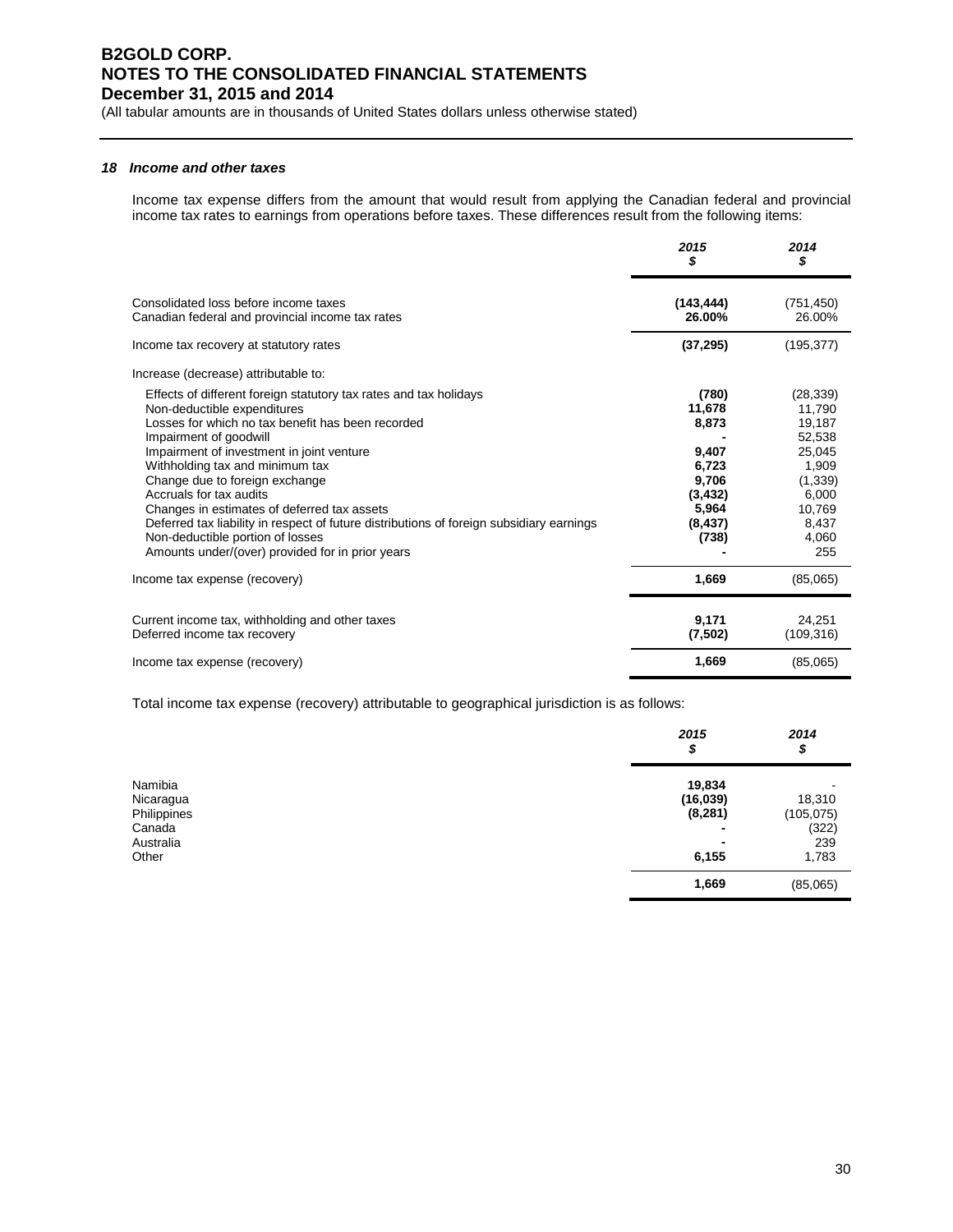(All tabular amounts are in thousands of United States dollars unless otherwise stated)

### The composition of the Company's net deferred income tax liabilities and deferred tax expense is as follows:

|                                |                                     | Deferred tax (liabilities)/<br>assets |            | Deferred income<br>tax (recovery)/expense |
|--------------------------------|-------------------------------------|---------------------------------------|------------|-------------------------------------------|
|                                | As at<br>December 31,<br>2015<br>\$ | As at<br>December 31,<br>2014<br>\$   | 2015<br>\$ | 2014<br>\$                                |
| Operating loss carry-forwards  | 67,834                              | 68,336                                | 502        | (62,096)                                  |
| Current assets and liabilities | (108)                               | 117                                   | 227        | 11,549                                    |
| Derivatives                    | 8,021                               |                                       | (8,021)    |                                           |
| Mining interests               | (147, 598)                          | (145, 123)                            | 2,475      | (69,083)                                  |
| Long term debt                 | (5,401)                             | (1,882)                               | 3,519      | (3,629)                                   |
| Mine restoration provisions    | 11,900                              | 13.498                                | 1,598      | (251)                                     |
| Other                          | (3,587)                             | (4.088)                               | (503)      | 5,841                                     |
| Future withholding tax         |                                     | (8, 437)                              | (8, 437)   | 8,437                                     |
| Deferred tax charged to equity |                                     |                                       | 1,138      | (84)                                      |
|                                | (68, 939)                           | (77.579)                              | (7,502)    | (109,316)                                 |

The Company has the following unrecognized deferred tax assets:

|                               | 2015<br>\$ | 2014<br>\$ |
|-------------------------------|------------|------------|
| Operating loss carry-forwards | 30,866     | 26,348     |
| Current assets                |            | 11,458     |
| Debt and share issue costs    | 1,356      | 352        |
| Mine restoration provisions   | 7,475      | 1,166      |
| Mining interests and other    | 4,969      | 3,919      |
|                               | 44,666     | 43,243     |

The Company has not recognized the potential deferred tax assets of \$44.7 million (2014 - \$43.2 million) as it is not probable that future taxable profits will be available against which the Company can utilize the potential deferred tax assets.

The change for the year in the Company's net deferred tax position was as follows:

|                                                                                  | 2015<br>\$           | 2014<br>\$       |
|----------------------------------------------------------------------------------|----------------------|------------------|
| Balance, beginning of year                                                       | 77,579               | 186,811          |
| Deferred income tax recovery<br>Amount charged to OCI<br>Amount charge to equity | (7, 502)<br>(1, 138) | (109, 316)<br>84 |
|                                                                                  | (8,640)              | (109, 232)       |
| Balance, end of year                                                             | 68,939               | 77,579           |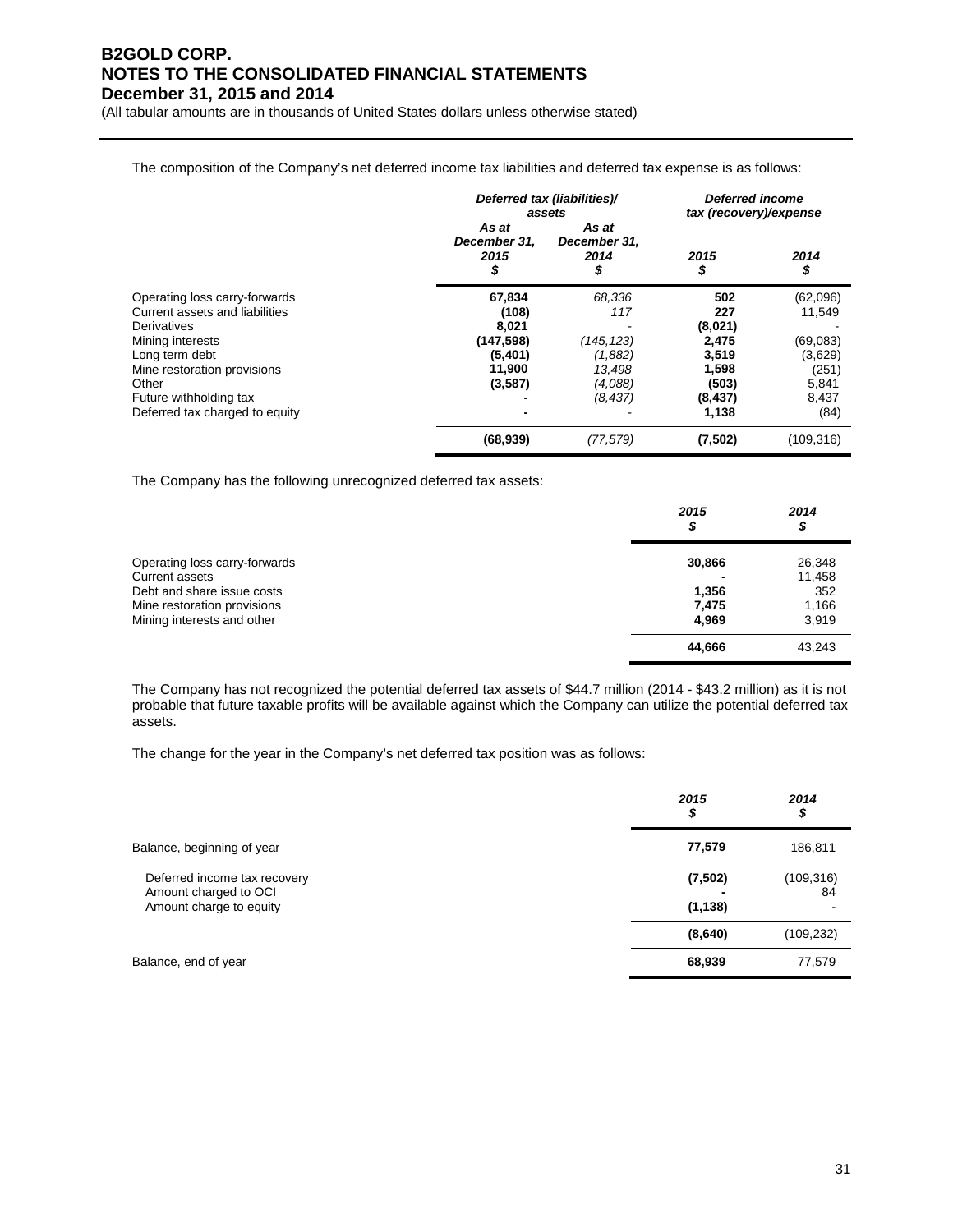(All tabular amounts are in thousands of United States dollars unless otherwise stated)

At December 31, 2015, the Company had tax losses which are not recognized as deferred tax assets. The Company recognizes the tax benefit of the tax losses only to the extent of anticipated future taxable income that can be reduced by tax losses. The gross amount of the tax losses for which a tax benefit has not been recorded expire as follows:

| Year of<br>expiry | Canada<br>\$     | Colombia<br>\$ | <b>Nicaragua</b><br>s | <b>Burkina Faso</b><br>\$ | <b>Total</b><br>\$ |
|-------------------|------------------|----------------|-----------------------|---------------------------|--------------------|
| 2017<br>2027      | 125              |                |                       | 4,786                     | 4,786<br>125       |
| 2028<br>2029      | 568<br>3,831     |                |                       |                           | 568<br>3,831       |
| 2030<br>2031      | 10,602<br>7,809  |                |                       |                           | 10,602<br>7,809    |
| 2032<br>2033      | 13,200<br>5,526  |                |                       |                           | 13,200<br>5,526    |
| 2034<br>2035      | 30,118<br>32,844 |                |                       |                           | 30,118<br>32,844   |
| No expiry         |                  | 3,311          | 17,839                |                           | 21,150             |
| Total             | 104,623          | 3,311          | 17,839                | 4,786                     | 130,559            |

At December 31, 2015 the Company had capital losses in Canada of \$29.3 million which have no expiry date and can be applied against future capital gains.

### *19 Supplementary cash flow information*

Supplementary disclosure of cash flow information is provided in the table below:

### *Non-cash (credits) charges:*

|                                                                                                              | 2015<br>S        | 2014<br>S        |
|--------------------------------------------------------------------------------------------------------------|------------------|------------------|
| Depreciation and depletion                                                                                   | 144,294          | 112,556          |
| Impairment of goodwill and long-lived assets (Note 6)                                                        | 107,984          | 734,378          |
| Write-down of mineral property interests (Note 10)                                                           | 16,095           | 21,465           |
| Share-based payments (Note 14)                                                                               | 15,215           | 16,105           |
| Non-cash interest and financing expense                                                                      | 5,522<br>660     | 16,264           |
| Non-recoverable input taxes                                                                                  |                  |                  |
| Unrealized gain on fair value of convertible notes (Note 12)<br>Write-down of long-term investments (Note 9) | (6,903)<br>6,766 | (9,797)<br>7,194 |
| Accretion of mine restoration provisions (Note 13)                                                           | 1,412            | 1,193            |
| Deferred income tax recovery                                                                                 | (7,502)          | (109, 316)       |
| Gain on sale of Bellavista property (Note 10)                                                                | (2, 192)         |                  |
| Unrealized loss on derivative instruments (Note 16)                                                          | 23,457           | 50               |
| Other                                                                                                        | 8,292            | 4,275            |
|                                                                                                              | 313,100          | 794,367          |
| Changes in non-cash working capital:                                                                         |                  |                  |
|                                                                                                              | 2015<br>\$       | 2014<br>\$       |
|                                                                                                              |                  |                  |
| Accounts receivable and prepaids                                                                             | 3,052            | 10,090           |
| Value-added and other tax receivables                                                                        | 2,309            | 3,790            |
| Inventories                                                                                                  | 7,644            | (7, 495)         |
| Accounts payable and accrued liabilities<br>Income and other taxes payables                                  | 7,170<br>(5,923) | (3, 564)<br>952  |
|                                                                                                              | 14,252           | 3,773            |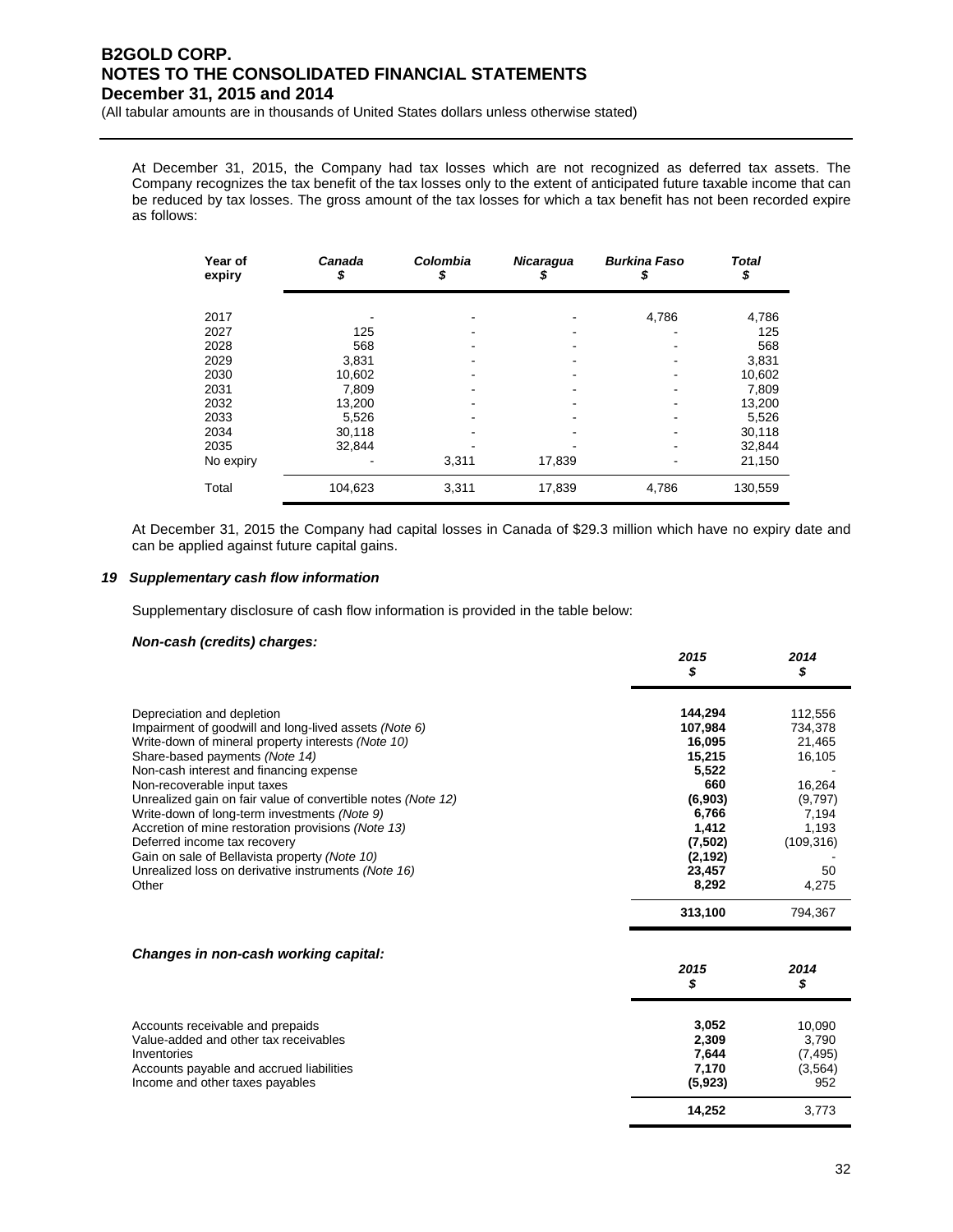(All tabular amounts are in thousands of United States dollars unless otherwise stated)

| Other exploration and development:                                                                                                                                                                                                                                                                                                                                                                                           |                                                                                         |                                                                                         |
|------------------------------------------------------------------------------------------------------------------------------------------------------------------------------------------------------------------------------------------------------------------------------------------------------------------------------------------------------------------------------------------------------------------------------|-----------------------------------------------------------------------------------------|-----------------------------------------------------------------------------------------|
|                                                                                                                                                                                                                                                                                                                                                                                                                              | 2015<br>\$                                                                              | 2014<br>\$                                                                              |
| Kiaka Project, exploration<br>Fekola Project, exploration<br>Otjikoto Mine, exploration<br>Libertad Mine, exploration<br>Limon Mine, exploration<br>Masbate Mine, exploration<br>Pavon, exploration<br>Other                                                                                                                                                                                                                 | (3,958)<br>(3,072)<br>(4, 196)<br>(4,637)<br>(3,324)<br>(5,055)<br>(2, 226)<br>(7, 529) | (7,906)<br>(6, 887)<br>(6,274)<br>(4,654)<br>(4, 163)<br>(4,082)<br>(1,215)<br>(5, 489) |
|                                                                                                                                                                                                                                                                                                                                                                                                                              | (33,997)                                                                                | (40, 670)                                                                               |
| Non-cash investing and financing activities:                                                                                                                                                                                                                                                                                                                                                                                 | 2015<br>\$                                                                              | 2014<br>\$                                                                              |
| Common shares issued for Papillon acquisition (Note 7)<br>Common shares issued for mineral interests<br>Share-based compensation, capitalized to resource property interests<br>Equipment purchased under finance lease<br>Equipment purchased under equipment loan<br>Interest expense, capitalized to mining interests<br>Change in accounts payable and accrued liabilities relating to resource property<br>expenditures | 206<br>1,888<br>1,754<br>4,361<br>(475)                                                 | 484,277<br>3,490<br>2,115<br>2,512<br>13,684<br>(11, 671)                               |

### *20 Compensation of key management*

Key management includes the Company's directors, members of the Executive Committee and members of Senior Management. Compensation to key management included:

|                                                                   | 2015<br>S      | 2014<br>\$     |
|-------------------------------------------------------------------|----------------|----------------|
| Salaries and short-term employee benefits<br>Share-based payments | 5,016<br>6,137 | 8,274<br>8,922 |
|                                                                   | 11.153         | 17,196         |

### *21 Production costs by nature*

|                                                              | 2015<br>\$                 | 2014<br>\$                  |
|--------------------------------------------------------------|----------------------------|-----------------------------|
| Raw materials and consumables                                | 151,350                    | 122,656                     |
| Contractors<br>Salaries and employee benefits<br>Electricity | 74,691<br>55,088<br>20,352 | 106.380<br>34,909<br>20,210 |
| Equipment rental<br>Other                                    | 4.641<br>18,647            | 2,392<br>9.283              |
| Silver credits<br>Change in inventories                      | (9,260)<br>7.136           | (8,549)<br>(4,285)          |
| Capitalized to mining interests                              | (23, 328)                  | (19,257)                    |
|                                                              | 299,317                    | 263.739                     |

Salaries and employee benefits expense included in general and administrative costs were \$16.3 million for the year ended December 31, 2015 (2014 - \$16.5 million).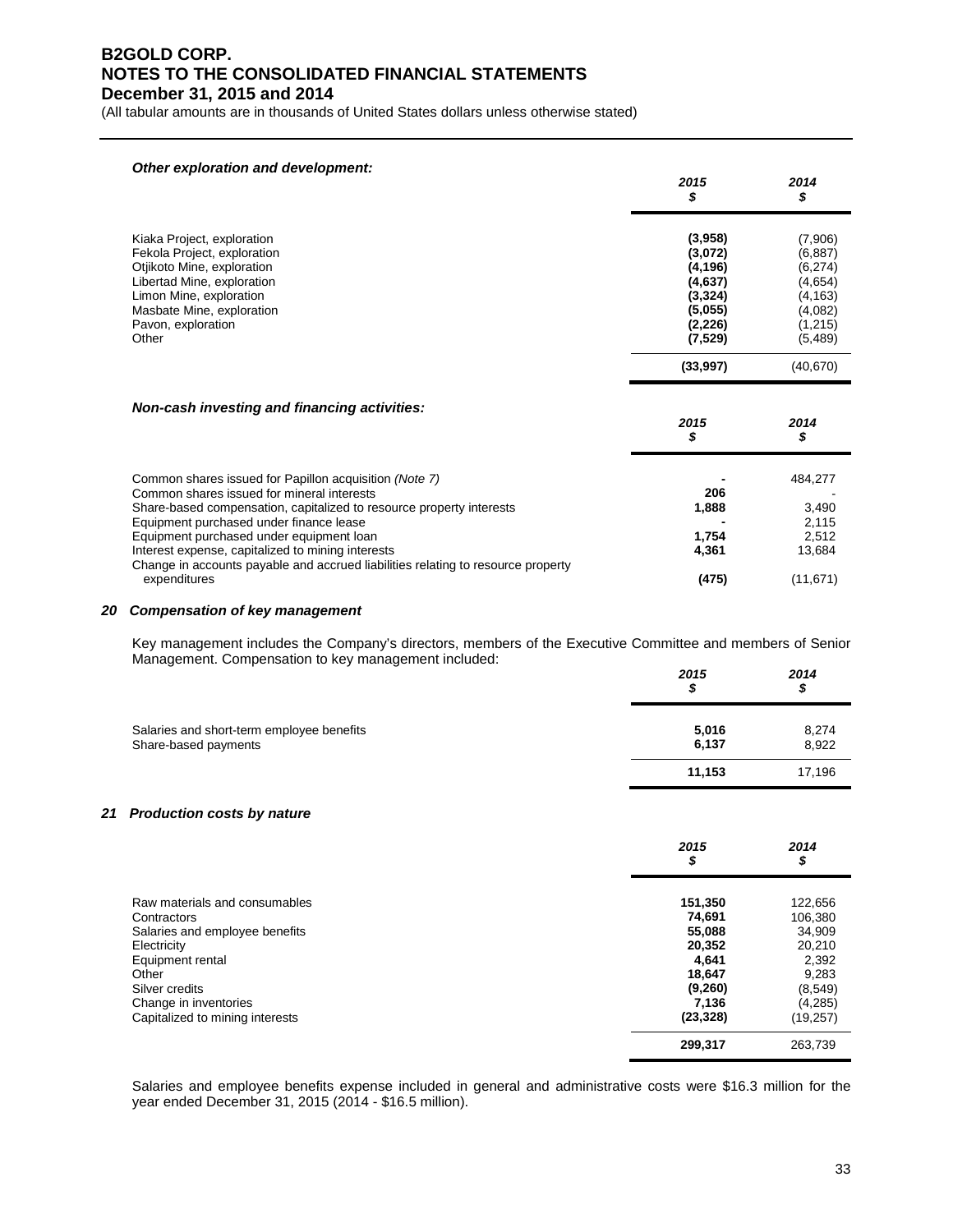(All tabular amounts are in thousands of United States dollars unless otherwise stated)

### *22 Segmented information*

The Company's reportable operating segments include its mining operations and development projects, namely the Otjikoto, Masbate, Libertad and Limon mines, and the Fekola, Gramalote and Kiaka projects. The "Other Mineral Properties" segment consists of the Company's interests in mineral properties which are at various stages of exploration. The "Corporate and Other" segment includes corporate operations.

The Company's segments are summarized in the following tables.

|                                                       | 2015                          |                                     |                               |                            |                   |                      |                         |                                                           |                            |                    |  |
|-------------------------------------------------------|-------------------------------|-------------------------------------|-------------------------------|----------------------------|-------------------|----------------------|-------------------------|-----------------------------------------------------------|----------------------------|--------------------|--|
|                                                       | Otjikoto<br><b>Mine</b><br>\$ | <b>Masbate</b><br><b>Mine</b><br>\$ | Libertad<br><b>Mine</b><br>\$ | Limon<br><b>Mine</b><br>\$ | Fekola<br>Project | Gramalote<br>Project | Kiaka<br><b>Project</b> | <b>Other</b><br><b>Mineral</b><br><b>Properties</b><br>\$ | Corporate<br>& Other<br>\$ | <b>Total</b><br>\$ |  |
| Gold revenue                                          | 141,680                       | 208,641                             | 142,291                       | 61,044                     |                   |                      |                         |                                                           | -                          | 553,656            |  |
| Production costs                                      | 54,508                        | 119,924                             | 88,082                        | 36,803                     |                   |                      |                         |                                                           | $\overline{\phantom{a}}$   | 299,317            |  |
| Depreciation &<br>depletion                           | 39,030                        | 36,232                              | 43,465                        | 25,567                     |                   |                      |                         |                                                           | 267                        | 144,561            |  |
| Impairment of long-<br>lived assets                   |                               | $\overline{\phantom{a}}$            | 48,876                        | 22,924                     |                   | 36,184               |                         |                                                           | -                          | 107,984            |  |
| Write-off mineral<br>property interest                | 363                           | 7,170                               |                               |                            |                   |                      | 30                      | 8,532                                                     | ۰                          | 16,095             |  |
| Current income<br>tax, withholding<br>and other taxes |                               | 1,454                               | 3,601                         | 624                        |                   |                      |                         |                                                           | 3,492                      | 9,171              |  |
| Net income (loss)                                     | 2,819                         | 32,590                              | (41,078)                      | (24, 814)                  | (2, 155)          | (36, 184)            | (2, 254)                | (8, 764)                                                  | (65, 273)                  | (145, 113)         |  |
| Capital<br>expenditures                               | 38,975                        | 42,746                              | 25,139                        | 22,170                     | 132,437           | 10,638               | 3,958                   | 9,754                                                     | 384                        | 286,201            |  |
| <b>Total assets</b>                                   | 450,587                       | 516,672                             | 145,163                       | 78,446                     | 632,491           | 41,193               | 63,422                  | 57,896                                                    | 38,512                     | 2,024,382          |  |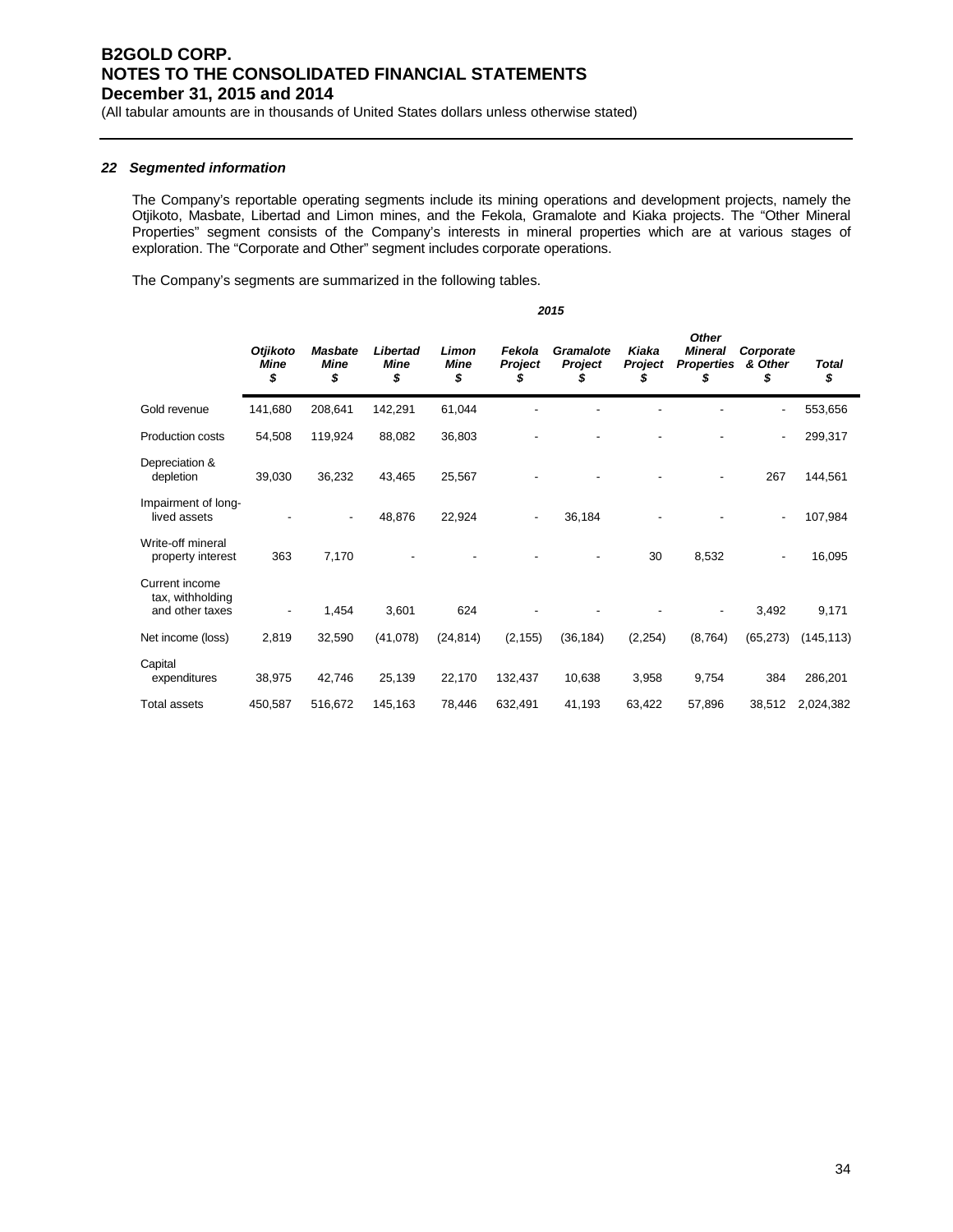(All tabular amounts are in thousands of United States dollars unless otherwise stated)

|                                                             | ---                        |                                     |                               |                            |                          |                             |                          |                                                           |                            |                    |  |
|-------------------------------------------------------------|----------------------------|-------------------------------------|-------------------------------|----------------------------|--------------------------|-----------------------------|--------------------------|-----------------------------------------------------------|----------------------------|--------------------|--|
|                                                             | Otjikoto<br><b>Project</b> | <b>Masbate</b><br><b>Mine</b><br>\$ | Libertad<br><b>Mine</b><br>\$ | Limon<br><b>Mine</b><br>\$ | Fekola<br><b>Project</b> | <b>Gramalote</b><br>Project | Kiaka<br><b>Project</b>  | <b>Other</b><br><b>Mineral</b><br><b>Properties</b><br>\$ | Corporate<br>& Other<br>\$ | <b>Total</b><br>\$ |  |
| Gold revenue                                                |                            | 233,953                             | 189,647                       | 63,024                     |                          |                             |                          |                                                           |                            | 486,624            |  |
| <b>Production costs</b>                                     |                            | 137,617                             | 85,158                        | 40,964                     |                          |                             |                          |                                                           | -                          | 263,739            |  |
| Depreciation &<br>depletion                                 | $\overline{\phantom{a}}$   | 51,108                              | 43,218                        | 18,230                     |                          |                             |                          | ٠                                                         | 257                        | 112,813            |  |
| Impairment of<br>goodwill and<br>other long-lived<br>assets |                            | 638,052                             |                               |                            | $\overline{\phantom{a}}$ | 96,326                      |                          |                                                           | ٠                          | 734,378            |  |
| Write-off mineral<br>property interest                      |                            |                                     |                               |                            |                          |                             | $\overline{\phantom{a}}$ | 21,465                                                    |                            | 21,465             |  |
| Current income<br>tax, withholding<br>and other taxes       |                            | 4,481                               | 19,045                        | 656                        |                          |                             | 69                       |                                                           |                            | 24,251             |  |
| Net (loss) income                                           | (1, 109)                   | (529, 545)                          | 22,487                        | (893)                      | (581)                    | (94,082)                    | (1,094)                  | (22, 045)                                                 | (39, 523)                  | (666, 385)         |  |
| Capital<br>expenditures                                     | 179,454                    | 43,970                              | 33,017                        | 19,702                     | 6,887                    | 14,015                      | 7,906                    | 6,704                                                     | 80                         | 311,735            |  |
| <b>Total assets</b>                                         | 473,220                    | 508,363                             | 222,092                       | 106,149                    | 515,142                  | 66,724                      | 59,188                   | 56,765                                                    | 110,955                    | 2,118,598          |  |

*2014*

The Company's mining interests are located in the following geographical locations:

|                     | 2015<br>\$ | 2014<br>\$ |
|---------------------|------------|------------|
| Mining interests    |            |            |
| Mali                | 639,780    | 521,033    |
| Philippines         | 419,129    | 414,016    |
| Namibia             | 396,338    | 430,668    |
| Nicaragua           | 171,087    | 268,115    |
| Colombia            | 71,111     | 96,577     |
| <b>Burkina Faso</b> | 64,934     | 59,511     |
| Chile               | 1,964      |            |
| Finland             | 489        |            |
| Canada              | 928        | 813        |
|                     | 1,765,760  | 1,790,733  |

### *23 Commitments*

As at December 31, 2015, the Company had commitments (in addition to those disclosed elsewhere in these financial statements) for payments of \$90.6 million for Fekola project equipment and development costs. Of this \$87.5 million is expected to be incurred in 2016 and \$3.1 million in 2017.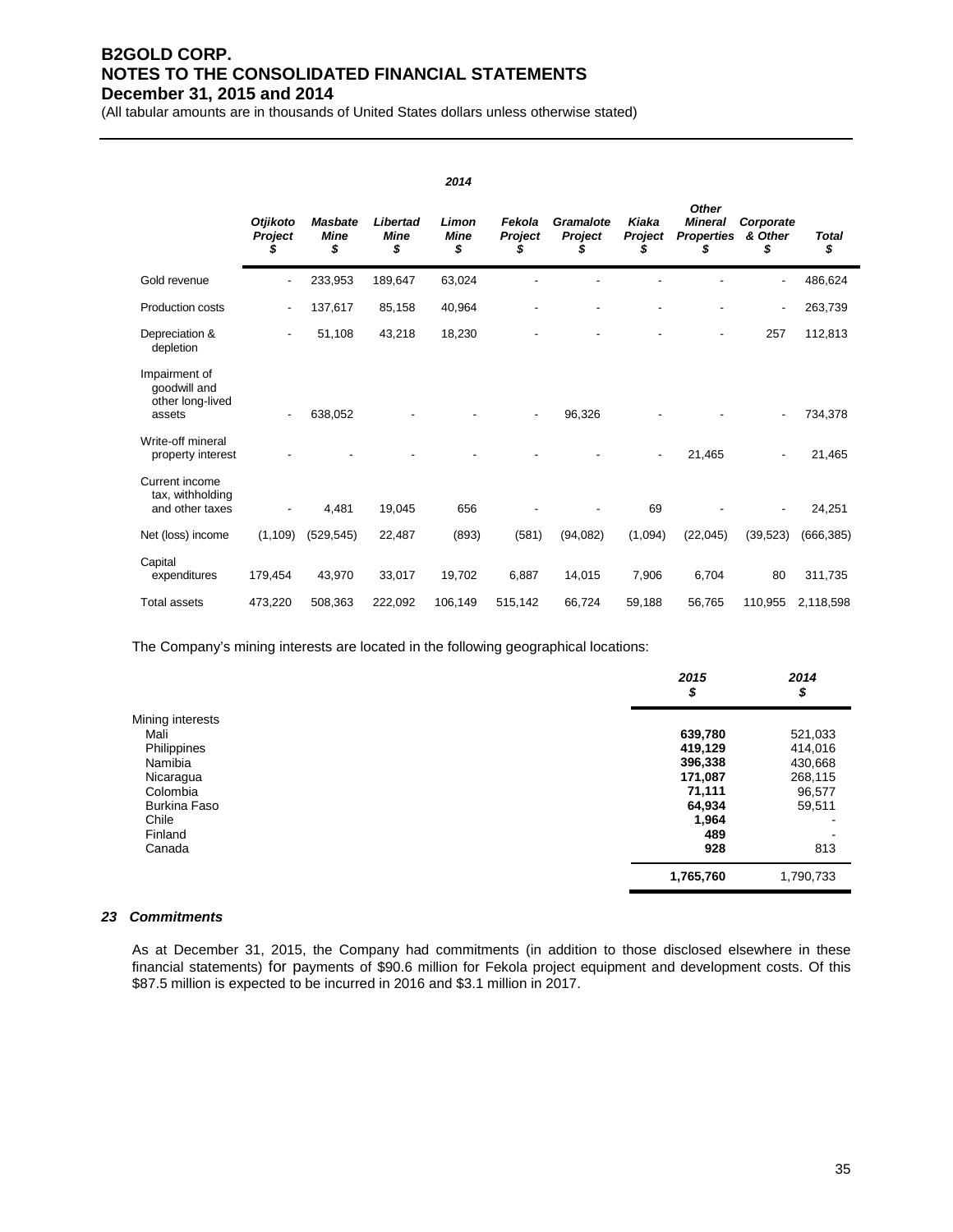(All tabular amounts are in thousands of United States dollars unless otherwise stated)

### *24 Subsequent events*

#### *Prepaid sales*

On March 14, 2016, the Company received approvals for Prepaid Sales Financing Arrangements of up to \$120 million from its New RCF Bank Syndicate. The Prepaid Sales, in the form of metal sales forward contracts, allow the Company to deliver pre-determined volumes of gold on agreed future delivery dates in exchange for an upfront cash pre-payment ("Prepaid Amount").

The Prepaid Sales Arrangements have a term of 33 months commencing March 2016, and settlement will be in the form of physical deliveries of unallocated gold from any of the Company's mines in 24 equal monthly installments during 2017 and 2018.

Initial Prepaid Sales contracts have been entered into for the delivery of approximately 43,100 ounces of gold in each of 2017 and 2018, for total cash Prepaid Amount proceeds of \$100 million. Proceeds from the Prepaid Sales will be used for the construction of the Company's Fekola Project in Mali.

### *Fekola equipment loan facility*

On March 14, 2016, the Company signed a commitment letter to enter into a Euro equivalent of \$81 million term Equipment Facility ("The Facility") with Caterpillar Financial SARL, as Mandated Lead Arranger, and Caterpillar Financial Services Corporation, as original lender. The aggregate principal amount of up to Euro equivalent of \$81 million is to be made available to the Company's majority-owned subsidiary, Fekola S.A. to finance or refinance the mining fleet and other mining equipment at the Company's Fekola Project in Mali.

The Facility shall be available for a period commencing on the closing date of The Facility and ending on the earlier of the day when the Facility is fully drawn and 30 months from the closing date of The Facility. Completion and funding under the Facility are subject to normal conditions precedent, including the preparation and execution of definitive documentation, due diligence and receipt of any necessary regulatory approvals.

The Facility may be drawn in installments of not less than Euro 5 million, and each such installment shall be treated as a separate equipment loan.

Each equipment loan is repayable in 20 equal quarterly installments. The final repayment date shall be five years from the first disbursement under each equipment loan.

The Facility has an interest rate of EURIBOR plus a margin of 3.85% on equipment loans advanced under The Facility and a commitment fee of 1.15% per annum on the undrawn balance of The Facility for the first 24 months of the availability period and 0.5% thereafter, each payable quarterly.

### *Otjikoto equipment loan facility*

The Otjikoto equipment loan facility, entered into on December 4, 2013 has been increased by \$4.5 million to \$45.4 million. This will allow B2Gold Namibia to finance or refinance 2016 mining fleet and equipment at the Company's Otjikoto Mine in Namibia. Completion and funding under the facility are subject to conditions precedent, including the preparation and execution of definitive documentation and due diligence.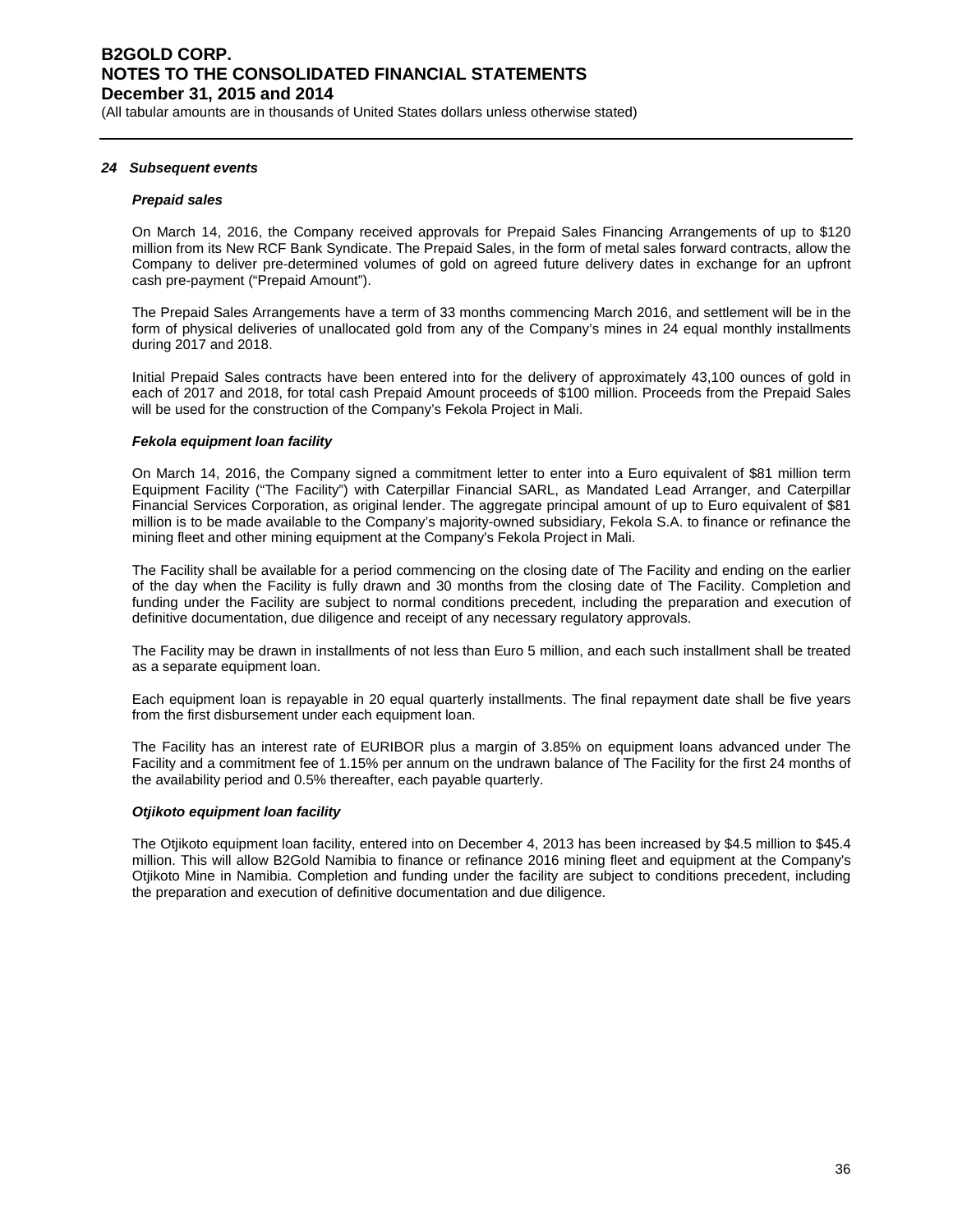# **B2GOLD CORP. MINING INTERESTS SCHEDULE (NOTE 25)**

### **For the year ended December 31, 2015**

(All tabular amounts are in thousands of United States dollars unless otherwise stated)

|                                                                       | Cost                                                     |                                                        |                                          |                       |                                                      |                                             |                                             | <b>Accumulated depreciation</b>                 | Net carrying value                           |                                                    |                                         |                                                          |
|-----------------------------------------------------------------------|----------------------------------------------------------|--------------------------------------------------------|------------------------------------------|-----------------------|------------------------------------------------------|---------------------------------------------|---------------------------------------------|-------------------------------------------------|----------------------------------------------|----------------------------------------------------|-----------------------------------------|----------------------------------------------------------|
|                                                                       | <b>Balance at</b><br>Dec. 31,<br>2014<br>\$              | <b>Acquisition</b><br>costs/<br><b>Additions</b><br>\$ | Disposals/<br>write-offs<br>\$           | <b>Reclass</b><br>\$  | <b>Cumulative</b><br>translation<br>adjustment<br>\$ | <b>Balance at</b><br>Dec. 31,<br>2015<br>\$ | <b>Balance at</b><br>Dec. 31,<br>2014<br>\$ | <b>Depreciation</b><br>\$                       | Disposals/<br>write-offs<br>\$               | <b>Balance at</b><br>Dec. 31,<br>2015<br>\$        | As at<br>Dec. 31,<br>2015<br>\$         | As at<br>Dec. 31,<br>2014<br>\$                          |
| Property, plant and equipment (depletable)                            |                                                          |                                                        |                                          |                       |                                                      |                                             |                                             |                                                 |                                              |                                                    |                                         |                                                          |
| Otjikoto<br>Masbate<br>Libertad<br>Limon                              | 420,644<br>296,102<br>142,772                            | 26,098<br>46,455<br>26,552<br>21,042                   | (363)<br>(304)<br>(50, 359)<br>(23, 023) | 411,856<br>5,226      |                                                      | 437,591<br>472,021<br>272,295<br>140,791    | (91, 706)<br>(127, 704)<br>(62, 865)        | (41, 810)<br>(34,068)<br>(42, 689)<br>(24, 421) | $\overline{\phantom{a}}$<br>200<br>672<br>89 | (41, 810)<br>(125, 574)<br>(169, 721)<br>(87, 197) | 395,781<br>346,447<br>102,574<br>53,594 | 328,938<br>168,398<br>79,907                             |
|                                                                       | 859,518                                                  | 120,147                                                | (74, 049)                                | 417,082               |                                                      | 1,322,698                                   | (282, 275)                                  | (142,988)                                       | 961                                          | (424, 302)                                         | 898,396                                 | 577,243                                                  |
| Masbate undeveloped mineral<br>interests                              | 85,078                                                   |                                                        | (7, 170)                                 | (5, 226)              |                                                      | 72,682                                      |                                             |                                                 |                                              |                                                    | 72,682                                  | 85,078                                                   |
| Mine under construction                                               |                                                          |                                                        |                                          |                       |                                                      |                                             |                                             |                                                 |                                              |                                                    |                                         |                                                          |
| Fekola<br>Otjikoto                                                    | 430,668                                                  | 106,561<br>9,877                                       | $\blacksquare$                           | 524,963<br>(415, 809) | (24, 736)                                            | 631,524                                     |                                             |                                                 |                                              |                                                    | 631,524<br>$\sim$                       | 430,668                                                  |
|                                                                       | 430,668                                                  | 116,438                                                | $\blacksquare$                           | 109,154               | (24, 736)                                            | 631,524                                     |                                             |                                                 |                                              | ÷                                                  | 631,524                                 | 430,668                                                  |
| Exploration & evaluation properties (non-depletable)                  |                                                          |                                                        |                                          |                       |                                                      |                                             |                                             |                                                 |                                              |                                                    |                                         |                                                          |
| Fekola<br>Kiaka<br>Mocoa<br>Pavon<br>Calibre<br>Other                 | 514,965<br>59,062<br>28,652<br>6,238<br>10,022<br>10,066 | 44,528<br>4,307<br>65<br>2,294<br>1,230<br>6,462       | (38, 483)<br>(30)<br>(8, 532)            | (521, 010)            |                                                      | 63,339<br>28,717<br>11,252<br>16,528        |                                             |                                                 |                                              | $\blacksquare$<br>$\blacksquare$<br>$\blacksquare$ | 63,339<br>28,717<br>11,252<br>16,528    | 514,965<br>59,062<br>28,652<br>6,238<br>10,022<br>10,066 |
|                                                                       | 629,005                                                  | 58,886                                                 | (47, 045)                                | (521, 010)            |                                                      | 119,836                                     |                                             | $\sim$                                          | ä,                                           | ä,                                                 | 119,836                                 | 629,005                                                  |
| Corporate                                                             |                                                          |                                                        |                                          |                       |                                                      |                                             |                                             |                                                 |                                              |                                                    |                                         |                                                          |
| Office, furniture & equipment                                         | 1,768                                                    | 382                                                    | (88)                                     |                       | $\sim$                                               | 2,062                                       | (955)                                       | (267)                                           | 88                                           | (1, 134)                                           | 928                                     | 813                                                      |
|                                                                       | 1,768                                                    | 382                                                    | (88)                                     | $\sim$                |                                                      | 2,062                                       | (955)                                       | (267)                                           | 88                                           | (1, 134)                                           | 928                                     | 813                                                      |
|                                                                       | 2,006,037                                                | 295,853                                                | (128, 352)                               |                       | (24, 736)                                            | 2,148,802                                   | (283, 230)                                  | (143, 255)                                      | 1,049                                        | (425, 436)                                         | 1,723,366                               | 1,722,807                                                |
| Investments in joint ventures (accounted for using the equity method) |                                                          |                                                        |                                          |                       |                                                      |                                             |                                             |                                                 |                                              |                                                    |                                         |                                                          |
| Gramalote<br>Quebradona                                               | 66,725<br>1,201                                          | 10,652                                                 | (36, 184)                                |                       |                                                      | 41,193<br>1,201                             |                                             |                                                 |                                              |                                                    | 41,193<br>1,201                         | 66,725<br>1,201                                          |
|                                                                       | 67,926                                                   | 10,652                                                 | (36, 184)                                | $\sim$                |                                                      | 42,394                                      | $\sim$                                      | ÷,                                              | ä,                                           | ä,                                                 | 42,394                                  | 67,926                                                   |
|                                                                       | 2,073,963                                                | 306,505                                                | (164, 536)                               |                       | (24, 736)                                            | 2,191,196                                   | (283, 230)                                  | (143, 255)                                      | 1,049                                        | (425, 436)                                         | 1,765,760                               | 1,790,733                                                |
|                                                                       |                                                          |                                                        |                                          |                       |                                                      |                                             |                                             |                                                 |                                              |                                                    |                                         |                                                          |